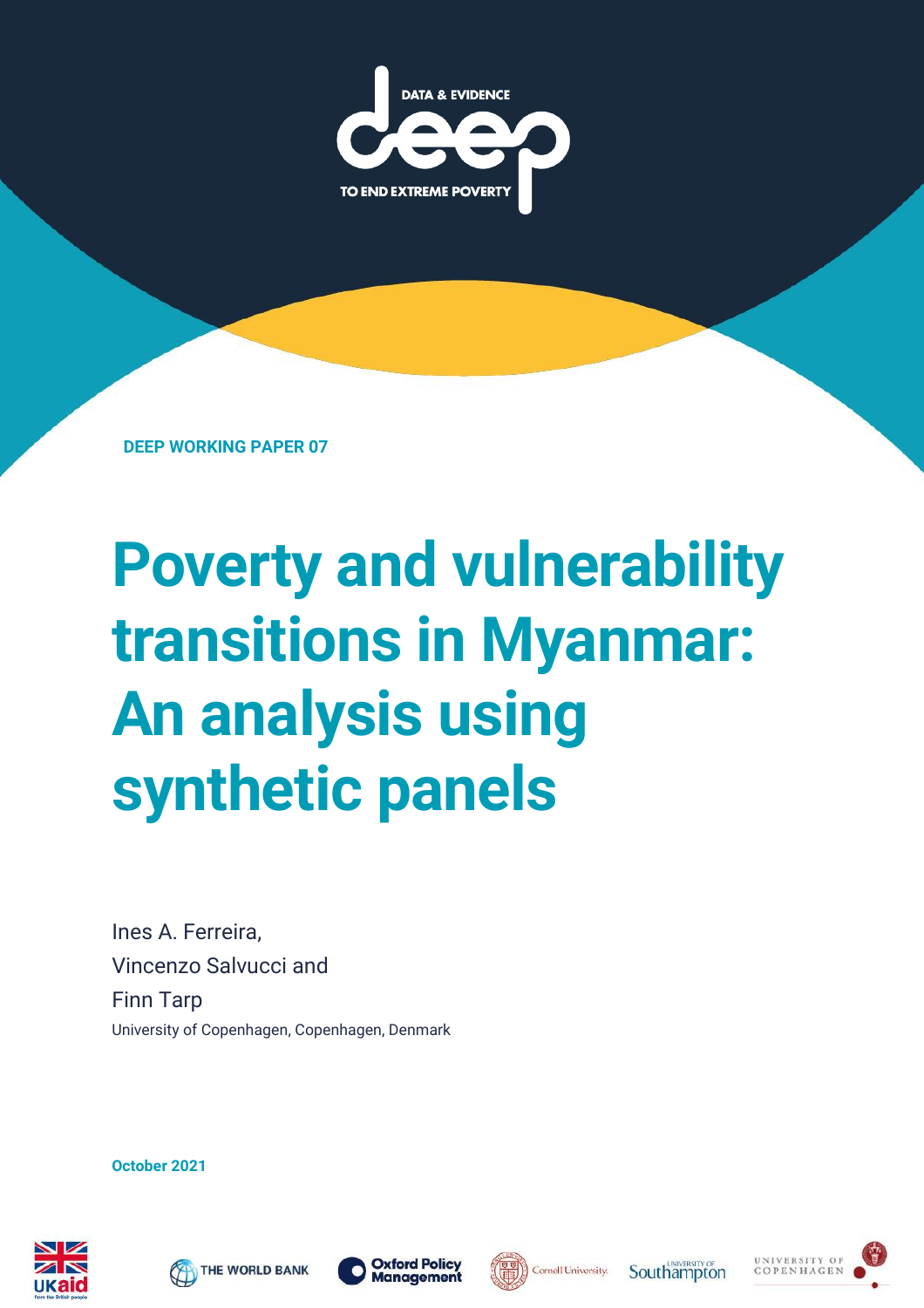### **About DEEP**

Our mission is to build evidence, insights, and solutions that help end extreme poverty globally.

We aim to contribute to new global and national data and evidence that governments, decision makers, citizens and researchers can use to improve people's lives and support the world's poorest people in their efforts to escape extreme poverty.

We are a consortium of the Universities of Cornell, Copenhagen, and Southampton led by Oxford Policy Management, in partnership with the World Bank's Development Data Group and funded by the UK Foreign, Commonwealth & Development Office.

**How to cite:** Ferreira, I.A., Salvucci, V. and Tarp, F. (2021) 'Poverty and vulnerability transitions in Myanmar: An analysis using synthetic panels', *DEEP Working Paper 07,* Data and Evidence to End Extreme Poverty Research Programme, Oxford.

**Available at**:<https://doi.org/10.1111/rode.12836>

**Follow the programme here:**

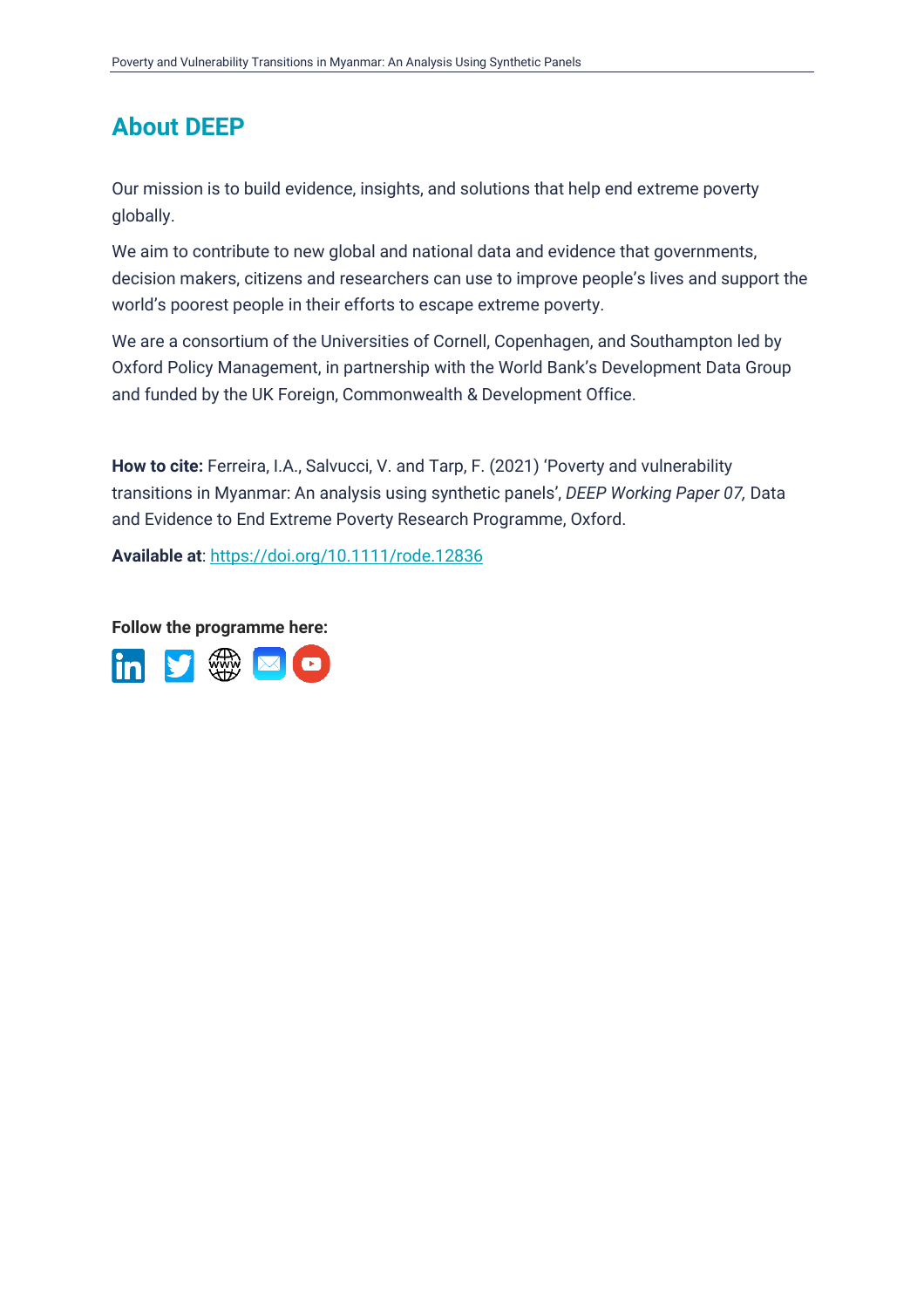### <span id="page-2-0"></span>**Abstract**

While Myanmar has achieved distinct progress in economic growth and poverty reduction over the past decade, extreme natural events, economic, political and social crises, and the ongoing Covid-19 shock pose serious challenges. This study complements previous analyses of poverty and vulnerability by providing a dynamic perspective for the period 2015–2017. Given the lack of longitudinal household data, the analysis relies on the synthetic panels approach to further our understanding of transitions between different states – poverty, vulnerability, non-poverty – and the characteristics of the households associated with these transitions. Among the main results, we find that there was a relatively high probability for people who were poor in 2015 to exit poverty in 2017, and that the probability of remaining in a vulnerable situation was non-negligible. Moreover, the results point to important differences in the probability of transitioning between different states depending on household and location characteristics. While the Covid-19 shock has likely increased the proportion of households in the vulnerable and poor groups, these results highlight the need to focus on households with specific characteristics that make them more at risk of remaining in, or falling into, poverty than the rest of the population in a context of diminishing poverty rates and localised vulnerability pockets.

**Acknowledgments:** This study was prepared under the ExPov/Data and Evidence to End Extreme Poverty (DEEP) project, which is funded with UK aid from the UK government and managed by Oxford Policy Management. The authors would like to acknowledge the great support provided by Peter Lanjouw, Gerton Rongen and David Garcés-Urzainqui in the preparation of the technical work supporting the present analysis. We also acknowledge with sincere gratitude the excellent advice from Emilie Perge, helpful comments by Jehovaness Aikaeli and Stevan Lee, and research assistance by Frederikke Mikkelsen. The usual caveats apply.

**Keywords:** poverty; vulnerability; poverty dynamics; synthetic panels; Myanmar.

**JEL classification codes:** I32; C53.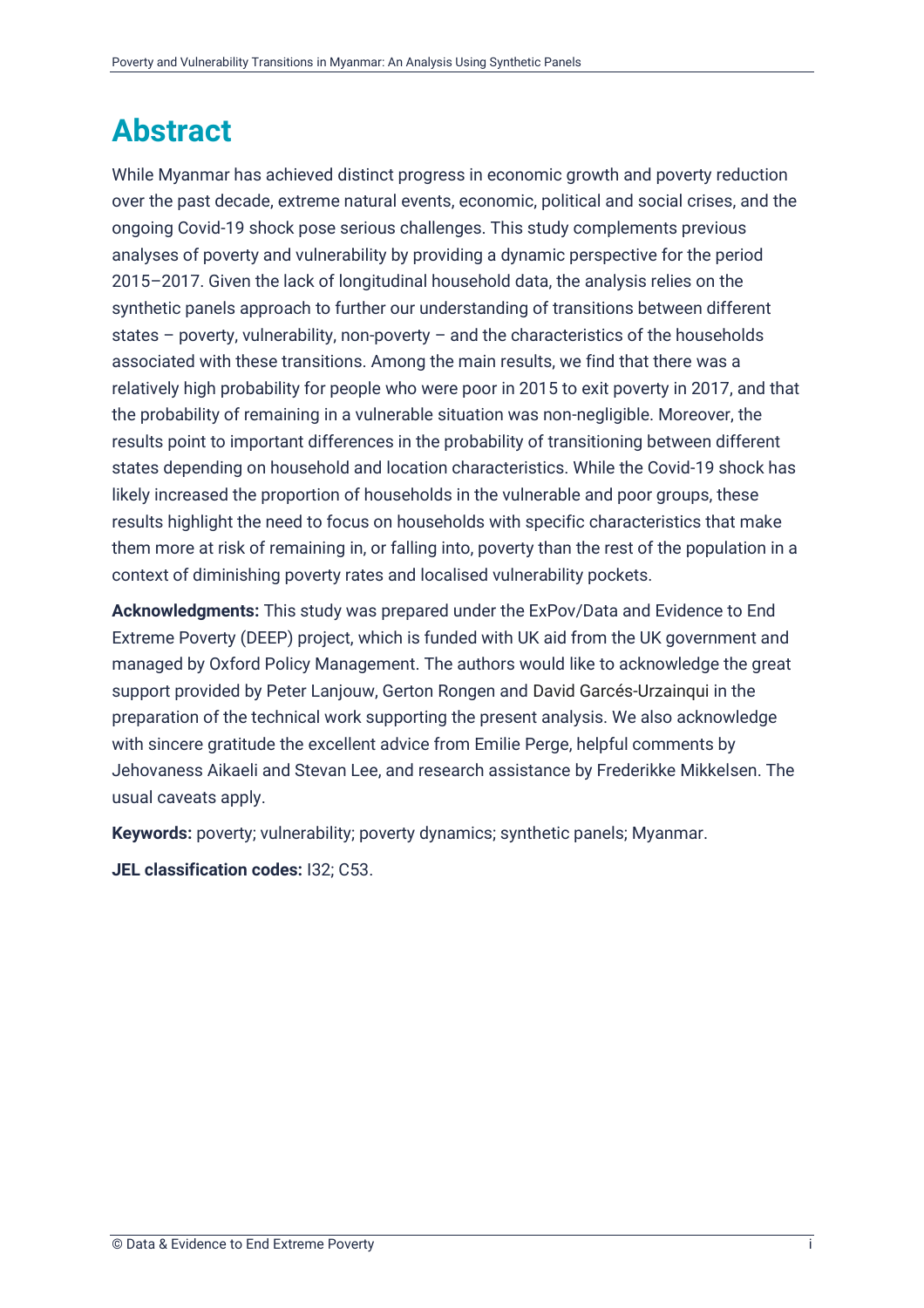## **Table of contents**

| $\mathbf{1}$   |     |  |
|----------------|-----|--|
| $\overline{2}$ |     |  |
| 3              |     |  |
| 4              |     |  |
| 5              |     |  |
|                | 5.1 |  |
|                | 5.2 |  |
| 6              |     |  |
| 7              |     |  |
|                |     |  |
|                |     |  |
|                |     |  |
|                |     |  |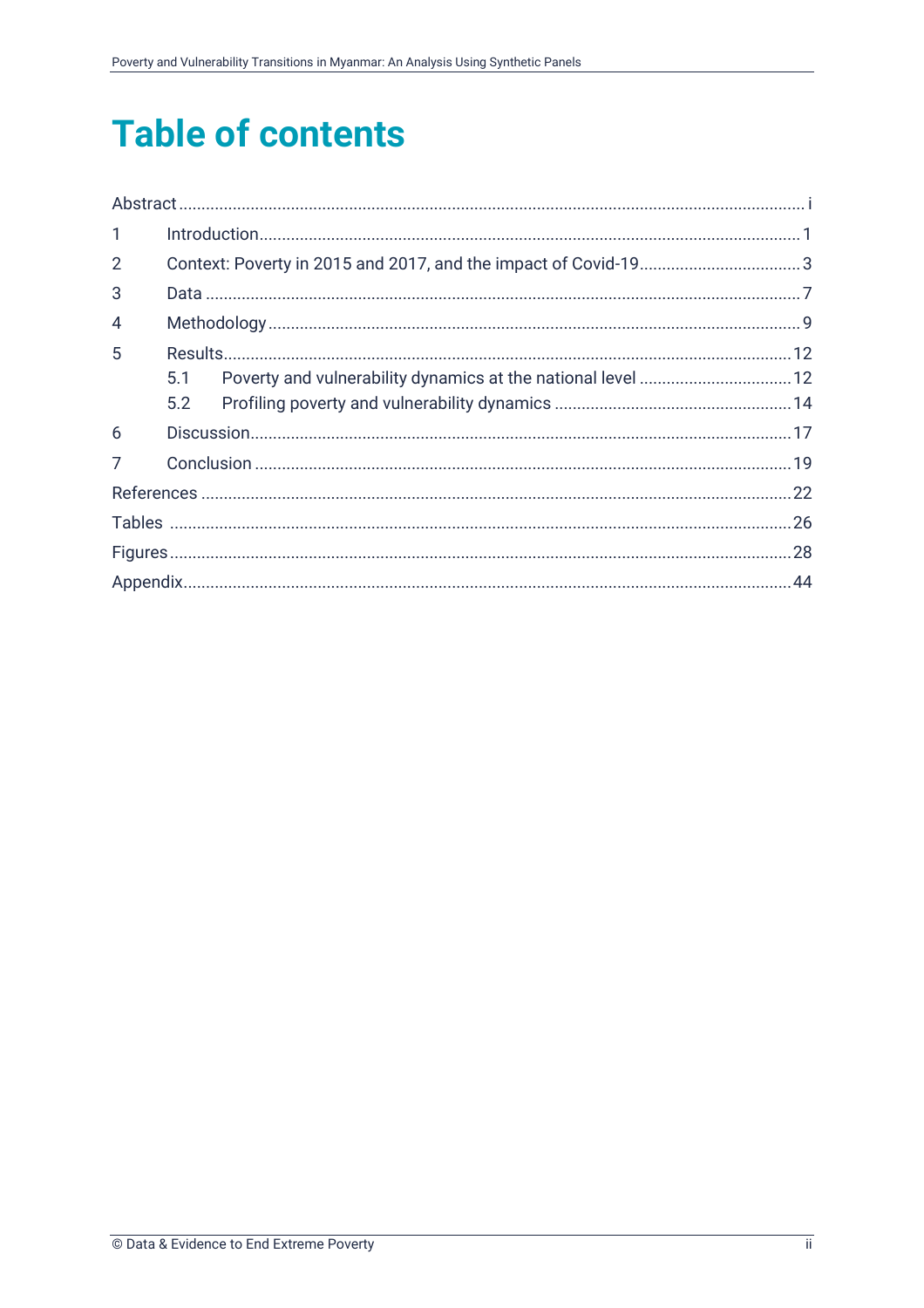### <span id="page-4-0"></span>**1 Introduction**<sup>1</sup>

Myanmar has achieved sustained economic growth and broad macroeconomic stability during the past decade (Economist Intelligence Unit, 2020). Poverty rates decreased from 2004/05 onwards and non-monetary dimensions of well-being also improved (Central Statistics Office (CSO), United Nations Development Programme (UNDP) and World Bank, 2018; 2019b). Growth rates remained above 5% in the period 2011–2018, and while growth was relatively low in 2016 (5.8%), it increased again in 2017/18 and 2018/19. Subsequently, Myanmar's economy suffered a significant slowdown in 2020, with the surge of the Covid-19 crisis.<sup>2</sup> The World Bank's Economic Monitor estimates a growth rate of 1.7% in 2019/20, compared to a rate of 6.8% in 2018/19, and projects a growth rate of 2% in 2020/21 (World Bank, 2020a).

The current Covid-19 crisis poses serious challenges for the future.<sup>3</sup> It is expected to affect poverty rates, reversing the country's recent progress. According to the macro-micro simulation model developed by the World Bank (2020a),<sup>4</sup> poverty rates will increase in 2020/21 and, without a substantial policy response, will only return to their pre-crisis levels in 2021/22 or later. Moreover, the Covid-19 crisis seems to affect relatively more some categories of households that were not considered among the most disadvantaged in the latest poverty assessments (MPF and World Bank, 2017; CSO, UNDP and World Bank, 2018; 2019b). While it is important to study the actual or expected impact of the Covid-19 shock on households' livelihood and poverty, no household data have been made available after the Covid surge that allow for rigorous evaluations of the effect of the shock as compared to pre-crisis conditions.

In this study, we focus on poverty dynamics in the period 2015–2017. We analyse the transitions between states of poverty, vulnerability and non-vulnerability during a 'normal' or 'moderately high-growth' period, not affected by a major – but specific – nation-wide shock, such as the Covid-19 pandemic. We recognise that the Covid-19 shock may have influenced the profiles of poverty and vulnerability transitions obtained. Nevertheless, our premise is that analysing poverty dynamics during a time of general rising prosperity can offer useful insights into those who are likely to be hit especially hard by the economic consequences of the Covid-19 pandemic, given that the vulnerable and chronically poor in more prosperous times are likely to be particularly affected by shocks. This is relevant as well given that, at the moment, nothing indicates that those who were more at risk of being vulnerable or poor

<sup>1</sup> The authors do not consider in the present study the violent changes after 1 February 2021.

<sup>2</sup> According to the World Food Programme (2020), Myanmar has the third-highest number of Covid-19 infections and the third highest death rate among the Association of Southeast Asian Nations (ASEAN).

<sup>3</sup> At the time of finalising this study, preparations were underway to start vaccination in the country.

<sup>4</sup> The model combines macroeconomic forecasts with micro-level data on household welfare, livelihoods, and other characteristics from the 2017 Myanmar Living Conditions Survey (MLCS).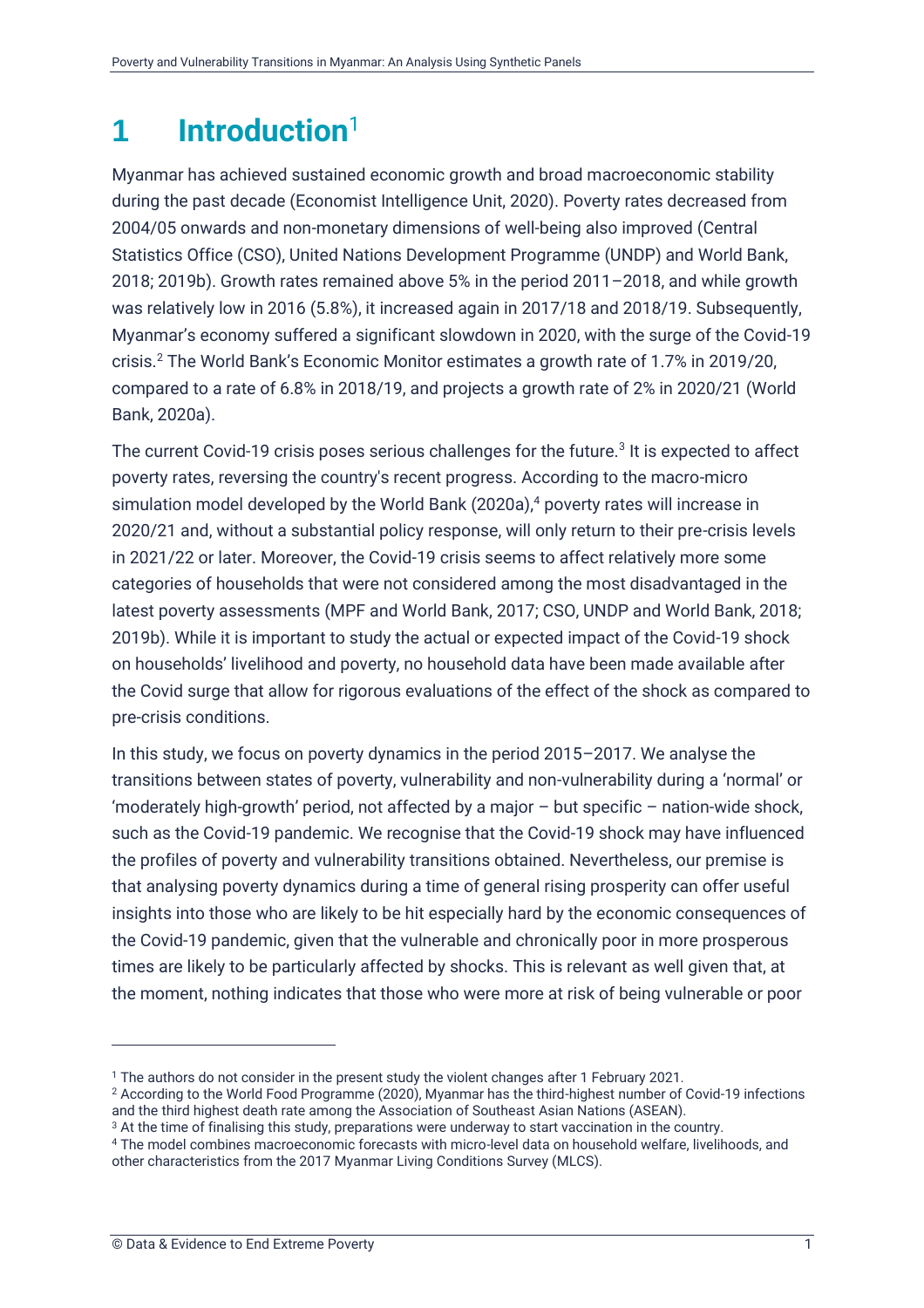before the Covid-19 shock are now less at risk or in a better situation (see Diao and Mahrt, 2020).

Given that recent, large-scale, nationally representative, longitudinal household data are not available,<sup>5</sup> we implement the synthetic panels approach introduced by Dang *et al*. (2014a) and Dang and Lanjouw (2013; 2014) to derive the probabilities of a poverty or vulnerability transition at national level and for different household categories. We apply this methodology to the 2015 Myanmar Poverty and Living Conditions Survey (MPLCS) and to the 2017 Myanmar Living Conditions Survey (MLCS). As a result, this analysis of poverty and vulnerability transitions aims to supplement the information from existing poverty assessments based only on cross-sectional data. Specifically, we: i) provide point estimates for poverty and vulnerability transitions; ii) propose a possible choice of a vulnerability line, linked to the probabilities of transition; and iii) present a profile of the main transition trajectories, highlighting the household and location characteristics that are more associated with particular upward/downward transitions and with poverty immobility.

Moreover, we aim to integrate the main results from our analysis with the available reports and articles describing the effects of the Covid-19 shock on the health sector, the economy and particular household categories. Following World Bank (2020a), we suggest that many more households from the most affected areas and sectors have fallen into the vulnerable or into the poor group due to the Covid-19 shock. Hence, we believe our results are relevant for responding to the challenges that Myanmar will face once the immediate health-related shock is over. The likely world and regional economic crisis will affect the whole country, which will generate a need for support also for the 'standard' or more 'long-term' poor and vulnerable categories.

The study proceeds as follows: Section [2](#page-6-0) presents context and stylised facts with respect to poverty, as reported in the 2015 and 2017 poverty assessments; Section [3](#page-10-0) describes the data and Section [4](#page-12-0) presents our methodology; the results are presented in Section [5,](#page-15-0) while Section [6](#page-20-0) discusses them and Section [7](#page-22-0) concludes.

<sup>5</sup> While some of the households surveyed in the 2005 Integrated Household Living Conditions Surveys (IHLCS) were surveyed again in the 2010 IHLCS, and while some analysis of poverty dynamics appear in Schmitt-Degenhardt (2013), the same report states that: '*As the survey can track only a part of the households surveyed in 2005 again in 2010, the available data do not allow in depth analysis*' (Schmitt-Degenhardt, 2013: 11).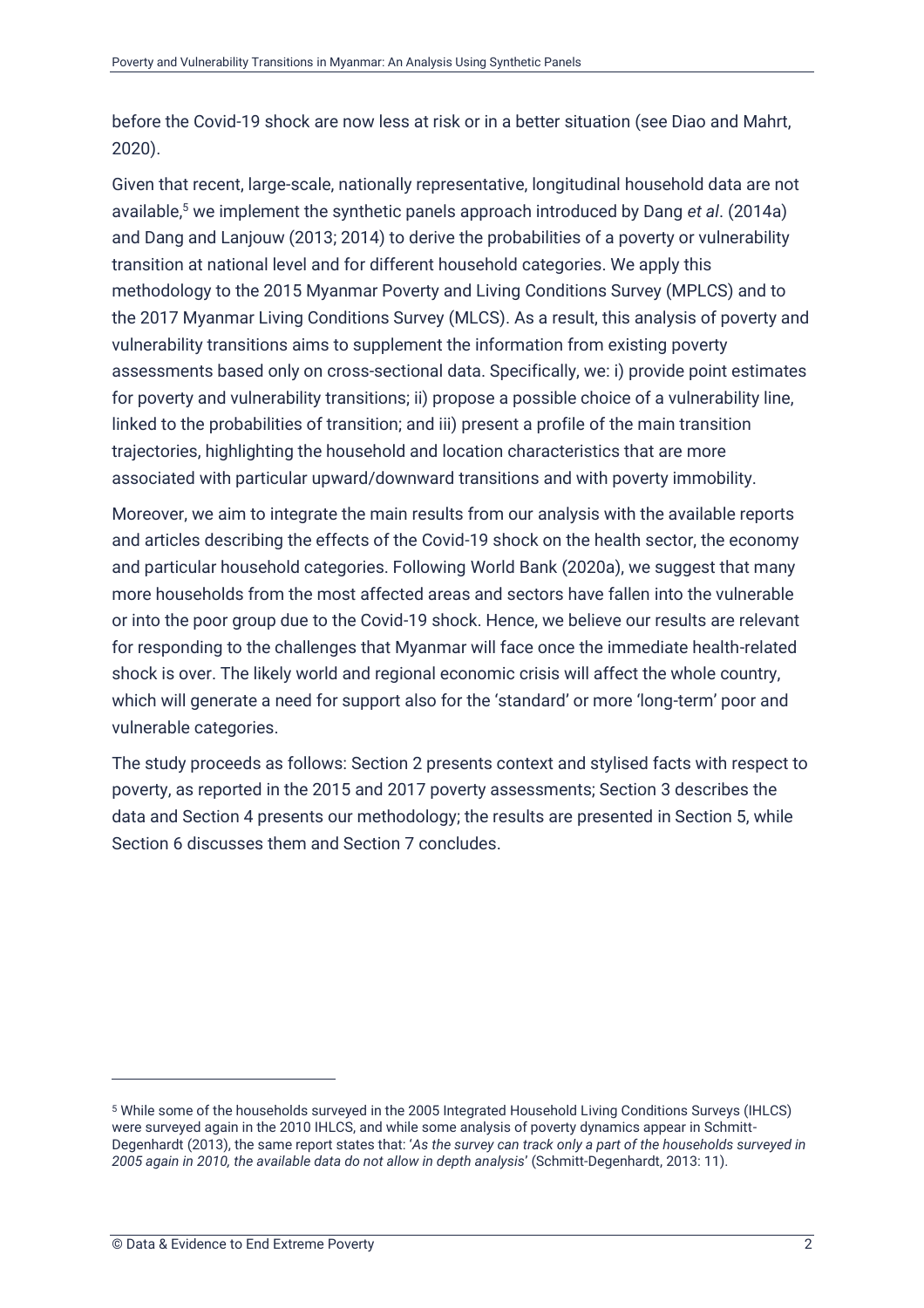### <span id="page-6-0"></span>**2 Context: Poverty in 2015 and 2017, and the impact of Covid-19**

This section first summarises the main insights regarding poverty in Myanmar, relying on the poverty assessments produced using the 2015 MPLCS and the 2017 MLCS (Ministry of Planning and Finance (MPF) and World Bank, 2017; CSO, UNDP and World Bank, 2018; 2019a; 2019b), which are extremely useful for establishing the profile of the poor in the country at these two points in time. The section then provides a broad overview of the situation at the end of 2020.

It is important to frame the above reports within the recent history of Myanmar, given that a number of key events in the years 2015–17 shaped the country's socioeconomic and political context, and its relations with the rest of the world. In 2015, the National League for Democracy won the parliamentary elections in Myanmar, obtaining over 80% of the available seats. These elections ended more than five decades of military rule and signalled a new era of economic recovery, democratic transition, and much desired ethno-religious reconciliation. This was an enormous achievement in terms of democratisation of the country, and the party's leader, Aung San Suu Kyi, was a key figure in the elections.

At the same time, 2015 was also a landmark year in the long-standing Rohingya crisis. A report by the United Nations High Commissioner for Refugees (UNHCR) estimated that since 2014, approximately 94,000 refugees and migrants have departed by sea from Bangladesh and Myanmar, including 31,000 departures in the first half of 2015, with many dying of starvation, dehydration, beatings by smuggling crews, or as a result of fights on board ships (UNHCR, 2015). This crisis led many to criticise the government and its leaders' policies towards minorities. Nevertheless, economic growth mostly continued, notwithstanding severe flooding in the second half of 2015, which affected 12 out of 14 states/regions and hundreds of thousands of people (CNN, 2015) and the slowing down of investment, which was in part related to the elections (World Bank, 2015, p. 12). In 2017, about 700,000 Rohingya fled to neighbouring Bangladesh (Barany, 2017; 2019), which led to worsening living conditions for the Rohingya,<sup>6</sup> as well as severely damaging Myanmar's international image (BBC, 2019; Marks, 2018) and potentially affecting its growth rate, which reached a low point in 2019 (Figure 1).

Nonetheless, the robust poverty reduction process continued at least until 2017.<sup>7</sup> While about half of the population was poor in 2005 (48.2%), this was reduced to close to a fourth

<sup>6</sup> We note that it was not possible to survey the Rohingya population in the conflict-affected areas in 2017. <sup>7</sup> It is important to note that CSO, UNDP, and World Bank (2018; 2019a; 2019b) report that it was not possible to survey households in northern parts of Rakhine State (Maungdaw and Buthidaung townships) and the Wa Self-Administered Division, which could lead to an underestimation of the poverty rate. Limitations in coverage are fully documented in the MLCS17 Technical Report (CSO, UNDP and World Bank, 2019a).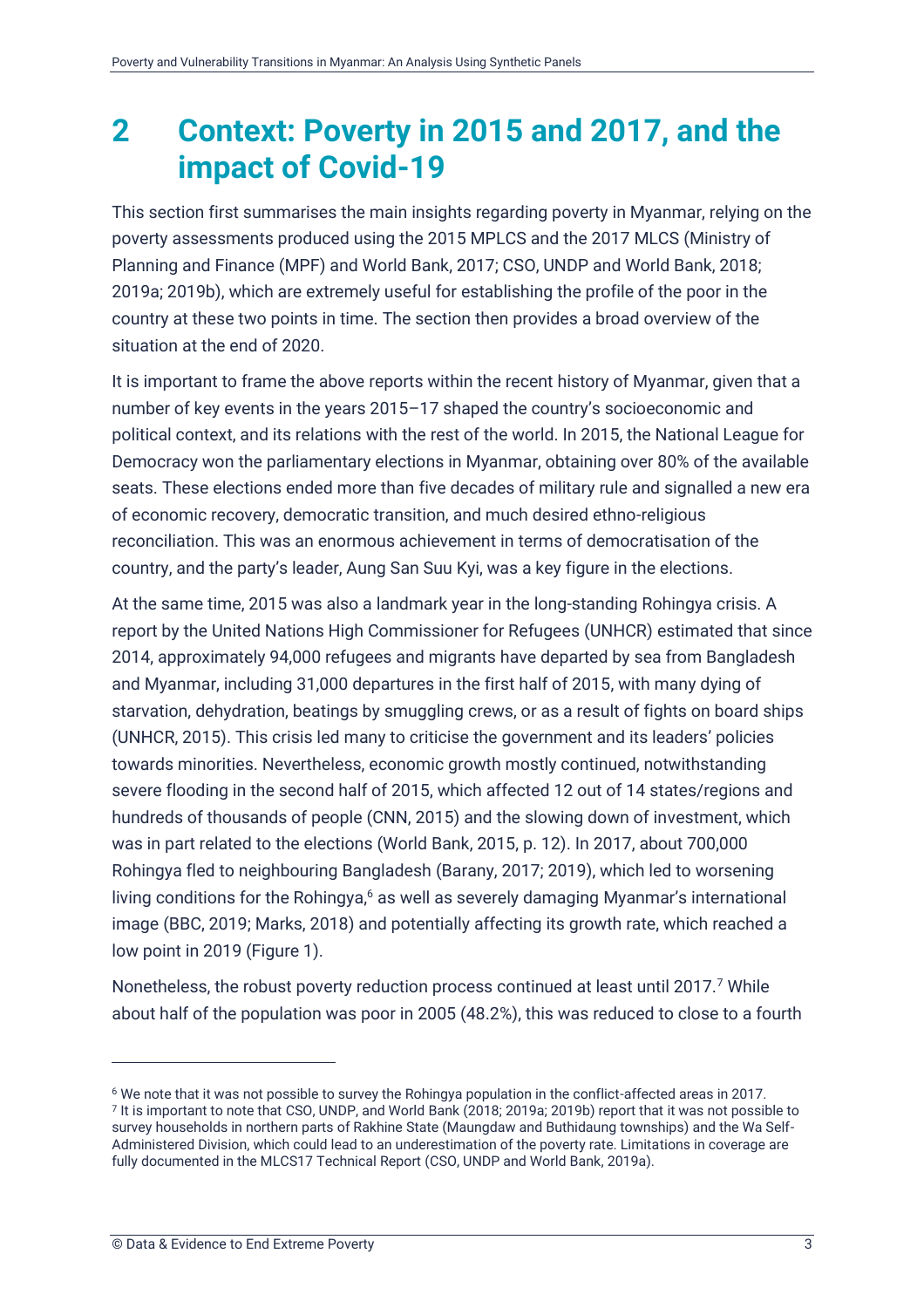of the population in 2017 (24.8%). Within this period, the poverty rate followed a steadily decreasing trend: it was estimated to be 42.4% in 2010 and 32.1% in 2015. The number of poor people also decreased, from 18.7 million in 2005 to 11.8 million in 2017, and nonmonetary dimensions of well-being improved as well (CSO, UNDP and World Bank, 2018; 2019b). The official poverty rates and the gross domestic product (GDP) growth rates over the period 2005–19 are presented in Figure 1.

Starting with the 2015 poverty report (MPF and World Bank, 2017), it emerges that the demographic structure is different for poor and non-poor households. Poorer households have on average more household members and more dependents, are less integrated in the formal economy, are more likely to be working solely in agriculture, and are more likely to own fewer and lower value assets. Poorer households are less likely to have access to basic services, such as safe water or electricity, and, importantly, are less likely to own a valid identity card or to have legal titles for their dwellings. In addition, a non-negligible portion of the population  $(14%)$  is near poor – i.e. living between the poverty line and the poverty line augmented by 20% – and an even greater portion of the population (30%) is within 50% of the poverty line. This delineates a situation of widespread vulnerability, in which the common occurrence of natural calamities or other shocks can push many households into poverty (MPF and World Bank, 2017).

The 2017 poverty report (CSO, UNDP and World Bank, 2019b) puts more emphasis on the geographic dimension of poverty in Myanmar. It indicates that Chin State has the highest incidence of poverty (58%), followed by Rakhine State (42%), while, in absolute terms, the states/regions where the most poor live are Ayeyarwady Region (1.8 million), Shan State (1.5 million) and Sagaing Region (1.5 million). In general, poverty is found to be more prevalent in rural than in urban areas (30.2% versus 11.3%), and the number of poor people is 6.7 times higher in rural areas (10.2 million versus 1.5 million). The 2017 report confirms that poorer households, on average, comprise a higher number of children and dependents, and are more likely to have heads with little or no education. Moreover, households working in agriculture are more likely to be poor, especially if this is their only form of occupation. With respect to vulnerability, the report reaffirms that a large part of the population has consumption levels that are close to the poverty line, and is thus highly vulnerable to shocks.

The 2017 report also presents an analysis of poverty dynamics by comparing the proportion of the population that could be considered poor, non-poor insecure (i.e. vulnerable) and nonpoor secure in 2005 and 2017. It highlights that not only did the poor decline as a percentage of the population, but also the non-poor insecure and non-poor secure groups both expanded, representing a general overall upward mobility. The percentage of non-poor secure relative to the population increased from only 24% in 2005 to 42.3% in 2017 (CSO, UNDP and World Bank, 2019b).

Regarding poverty dynamics, we move in this study a step further and estimate the proportion of households that were poor (non-poor) in both 2015 and 2017, or that were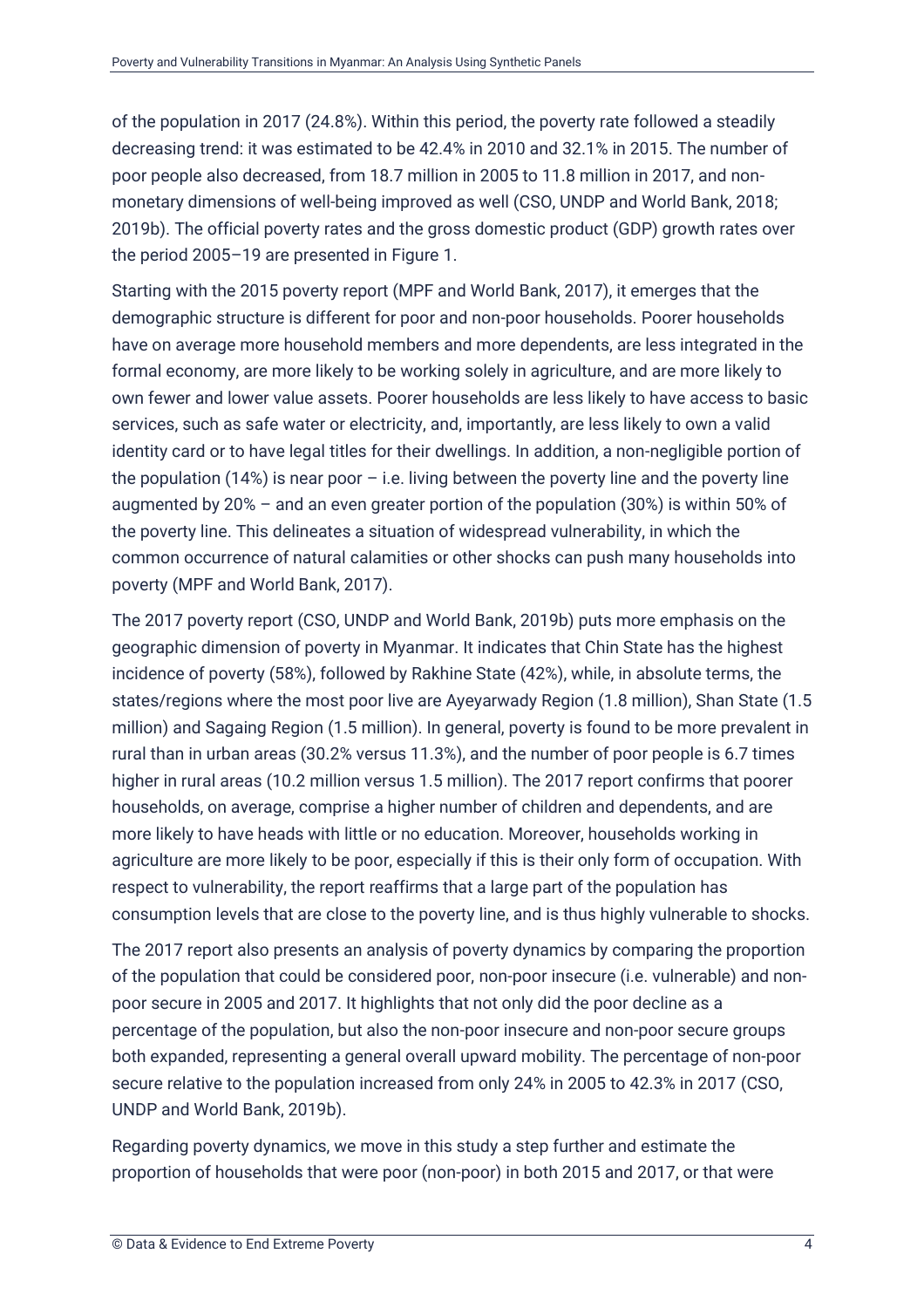poor (non-poor) in 2015 and non-poor (poor) in 2017. Moreover, we compute the probabilities of being poor or non-poor in 2017 if an individual was either poor or non-poor in 2015. Similar to the 2017 poverty report, we introduce a concept of vulnerability and subdivide the population into three groups. However, instead of computing the vulnerability line using an arbitrary scaling up of the poverty line, we derive it directly from an application of the synthetic panel methodology and from a pre-specified risk of falling into poverty for vulnerable individuals (see Sections [4](#page-12-0) and [5\)](#page-15-0).

According to the World Bank (2020a), the Covid-19 pandemic has had a severe impact on household welfare. The proportion of households experiencing moderate to severe food insecurity increased from 12% in August 2020 to 25% in October 2020. The most affected households were those working in retail and personal services, as well as transportation, manufacturing, construction and tourism. The same report highlights that negative impacts on their operations were reported by 87% of firms, and that close to one-third of households' main workers could not secure any form of paid work in October 2020 (World Bank, 2020a). Households relying on informal jobs and on remittances have also suffered relatively more than others from this shock. The inability to repay debt is high, and the poor are the most likely to rely on informal lenders charging high interest rates. Another report by CSO, Ministry of Finance, Planning and Industry (MOPFI) and UNDP (2020) confirms that between 2019 and 2020, on average, households saw a 46.5% drop in their income. While the biggest drop has been felt by previously financially secure households, poor and vulnerable households have also been heavily impacted.

Moreover, not all regions have been affected in the same way, with urban areas being subject to more restrictions. As at 25 December 2020 (Ministry of Health and Sports, 2020), the three state/regions with the greatest number of confirmed cases were Yangon (67.7% of all confirmed cases), Mandalay (10.5%) and Bago (6%). According to CSO, MOPFI and UNDP (2020), the biggest reduction in household income has been in urban households and households in the regions.

Attempts have been made to estimate the impact of the Covid-19 shock using different simulation methods (see World Bank, 2020a; Diao and Mahrt, 2020; Diao *et al*., 2020). In particular, using microsimulation models and data from the 2015 MPLCS, Diao and Mahrt (2020) estimate that incomes fell for both rural and urban households, but mainly for those relying more on vulnerable non-farm income sources, which in turn could have led to significant increases in poverty. Additionally, they estimate that while a number of nonagricultural economic activities might recover relatively quickly to near normal levels of activity, between 350,000 and 650,000 households could nonetheless remain poor, depending on the speed of the recovery. Most households remaining in poverty are rural, including both farm and non-farm households. This study complements this type of analysis based on microsimulation techniques by focusing on the poverty dynamics (and underlying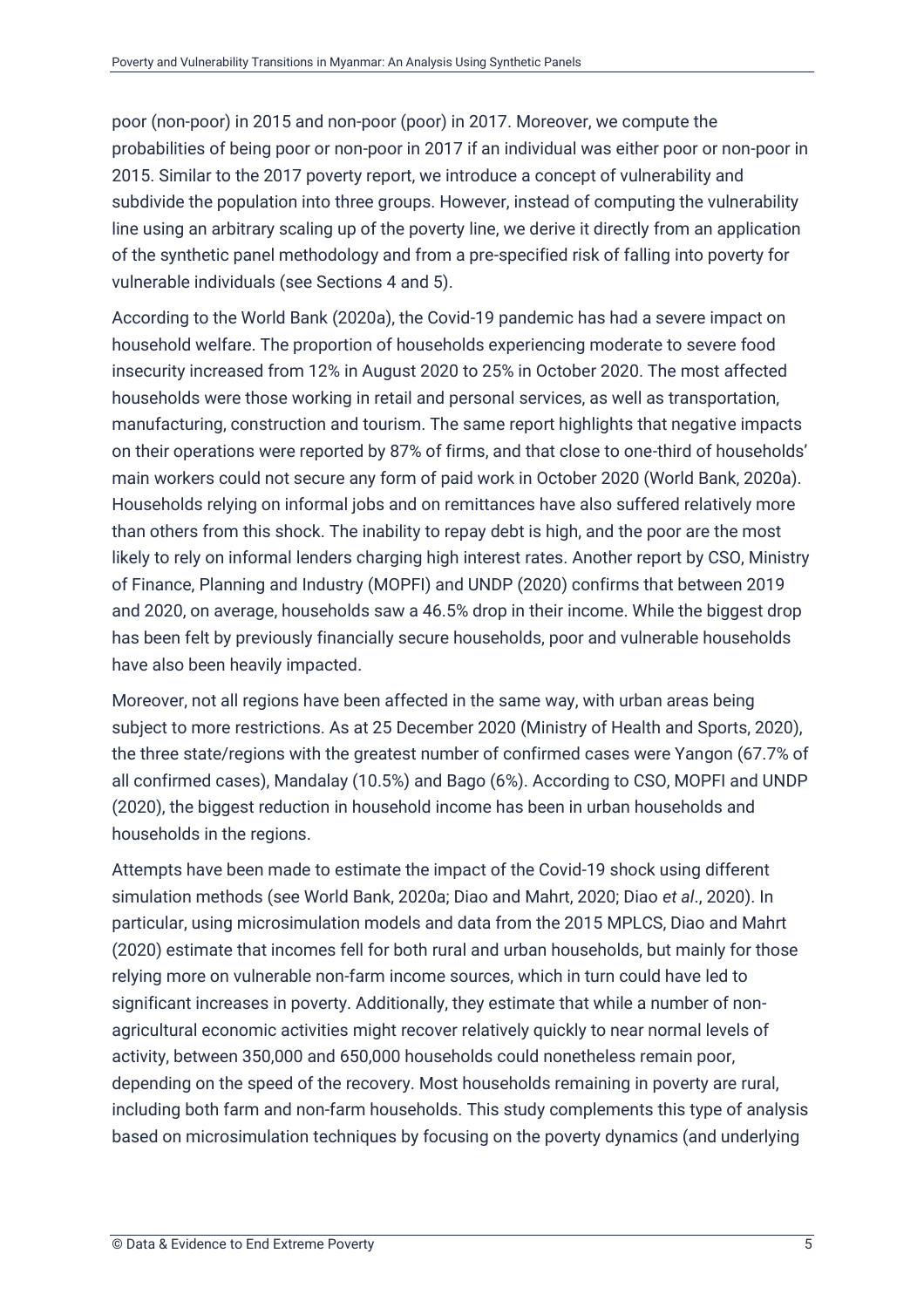characteristics) during a period of economic prosperity and analysing the transitions between states of poverty and vulnerability.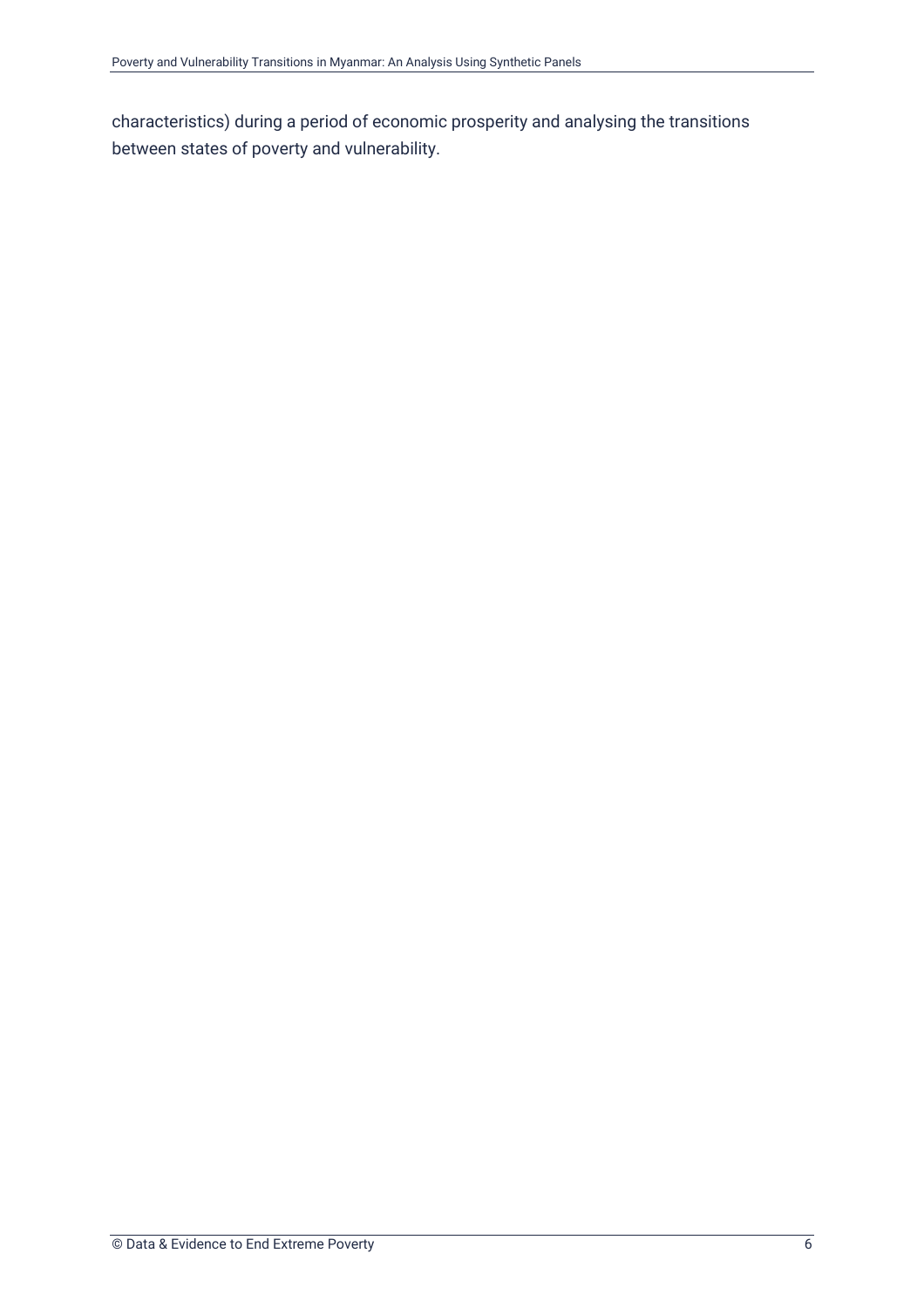### <span id="page-10-0"></span>**3 Data**

In this section we provide a brief description of the two datasets used in this study, the 2015 MPLCS (PMLCS15) and the 2017 MLCS (MLCS17) (MPF and World Bank, 2017; CSO, UNDP and World Bank, 2018; 2019a). While other surveys focusing on poverty exist, they are not representative at the national level.<sup>8</sup>

The MPLCS15 was conducted in early 2015 to analyse living conditions in Myanmar. It is representative at the national, urban/rural and agro-ecological zone level, and it is a relatively small-scale survey, with a sample size of 3,648 households. The survey includes different modules, including on basic household characteristics, housing and education. The MPLCS15 was implemented under the oversight of MPF, and supported by the World Bank Living Standards Measurement Studies and Poverty and Equity teams (MPF and World Bank, 2017).

The MLCS17 was conducted over a 12-month period from December 2016 to November 2017 and is more wide-ranging than the MPLCS15. While, similarly to the MPLCS15, the MLCS17 is representative at the national and urban/rural level, it is also representative of the states and regions of Myanmar. Moreover, each of the four survey quarters can be regarded as an independent nationally representative household survey.<sup>9</sup> The MLCS17 has a much larger sample size than the MPLCS15, with 13,730 households, and it includes several aspects of the country's living conditions, including household composition and demographics, and education and literacy. The survey was conducted by the CSO of Myanmar, with technical and financial support from the UNDP and the World Bank (CSO, UNDP and World Bank, 2018; 2019a; 2019b).

This description highlights that the MPLCS15 and the MLCS17 are not completely comparable databases. Although the master sample obtained from the 2014 Myanmar Census of Population and Housing was used as the basis for both the sample design of the MPLCS15 and for the selection of the enumeration areas of the MLCS17, the MLCS17 Technical Report lists the differences in the sample design implemented (CSO, UNDP and World Bank, 2019a).<sup>10</sup> In particular, the geographic domains of analysis for the MPLCS15

<sup>8</sup> For example, the Livelihoods and Food Security Trust Fund (LIFT) conducted a household survey in 2011, 2013 and 2015 in rural areas covered by LIFT programmes.

<sup>&</sup>lt;sup>9</sup> Given this difference between the 2015 and the 2017 surveys, and to account for a possible role of seasonality in explaining the big change in poverty between them, we checked the seasonal poverty data. The 2017 poverty rate is largely comparable in all survey quarters (24.41% in quarter 1 (Q1), 23.88% in Q2, 24.18% in Q3 and 26.74% in Q4, with a yearly average of 24.8%), and in all seasons (23.96% percent in winter (Dec–Feb), 24.44% in the dry season (Mar–May), 25.25% in the rainy season (Jun–Oct), and 25.83% in the subsequent winter season (Nov– Dec)). Thus, the poverty rate gets slightly higher only towards the final months of 2017. Furthermore, if we compute the poverty rate using for 2017 only the households interviewed from January to April (which are the months in which the 2015 survey was conducted), we obtain a poverty rate of 23.9%, which is even lower than the official figure for 2017 (24.8%.

<sup>&</sup>lt;sup>10</sup> As noted in Section 2, in 2017 it was not possible to survey two townships in Northern Rakhine that are home to an important Muslim and poor population, which could have affected the poverty rate. According to the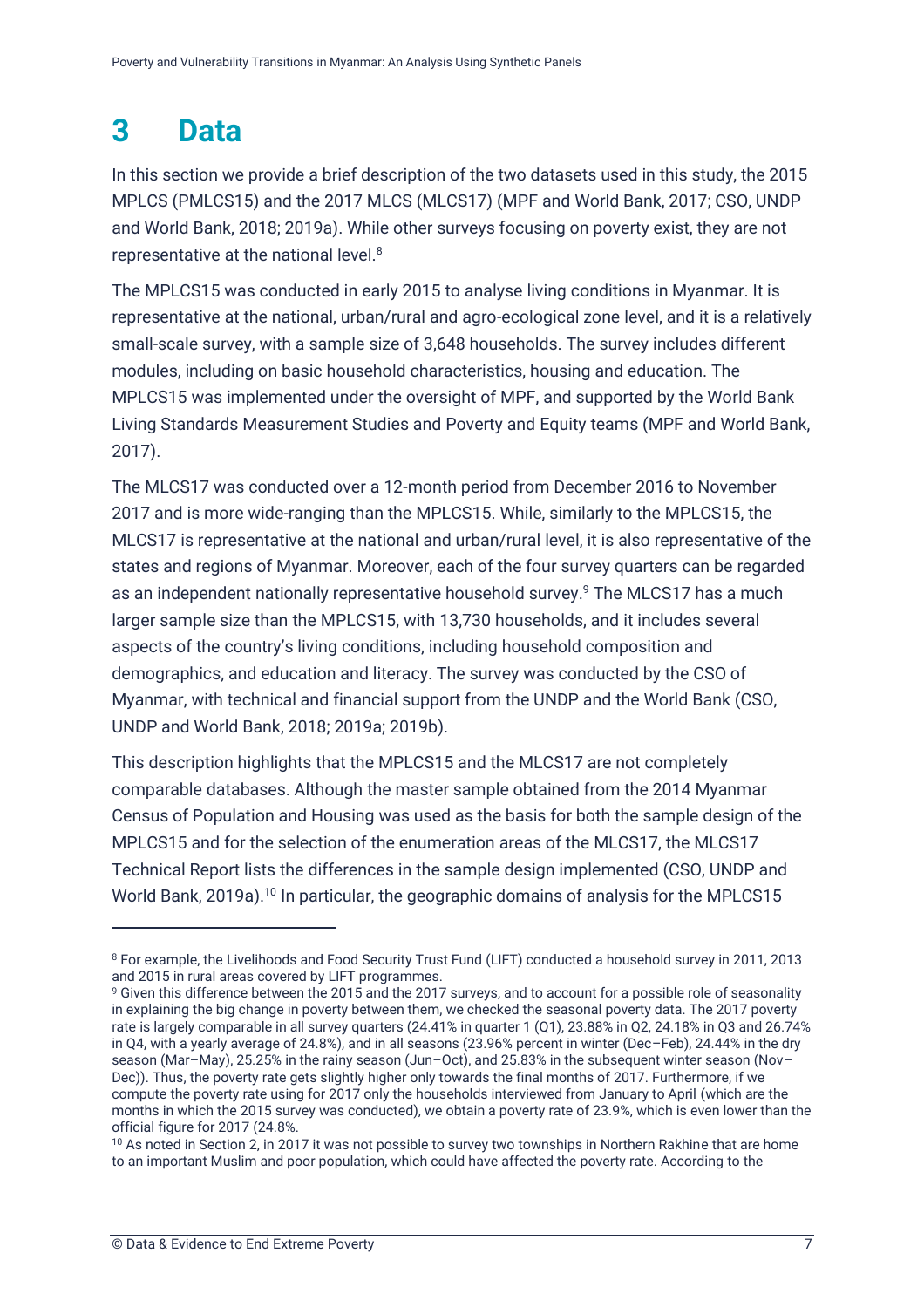were not the states/regions, but five agro-ecological zones, obtained as a combination of states/regions. This entails that the estimates at the state/regional level for the MPLCS15 cannot be taken as completely reliable, given this difference in the sample design (CSO, UNDP and World Bank, 2018; 2019a). Nonetheless, simulations were conducted to make results comparable also at the state/region level, $11$  and an effort was made to maintain comparability with past surveys throughout the preparation and development of the MLCS17 (CSO, UNDP and World Bank, 2018; 2019a).

MLCS17 Technical Report (CSO, UNDP and World Bank, 2019a), an adjustment of the sample weights to provide an accurate comparison between 2015 and 2017 produces a lower poverty rate (30.5%), which is only slightly lower than the official figure for 2015 (32.07%). While we do not perform this sample weights adjustment, when we exclude the two above-mentioned townships, we nevertheless obtain a poverty rate for 2015 which is only slightly lower (31.17%) than the official figure. This is likely due to the fact that only 72 observations would be dropped from the final sample if we excluded the two townships in Northern Rakhine, and they do not affect the poverty rate and poverty transitions in a substantial way.

<sup>11</sup> As an example, CSO, UNDP and World Bank (2019a: 59) report as follows: '*In reviewing the sampling errors and design effects for the estimates of average per capita expenditure from the 2015 MPLCS data, it was found that Yangon, Shan and Ayeyarwady have the higher design effects and variability, so it was decided to allocate a slightly larger sample for these domains*.'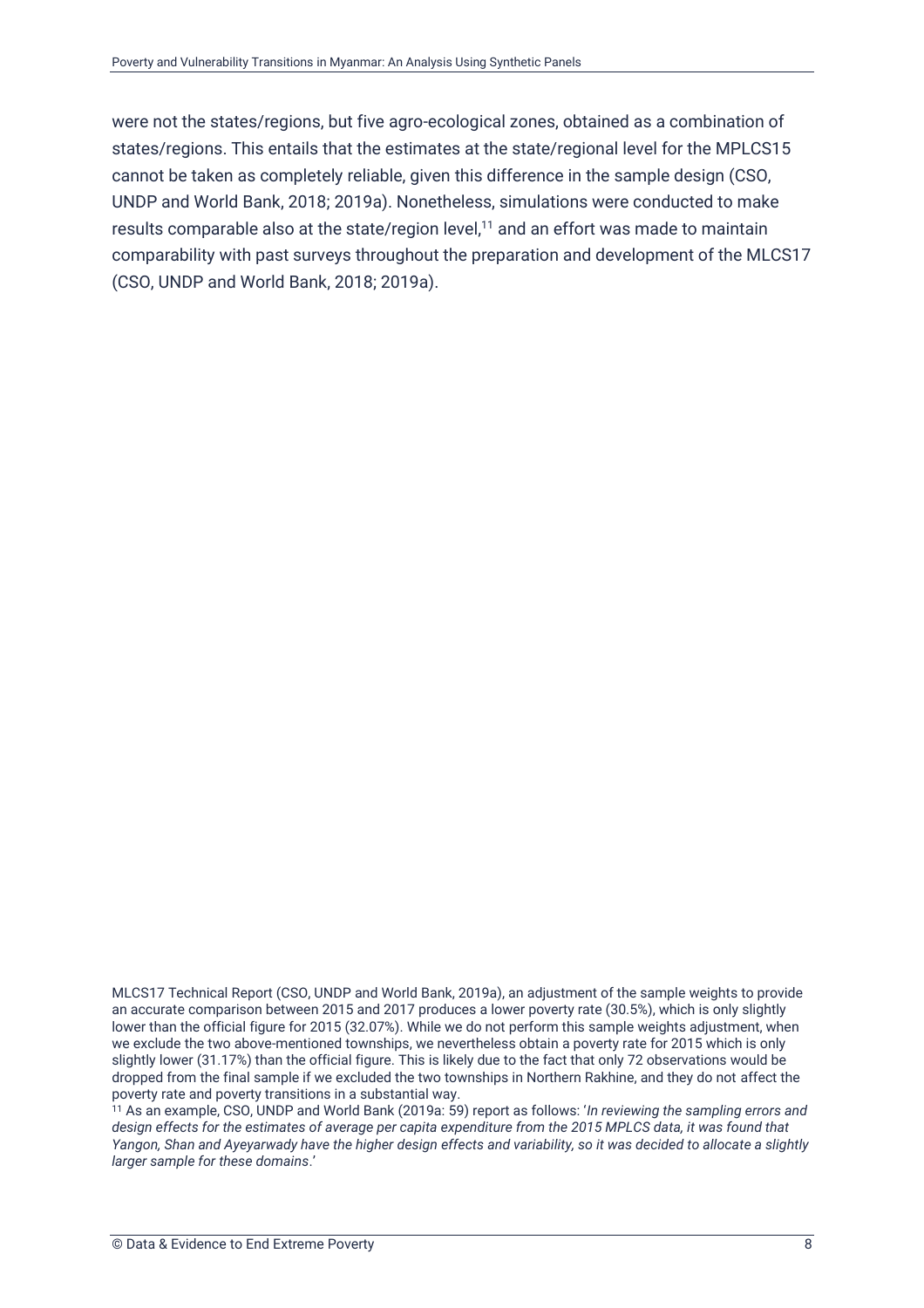### <span id="page-12-0"></span>**4 Methodology**

To study poverty dynamics using only cross-sectional survey data, we use the synthetic panels approach introduced by Dang *et al*. (2014a) and Dang and Lanjouw (2013; 2014), which makes it possible to construct synthetic panel data from repeated cross-sections. We refer to these authors for more details and a formal presentation of the approach, as well as to Garcés-Urzainqui *et al*. (2022). We provide here a brief summary. First, an imputation procedure is implemented so that the values of the relevant welfare aggregate (i.e. income or consumption) for households observed at time 2 are estimated using households and community characteristics and welfare aggregates measured at time 1 (Dang *et al*., 2014a; Dang and Lanjouw, 2013).

One of the assumptions in synthetic panels is that data are comparable. In particular, it is possible to use time-invariant household characteristics to predict household consumption at a previous point in time only if the underlying population is the same in all survey rounds. This implies, for example, that the sampling methodology is not modified over time. Thus, some discussion is needed for the surveys considered in this study, given the aforementioned changes that occurred from the MPLCS15 to the MLCS17 in terms of sampling methodology and representativeness of the sample, as well as the efforts made to make poverty and general welfare results comparable over time. While we recognise that the non-complete comparability of the underlying populations at these two points in time imposes some limitations, we believe that applying the synthetic panels to these surveys, but considering for the underlying consumption model only strictly time-invariant characteristics, is a realistic and sensible starting point in the analysis of poverty dynamics in Myanmar. The underlying population might also change due to alterations in the household composition (births, deaths, migration, etc.), but this can be overcome by restricting the sample. The second assumption is that the correlation between the error terms of the consumption model in the two survey rounds should be non-negative. Dang *et al*. (2014a) outline the reasons why this assumption is expected to be satisfied in most applications, and state that the two abovementioned assumptions are generally satisfied if the sample is restricted to households whose head is between 25 and 55 years old, as derived from the pseudo-panel literature (Dang *et al*., 2014a). Therefore, we make this restriction in the sample in the first survey round, and the age range is restricted accordingly in subsequent survey rounds.

After having estimated the welfare aggregate (income or consumption) that round 2 households would have had in round 1, it is then possible to estimate the degree of mobility in and out of poverty, and to compute, for example, what fraction of households in the population is poor (non-poor) in round 1 and non-poor (poor) in round 2. To estimate bounds for such quantities, we apply the non-parametric and the parametric approaches presented in Dang *et al*. (2014a: 113–115) and Dang and Lanjouw (2013), and discussed in further detail in Garcés-Urzainqui *et al.* (2022), to the analysis of poverty transitions using the two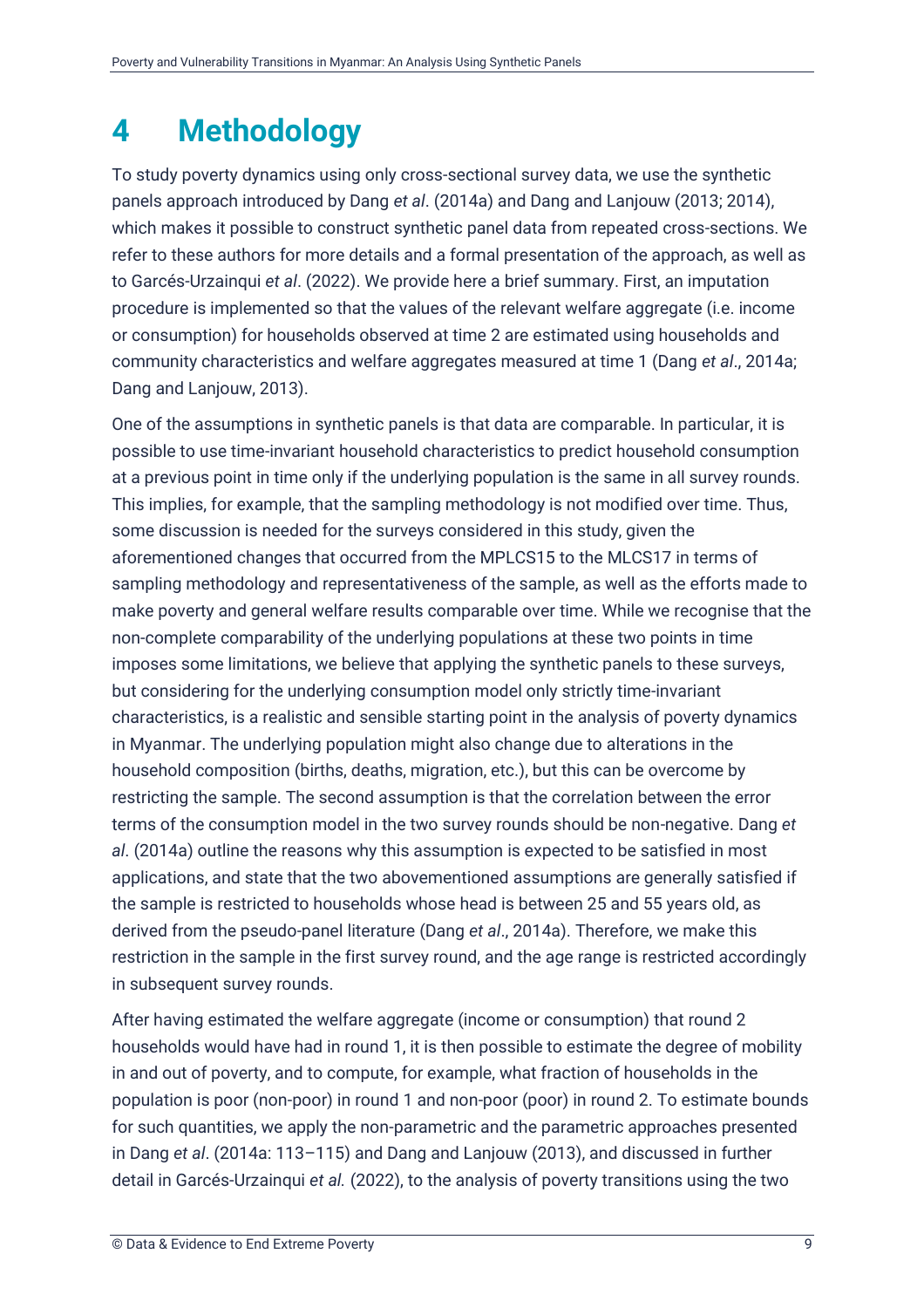most recent available survey data. However, we mainly present the point estimates obtained using the parametric approach. The consumption model implemented here is relatively conservative: only those variables that are more strictly time invariant are included, such as gender, age and education level of the household head; however, we also add rural and region/state dummies to the analysis. These variables were selected based on existing literature on the application of synthetic panels in various settings, $12$  as well as on data availability. Moreover, a series of variables concerning ownership of durable goods is considered as well, given that the information on when the good was purchased was available in the database, rendering it possible to know whether goods were already owned by the households at time 1 (i.e. 2015) (see Dang *et al*., 2014a).<sup>13</sup>

Following Dang and Lanjouw (2014), we also implement an analysis of vulnerability by identifying a group of vulnerable individuals within the non-poor group. This type of analysis allows us to define a vulnerability line from a pre-specified index of vulnerability and to create three groups: i) the poor (i.e. those individuals whose consumption lies below the poverty line); ii) the vulnerable (i.e. those whose consumption lies between the poverty line and the vulnerability line); and iii) the non-vulnerable (i.e. those individuals whose consumption lies above the vulnerability line). Dang and Lanjouw (2014) define the third group as 'middle-class', 'secure' or 'prosperous'. We use 'middle-class' in what follows.

Dang and Lanjouw (2014) recommend deriving the vulnerability line from a specified index of vulnerability instead of setting it at a value that would be an arbitrary scaling up of the poverty line. It is defined either as the probability of becoming poor at time 2 conditional on being in the middle class at time 1 — defined as the 'insecurity index', *P <sup>1</sup>*— or as the probability of becoming poor at time 2 conditional on being vulnerable at time  $1 -$  defined as the 'vulnerability index',  $P^2$  (Dang and Lanjouw, 2014).<sup>14</sup> Once the value of the insecurity index,  $P^{\text{\tiny\it 1}}$ , or the value of the vulnerability index,  $P^{\text{\tiny\it 2}}$ , are selected, it is possible to derive the value for the vulnerability line.<sup>15</sup> In what follows, we consider the 'vulnerability index', P<sup>2</sup>, to

<sup>12</sup> A summary is contained in Garcés-Urzainqui *et al*. (2022).

<sup>&</sup>lt;sup>13</sup> Given the points made in the previous section on the potential effects of seasonality, and of the lack of coverage in two poor townships in Northern Rakhine in 2017, we checked the robustness of our results. First, we repeated the poverty transition analysis using for 2017 only the households interviewed from January to April 2017. The results are qualitatively and quantitatively very close to those included in our study. Second, we repeated the poverty transition analysis excluding from the 2015 survey the two townships in Northern Rakhine. The aggregate transition probabilities are not affected, and specific transition probabilities computed for Rakhine State and for the Muslim population are also not (or only marginally) affected.

<sup>&</sup>lt;sup>14</sup> For the properties of these indexes, see Dang and Lanjouw (2014).

<sup>&</sup>lt;sup>15</sup> The vulnerability index is supposed to be based on budgetary planning or social welfare objectives specific to the country under analysis: either because the country might be willing to accept only up to a certain risk of falling into poverty for vulnerable or middle-class individuals; or because the country might have only a limited budget available to address the vulnerability-to-poverty risk for the non-poor. In these cases, the flexibility of the approach outlined in Dang and Lanjouw (2014) might present some advantages in terms of transparency of criteria and policy design.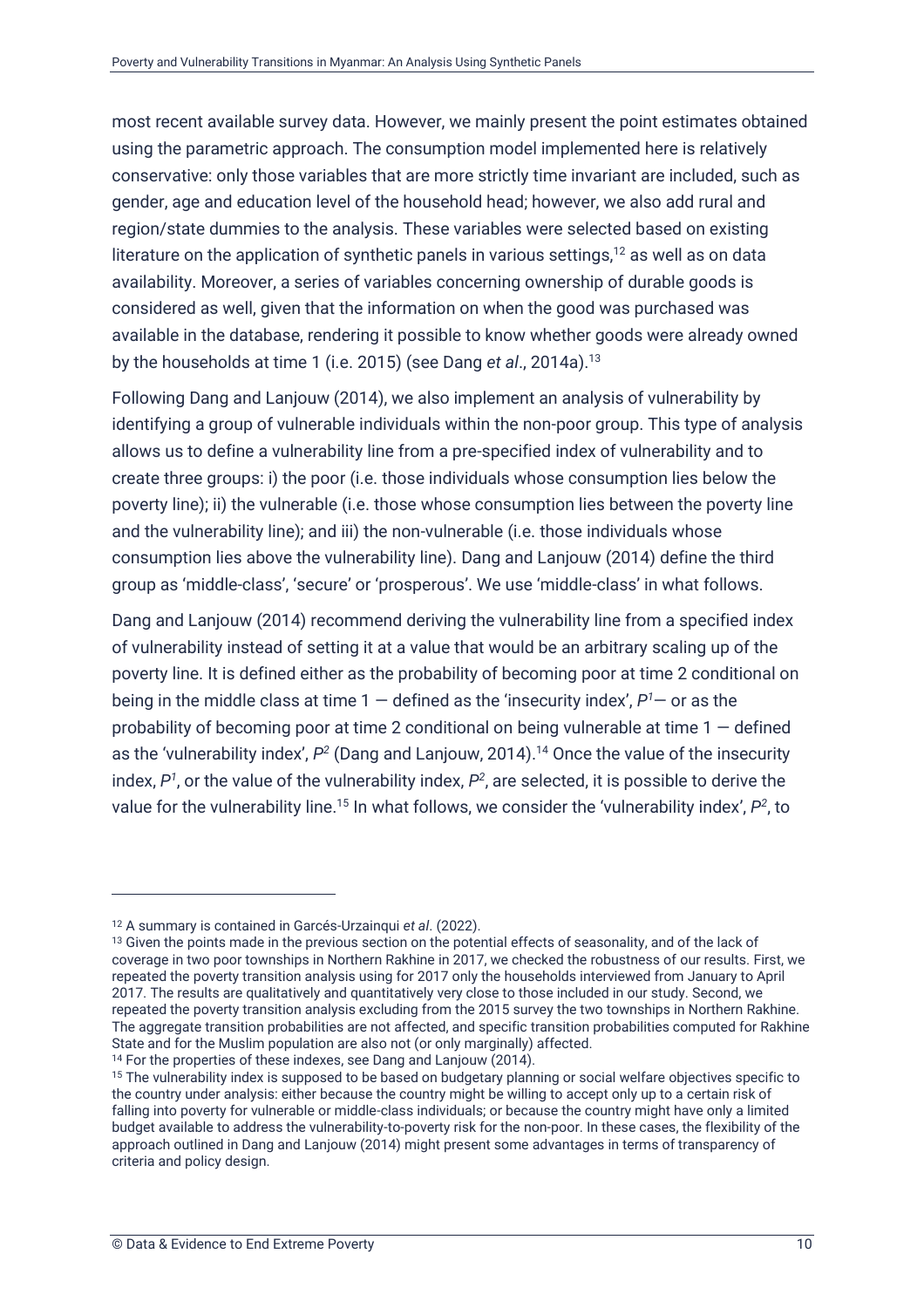be equal to 15%.<sup>16</sup> From this value, we derive a vulnerability line equal to 2,035 kyats, which is equivalent to a scaling up of the poverty line by 28%.<sup>17</sup>

Overall, the information gathered from extensive validation work, developed over recent years in different countries and based on actual panel data, makes us confident that the application of the synthetic panels method in contexts in which longitudinal panel data are not available offers valuable insights for the analysis of poverty dynamics.<sup>18</sup> In this study, population weights and other survey design features specific to the household budget surveys considered are applied, and in all the models presented the reference welfare aggregate is the (log of) real household consumption per adult equivalent (CSO, UNDP and World Bank, 2018; 2019a; MPF and World Bank, 2017).

<sup>&</sup>lt;sup>16</sup> This level of the vulnerability index,  $P^2$ , was used, among others, in Dang and Dabalen (2017), and was applied to a wide set of countries.

<sup>&</sup>lt;sup>17</sup> This is close to the approach followed by Vietnam, where the vulnerability line is obtained as a scaling up of the poverty line by 30% (World Bank, 2012; Dang and Lanjouw, 2014). This vulnerability line is also close to the threshold considered in the MLCS17 for defining the non-poor secure (those with per adult equivalent daily expenditures higher than 1.5 times the poverty line, i.e. higher than 2,385 kyats) (CSO, UNDP and World Bank, 2019b).

<sup>18</sup> See Dang and Lanjouw (2015); Dang *et al*. (2014b); Bierbaum and Gassmann (2012); Bourguignon *et al*. (2015); Cruces *et al*. (2015); and Dang and Lanjouw (2018).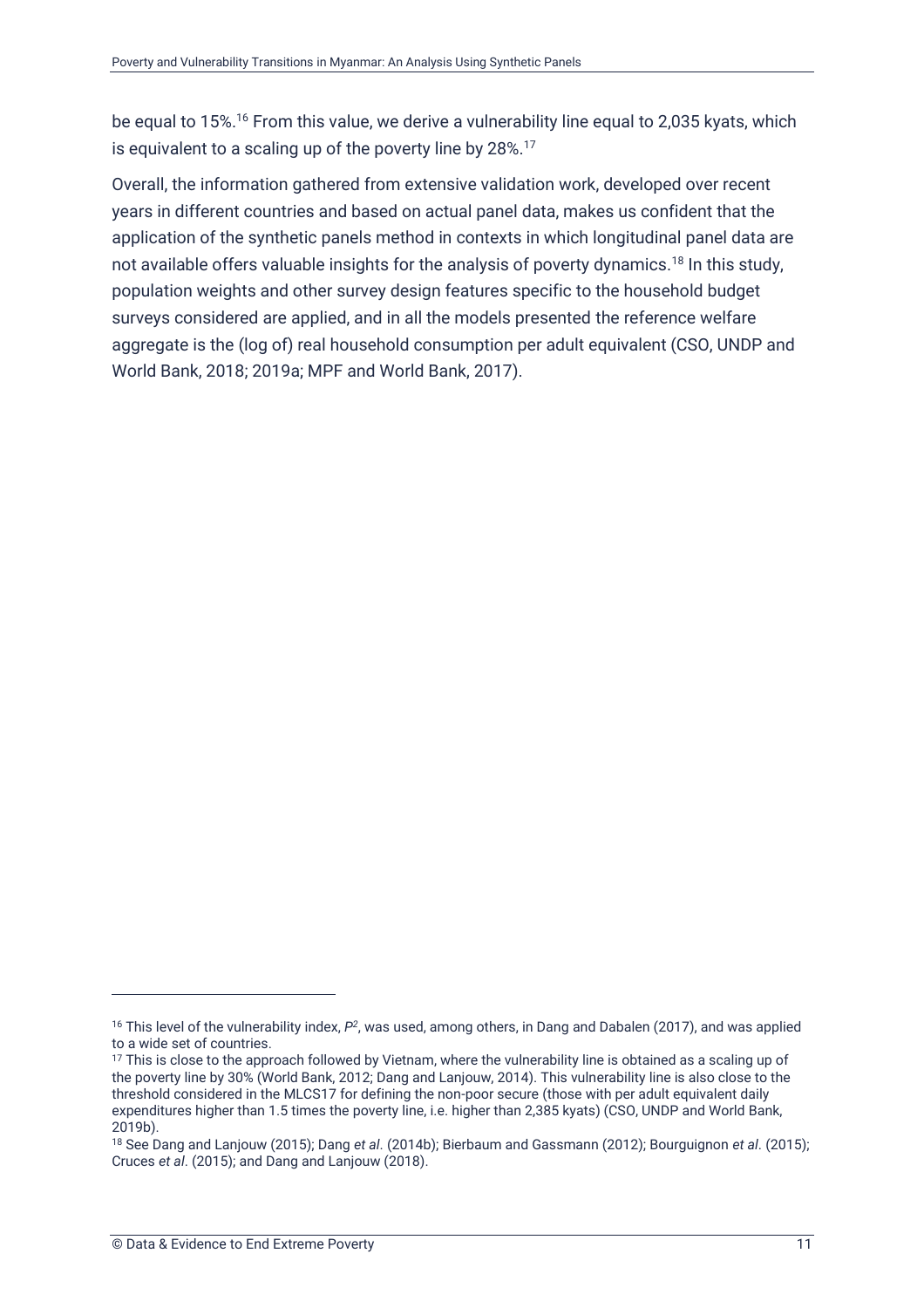### <span id="page-15-0"></span>**5 Results**

In this section, we put forward the main results with respect to poverty dynamics over the period 2015–17. First, we present the consumption model and the upper and lower bounds for poverty and vulnerability mobility and immobility at national level estimated using the non-parametric approach, together with the poverty and vulnerability dynamics point estimates obtained using the parametric approach (Section [5.1\)](#page-15-1). These estimates are subsequently further analysed and discussed in relation to selected household and geographic characteristics to present a profile of poverty and vulnerability mobility and immobility (Section [5.2\)](#page-17-0).

#### <span id="page-15-1"></span>**5.1 Poverty and vulnerability dynamics at the national level**

To analyse poverty dynamics in the period 2015–017 we implemented a consumption model regression including those covariates that we consider more likely to be time invariant: gender and age of the household head, marital status, ability to read and write, education level of the household head, type of ID card, religion,<sup>19</sup> mother tongue, state/region and dummies for urban/rural areas, plus variables on the possession of various assets in 2017 for which it was possible to recollect the information from 2015.<sup>20</sup> As discussed, the sample is restricted to households whose head is between 25 and 55 years old in the first survey round under analysis, and the age range is restricted accordingly in subsequent survey rounds.<sup>21</sup> Summary statistics for the variables included and for all survey rounds, obtained with the restrictions imposed on the age of the household head, are reported in Table A1 in the appendix. Results concerning the consumption model implemented for all available surveys are presented in the appendix, in Table A2. Based on the coefficients obtained from the consumption model, and using the non-parametric approach, we computed the conditional and unconditional probabilities shown in Table 1 in the columns 'bounds'. It is worth noting that the boundaries of the estimated poverty dynamics are not very wide, compared to other applications of this methodology.<sup>22</sup> The unconditional probabilities presented in Table 1, Panel a, give the fraction of population in the selected age range that is

<sup>&</sup>lt;sup>19</sup> The largest (and poorest) Muslim population in Rakhine could not be surveyed.

<sup>20</sup> We consider ownership of battery/inverter/generator, stove/hotplate/rice cooker, electric iron, fan, refrigerator, washing machine, radio/stereo/TV, computer, landline/mobile phone/smartphone, bike, motorbike, motor vehicle.

<sup>21</sup> Also, households from northern parts of Rakhine State (Maungdaw and Buthidaung townships) and the Wa Self-Administered Division are excluded from the analysis, given that it was not possible to survey them in 2017 (CSO, UNDP and World Bank, 2019a).

<sup>&</sup>lt;sup>22</sup> The width of the estimated boundaries depends on the quality of the underlying consumption model: namely, the overall explanatory power and the statistical significance of the individual regressors. Since we had relatively numerous time-invariant characteristics that could be reasonably included in the consumption model presented, this greatly increased the quality of the overall model and helped take into account shocks occurred at the urban/rural and state/region level (Dang *et al*., 2014a). All the models are estimated at the household level and make use of population weights and cluster settings; the dependent variable is the log of real household consumption per adult equivalent.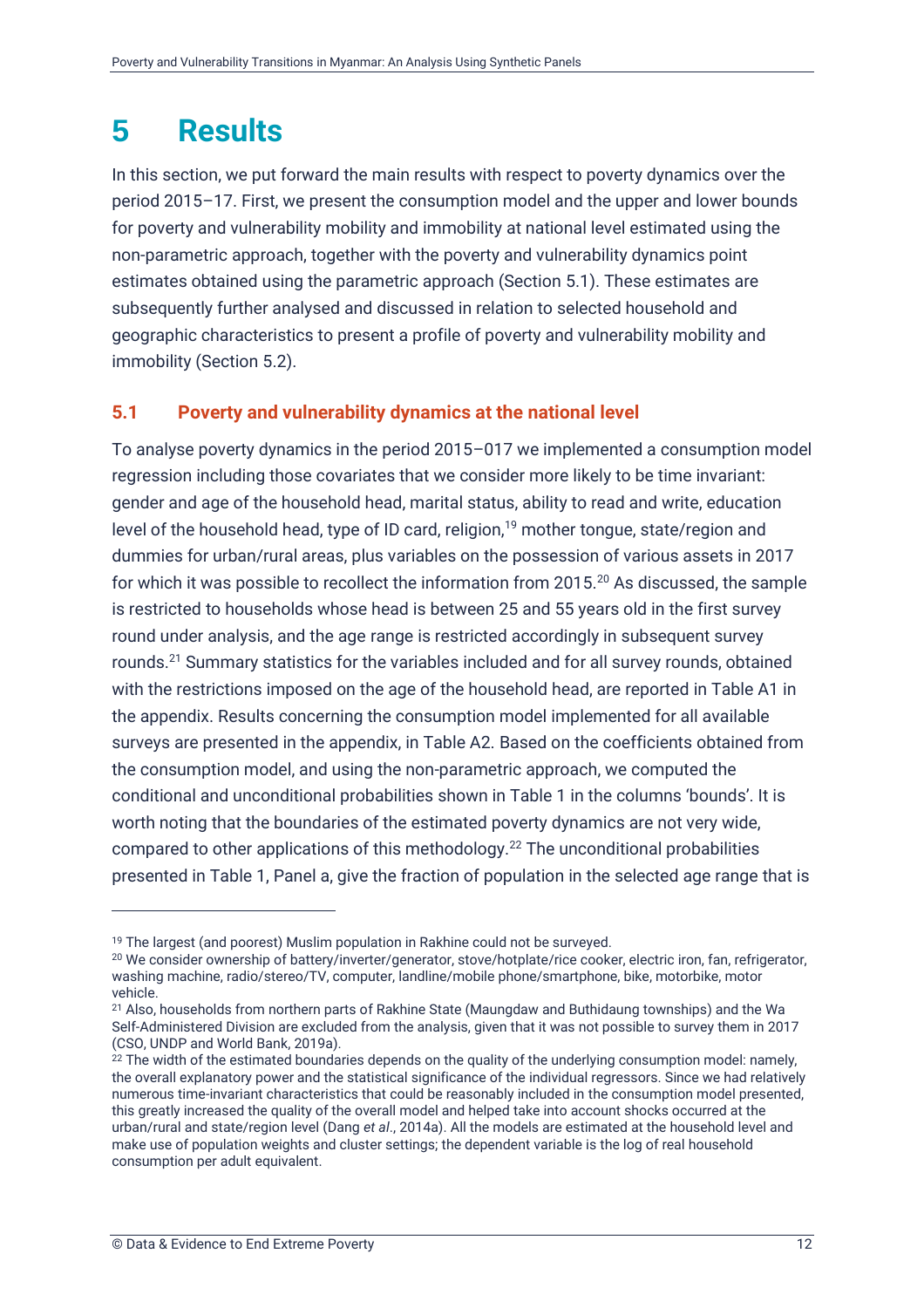in each of the four listed categories. For example, 'Poor, poor' indicates the fraction of the population that was poor in year 1 and poor in year 2. The conditional probabilities displayed in Table 1, Panel b, represent the probability of each of the four states. For example, 'Poor to poor' indicates the probability of being poor in year 2, given that the individual was also poor in year 1. Both sets of information are important for studying poverty mobility and poverty immobility. Finally, the third column in Table 1 presents the point estimates for poverty dynamics for the period 2015–17 obtained using the parametric estimation approach described in the methodology section. To obtain these point estimates, the correlation coefficient between household consumption in the two survey rounds, *ρ*, was estimated to be 0.86 (using equation 5 in Dang and Lanjouw, 2013). This is in line with theory that expects a value of *ρ* bounded in the interval [0, 1], even though it appears to be somewhat higher than that estimated in other contexts (see details in Garcés-Urzainqui *et al*., 2022).

The point estimates suggest that there is a relatively high probability for people who were poor in 2015 to exit poverty in 2017: above 40% (state 'poor to non-poor' in Panel b). Conversely, for non-poor individuals in 2015 the chance of becoming poor in 2017 is rather low, about 6% (state 'non-poor to poor' in Panel b).<sup>23</sup> With respect to poverty immobility, only 20% of the population is found to be poor in both years (state 'poor, poor' in Panel a), whereas more than 60% of the population is estimated to be non-poor in 2015 and 2017 (state 'non-poor, non-poor' in Panel a), and the probability of remaining non-poor in 2017 if the individual was non-poor in 2015 is extremely high, 94% (state 'non-poor to non-poor' in Panel b).

We then followed the approach described in Dang and Lanjouw (2013; 2014) to obtain an analysis of vulnerability transitions, which adds important elements to the analysis of poverty just outlined. Within the non-poor group, we identify a group of vulnerable individuals, defined as those individuals whose consumption lies between the poverty line and the vulnerability line. Accordingly, we define the individuals whose consumption lies above the vulnerability line as 'middle-class'. Based on the poverty and vulnerability lines, we compute the conditional and unconditional transition probabilities for the three categories defined – poor, vulnerable and middle-class – applying synthetic panel techniques similar to those described above.<sup>24</sup>

These probabilities are represented in Table 2. We observe that only a tiny percentage of the population can be considered vulnerable in both periods (about 6%), and that for people in a vulnerable situation, it is relatively more likely that they will become non-vulnerable than that

<sup>&</sup>lt;sup>23</sup> Not all the point estimates lie within the estimated bounds, but when this occurs the difference between the closest bound and the point estimate is very small. Also, the relatively high value of *ρ*, which is very close to 1 and thus implies a high correlation between household consumption in the two survey rounds, explains why many among the point estimates obtained are close to the upper bounds of poverty immobility (states 'poor, poor', 'non-poor, non-poor', 'poor to poor' and 'non-poor to non-poor' (see Table 1).

<sup>24</sup> Details are provided in Garcés-Urzainqui *et al*. (2022).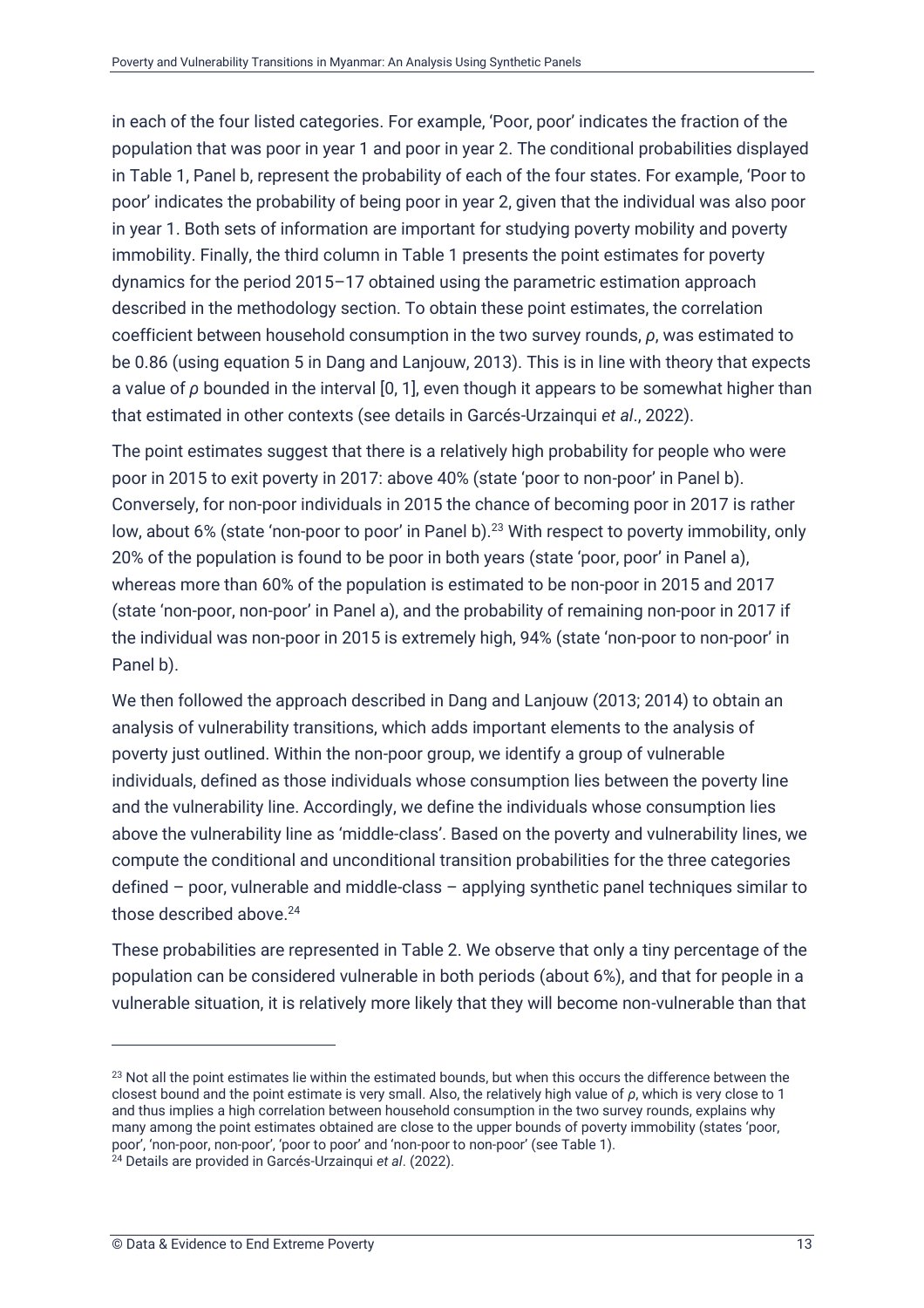they will enter poverty (53% versus 15%), even though the probability of remaining in a vulnerable situation is also not negligible (about 32%) (Table 2, panel 'conditional probabilities', column 'point estimates'). Moreover, it is not unlikely for poor individuals in 2015 to become either vulnerable or middle-class in 2017 (probabilities of 27% and 16%, respectively), whereas downward transitions for the non-poor appear to be extremely unlikely, especially towards the poor group (less than 2% probability).

#### <span id="page-17-0"></span>**5.2 Profiling poverty and vulnerability dynamics**

Our poverty and vulnerability dynamics estimates are analysed in relation to some of the household and geographic characteristics included in the consumption model, or other characteristics of interest, such as household head's employment, to present a tentative profile of poverty mobility and immobility, as outlined by, for example, Bierbaum and Gassmann (2012). This is particularly important in order to identify some of the correlates of the different transitions. We note that given that we just explore statistical associations, it is not possible in this context to analyse the underlying causes of different degrees of poverty mobility/immobility in particular regions or for specific household characteristics.

For each group of household and geographic characteristics, we focus on both poverty immobility and upward/downward transitions, considering both unconditional and conditional probabilities. The point estimates for both sets of probabilities obtained using the parametric approach are presented in Figures 2, 3 and 4.<sup>25</sup> In Figures 5, 6 and 7, we add the analysis of vulnerability to these results.<sup>26</sup>

#### **5.2.1 Geographic differences**

Regarding poverty immobility, we find that the probability for an individual to remain poor in 2017 if he/she was poor in 2015 ('poor to poor' in Figure 2) is about 43% for urban areas, and increases to 62% for rural areas. Moreover, the same probability is above 60% for individuals in the states/regions of Kachin, Kayah, Chin, Sagaing, Magway, Rakhine, Shan, Ayeyarwady and Naypyitaw.<sup>27</sup> The differences in the conditional probabilities of being vulnerable in 2017 given that the individual was also vulnerable in 2015 (Figure 5, Panel b) follow almost exactly the patterns, but differences between categories are less pronounced: households in rural areas, in the states/region of Kachin, Kayah, Chin, Sagaing, Magway,

<sup>&</sup>lt;sup>25</sup> We do not discuss here the unconditional probabilities of the state 'non-poor, non-poor' because most of the time they provide a reverse profile of the state 'poor, poor', and the same applies to the conditional probabilities of the state 'non-poor to non-poor'.

<sup>26</sup> The states 'middle-class, middle-class' and 'middle-class to middle-class' are not discussed here as they are the almost exact mirror image of the results for the states 'poor, poor' and 'poor to poor'.

<sup>&</sup>lt;sup>27</sup> 60% is taken as a reference here in that it roughly corresponds to the 'poor to poor' conditional probability at national level. Moreover, we note that given that poverty transitions are being computed using the characteristics in the MCLS 2017, which is representative at the state/region level, the distribution of characteristics used for prediction should also be representative, and the predictions for 2015 based on these characteristics are valid for the regions.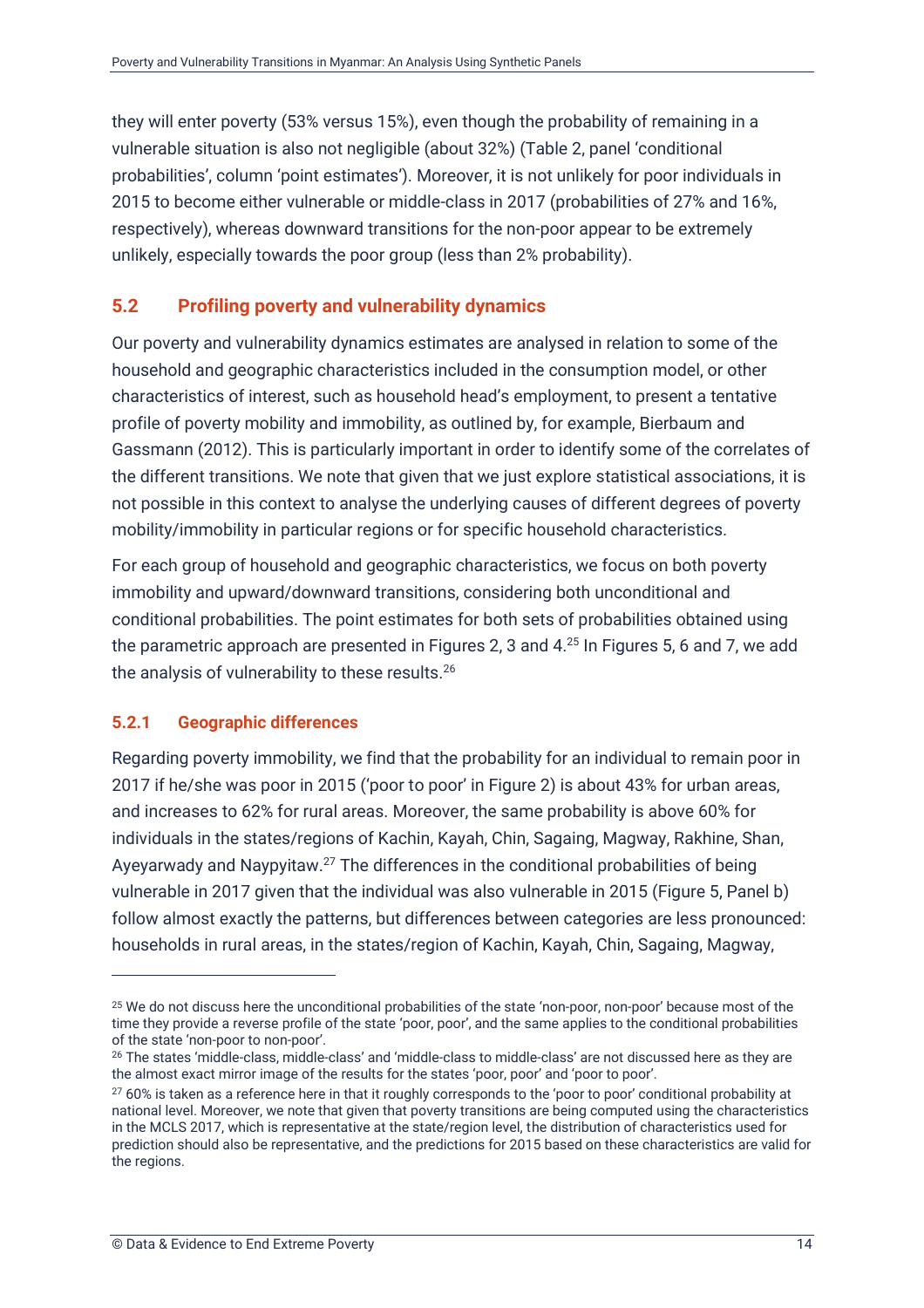Rakhine, Shan, Ayeyarwady and Naypyitaw, present higher probabilities than the country average; this is also the case for households headed by someone without education or working in agriculture or mining.

With respect to downward transitions (Figure 3), both unconditional and conditional probabilities are very low and lie in the range 0–12%, while only minor differences are observed among different household categories. The biggest differences are found with respect to the probability of entering poverty in 2017 if the individual was non-poor in 2015 for households in Kachin, Magway, Rakhine and Ayeyarwady versus households in most other states/regions (9–12% versus about 5%). The states/regions with a lower probability of exiting poverty (Figure 4) are Kachin, Chin, Sagaing, Magway, Rakhine and Ayeyarwady, with conditional probabilities around 30%; while this probability is above 50% for households in Tanintharyi, Bago, Mandalay, Mon and Yangon. The difference of about 20 percentage points between urban and rural areas is also striking.

Moreover, the conditional probability of becoming poor in 2017 given that the individual was vulnerable in 2015 (Figure 6, Panel b) reaches about 30% for the states/regions of Kachin, Magway and Ayeyarwady. While the conditional probabilities for the state 'poor to vulnerable' (Figure 7, Panel b) are around 30% for most states/regions (the lowest values are found for the states/regions of Kachin, Chin, Magway, Rakhine and Ayeyarwady), we find somewhat bigger differences with respect to the state 'vulnerable to middle-class'. In this case, the highest upward conditional probabilities are associated with living in the states/regions of Chin, Tanintharyi, Bago, Mandalay, Mon and Yangon (between 60% and 80%) and with living in urban areas (64%).<sup>28</sup>

#### **5.2.2 Characteristics of the household head**

The probability for an individual remaining poor in 2017 if he/she was poor in 2015 ('poor to poor' in Figure 2) lies in the range 63–65% for households whose head works in agriculture, forestry and fishing or in mining and quarrying, and it is above 70% for households whose head has no education. It is 64% for people without a valid identity card and 60% for people whose mother tongue is not Burmese; also, it is close to 70% for Christians and other religions (Hindu, Animists, other or no religion). Moreover, households headed by someone without education or working in agriculture or mining show higher probabilities of remaining vulnerable in 2017 if they were vulnerable in 2015 than the country average (Figure 5, Panel b).

There are differences in the probability of entering poverty in 2017 (Figure 3) for households headed by someone with no education versus households headed by someone with tertiary education (about 11% and 2%, respectively). Still, more marked differences emerge when

<sup>&</sup>lt;sup>28</sup> Clearly, the Covid-19 shock might have pushed the upward transition probabilities ('poor to vulnerable', 'poor to middle-class' and 'vulnerable to middle-class') towards the lower bounds.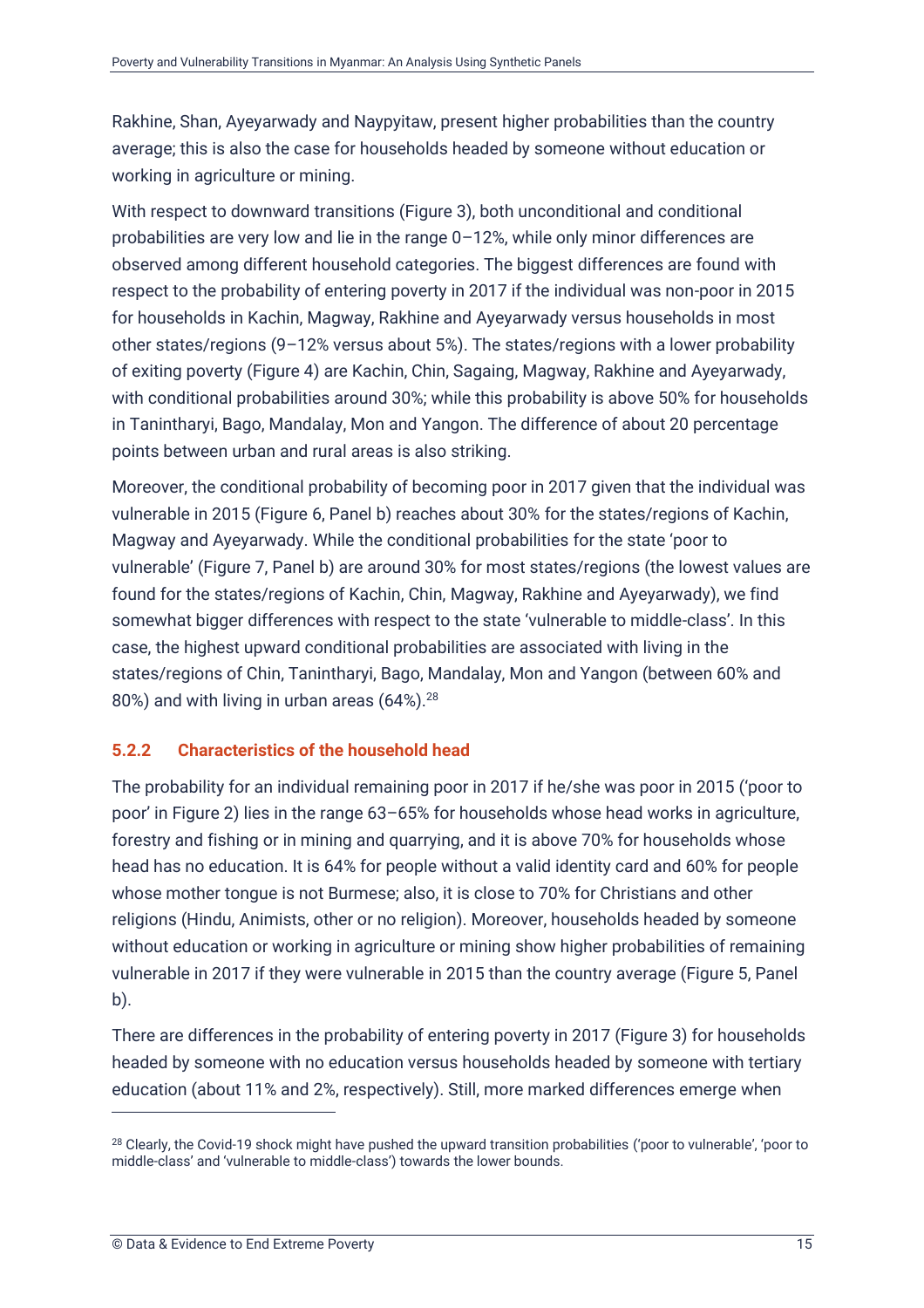analysing the unconditional probabilities of exiting poverty (Figure 4). It is much more likely for households headed by someone with some education to escape poverty: the difference between incomplete primary school and both complete primary school and incomplete secondary school is about 13 percentage points, but this difference increases to 30 percentage points for complete secondary school and tertiary education. The probability of escaping poverty in 2017 if the individual was poor in 2015 is lower for Christians and other religions (about 30%), and lower for those working in agriculture, forestry, fishing or mining and quarrying (about 35%).

When we consider vulnerability, the only conditional probabilities shown in Figure 6 (Panel b) that present values above the 0–15% range are those referring to the state 'vulnerable to poor'. We estimate that the probability of becoming poor in 2017 given that the individual was vulnerable in 2015 is above 30% for households whose head is divorced, around 25% for households with heads with incomplete primary education, and above 20% for Christians and for other religions. Upward transitions (Figure 7) seem to be more likely than downward transitions for the majority of the categories considered. In particular, the conditional probabilities for the state 'poor to vulnerable' are around 30% for most of the categories relating to the characteristics of the household head.

#### **5.2.3 Possession of durable goods**

The probability for an individual remaining poor in 2017 if he/she was poor in 2015 ('poor to poor' in Figure 2) lies below 40% for households that own some less common durable goods, such as a refrigerator, washing machine, computer or motor vehicle. Furthermore, the possession of some durable goods is also linked with upward mobility. Differences in the probability of escaping poverty in 2017 if the individual was poor in 2015 (Figure 4) are found for households owning an electric iron, fan, refrigerator, washing machine, computer or motor vehicle compared to those that do not. Some of the highest upward conditional probabilities, 'vulnerable to middle-class' (Figure 7, Panel b), are associated with owning the most common durable goods, especially a motor vehicle (86%).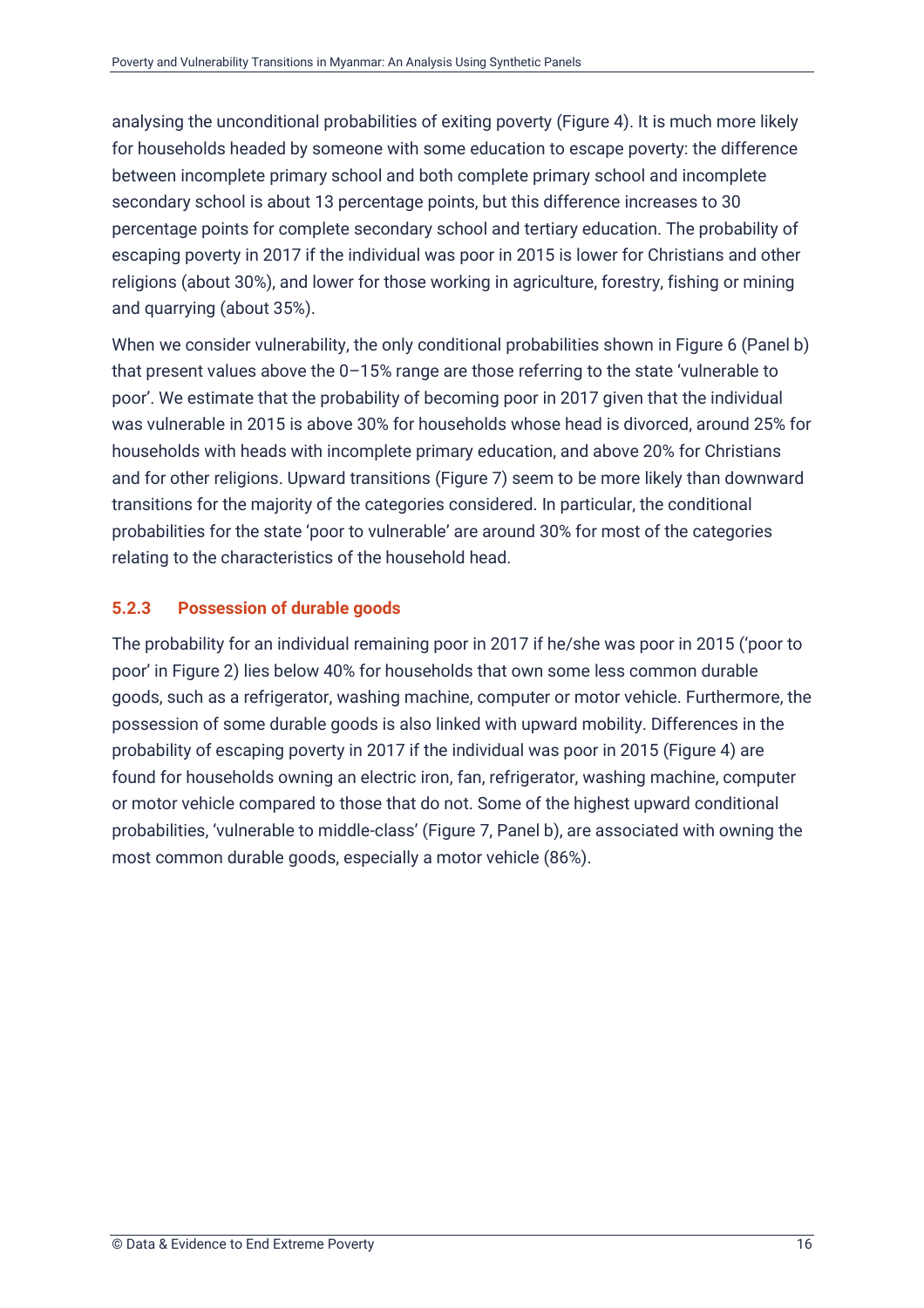### <span id="page-20-0"></span>**6 Discussion**

This analysis highlights that significant differences exist in the probabilities of transition between states of poverty/vulnerability depending particularly on the state/region or area of residence and on the level of education of the household head, alongside other characteristics. We stress that the probability that an individual will remain poor in 2017 if he/she was poor in 2015 reaches 62% for rural areas. Moreover, the same probability is lower for the states/regions of Yangon, Mon, Mandalay, Tanintharyi and Bago than for most other states – the differences registered with respect to Kachin, Kayah, Chin, Sagaing, Magway, Rakhine and Ayeyarwady in some case exceed 30 percentage points.<sup>29</sup> The importance of education stands out as well, along with other factors that are also linked to poverty immobility, such as not having a valid identity card, working in agriculture or mining, and not owning some of the most common durable goods. Moreover, it is much more likely for households headed by someone with some education to escape poverty and become non-poor, and the difference is also striking between urban and rural areas.

When considering vulnerability, we estimate that falling into poverty given that the individual was vulnerable is more likely (around 25%) for households with heads with incomplete primary education and it reaches about 30% for the states/regions of Kachin, Magway and Ayeyarwady. Conversely, we estimate that upward transitions seem to be more likely than downward transitions for the majority of the categories considered. The probabilities of becoming vulnerable in 2017 if the individual was poor in 2015 are around 30% for most household and location categories, with the lowest values found for the states/regions of Kachin, Chin, Magway, Rakhine and Ayeyarwady. In this case as well, the highest probabilities of becoming middle-class if the individual was vulnerable are associated with living in the states/regions of Chin, Tanintharyi, Bago, Mandalay, Mon and Yangon, with living in urban areas, and with owning the most common durable goods, especially a motor vehicle.

Some of the household categories identified in existing reports as being heavily affected by the Covid-19 crisis do not appear in the poverty transitions presented here. For some of the

<sup>&</sup>lt;sup>29</sup> As mentioned, the poverty transitions presented here do not allow for an analysis of the underlying causes of why we observe a high degree of poverty mobility/immobility in a particular region or for specific household characteristics. Nonetheless, previous poverty reports provide additional insights into the characteristics that might be associated with the fact that individuals in particular states/regions present higher than country average probabilities of remaining poor or of falling into poverty (together with a lower than average probability of exiting poverty if poor). First, these states/regions are also among the poorest areas in the 2017 poverty assessment, which can be associated with the fact that they have, on average, higher food expenditures as a share of total expenditures, among other factors (CSO, UNDP and World Bank, 2018; 2019a). Moreover, most states in the Hills and Mountains zone are above the national poverty headcount and have particularly high poverty depth, which points to the challenges connected with remoteness and the mountainous terrain (CSO, UNDP and World Bank, 2018; 2019a). Finally, for some states like Tanintharyi, despite the relatively high GDP per capita, access to basic and/or public services is not optimal: it was the only state/region that was not connected to the national electricity grid in 2017, and it suffers from relatively low educational outcomes.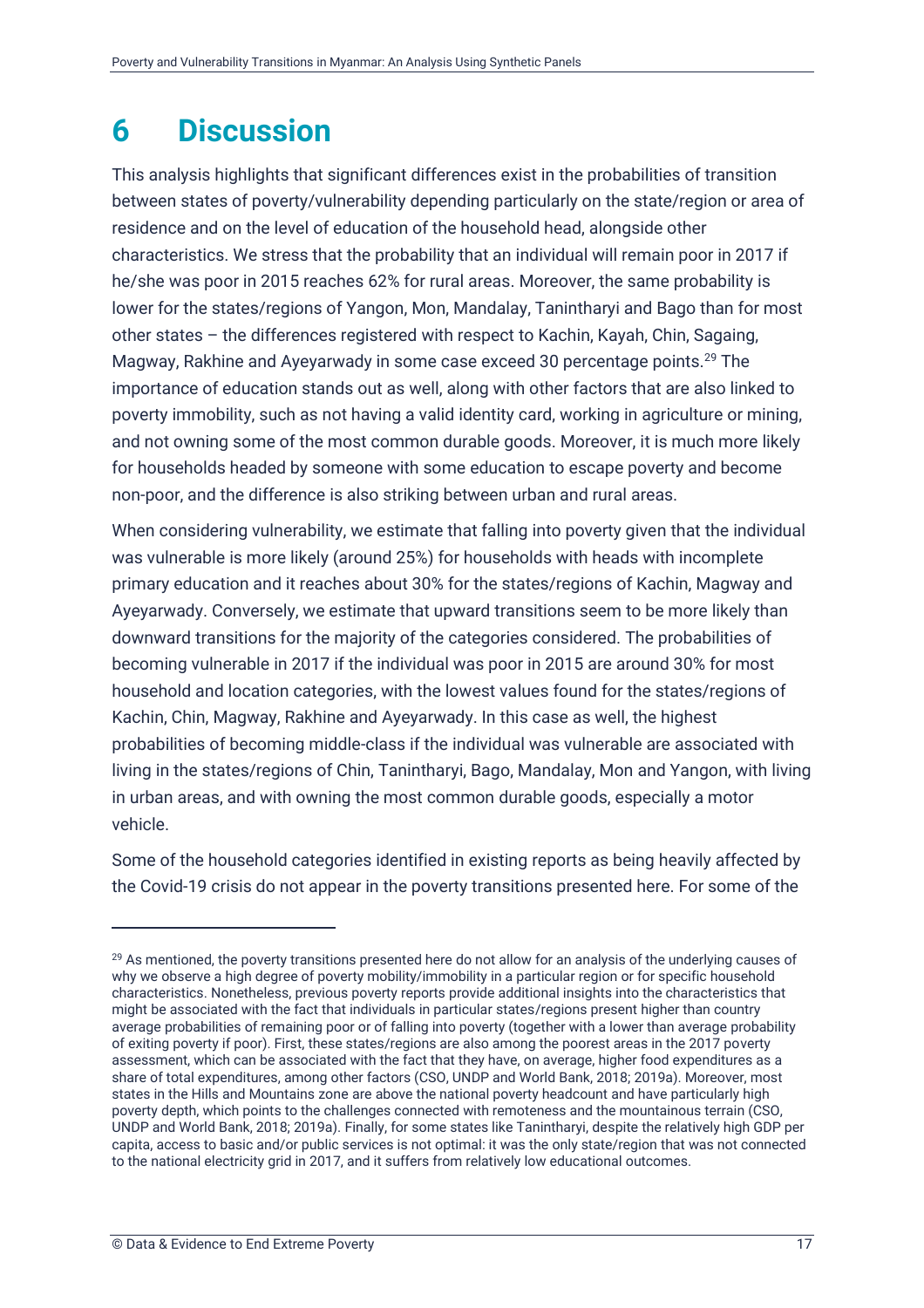most affected categories – urban households, children being forced out of schools, individuals working in the informal sector, in the tourism sector, in retail, transportation, in services in general, and in manufacturing, among others – the probabilities of falling into poverty given that the individual was non-poor might have easily increased towards the upper bound of the estimated interval.<sup>30</sup> Moreover, we are not able to take into account specific government interventions that might have mitigated the impact of the Covid-19 shock, for specific groups or for the whole population. Examples of this include the increased number of households that were entitled to receive cash transfers during 2020, or the provision of free electricity to a wide range of households and companies (World Bank, 2020a). Given the nature of the synthetic panels analysis, it is not even possible to take into account significant population movements from one region/state to the other. There is evidence that during the Covid-19 shock a non-negligible number of migrant workers, based for example in the productive regions of Yangon and Bago, returned to their hometowns (International Labour Organization, 2020). If properly accounted for, this would of course affect poverty dynamics. The results of these unaccounted dynamics, which are specific to 2020, will become evident once household data collected after the Covid-19 shock become available.

Nonetheless, we believe that our analysis still offers a fairly robust profile of poverty dynamics in 'normal' times, and it provides useful insights into those household characteristics that may be particularly associated with, for example, poverty immobility or downward transitions from vulnerability to poverty as a consequence of different shocks. Thus, the fears of the consequences of the shock induced by the Covid-19 pandemic are even greater when one considers the high levels of persistence of poverty in some areas of the country and for some household categories. This is more so given that the average probability of upward mobility in most of these areas and for most of these categories was already much lower than the national average, even in a period of high growth. This raises concerns that these upward transition probabilities might have lowered even more with the ongoing situation. Also, in light of the Diao and Mahrt (2020) estimates of the number of households remaining in poverty after the crisis, it seems unlikely that those households that were already more at risk of being poor, or that were less likely to become non-poor in highgrowth times, would be better off during the Covid-19 crisis.

<sup>30</sup> As seen in Table 1, Panel b, the estimated intervals can be rather wide. At national level, the point estimate for the conditional probability 'non-poor to poor' is 0.056, but the upper bound is as high as 0.231.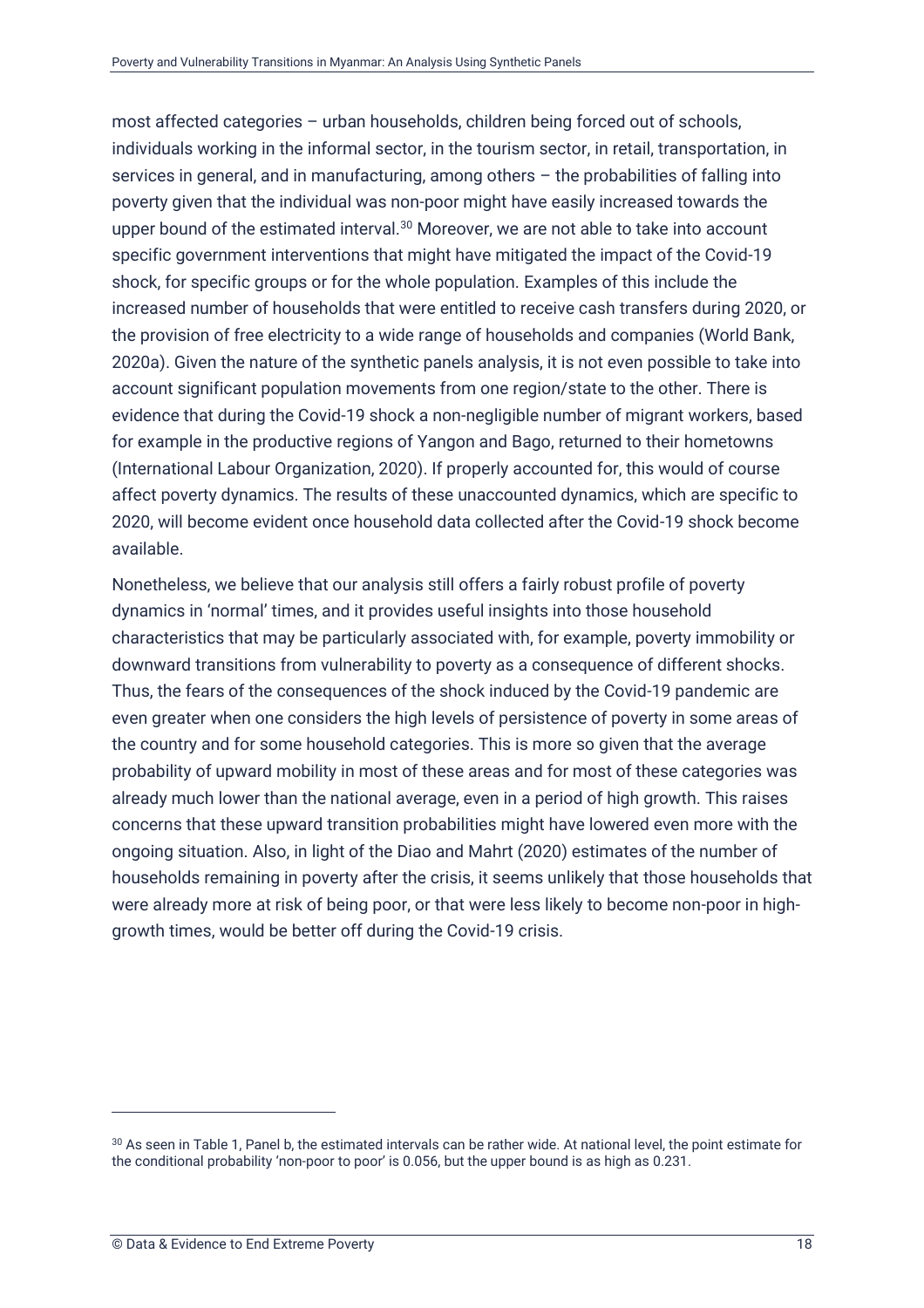### <span id="page-22-0"></span>**7 Conclusion**

In this study we have provided insights into poverty and vulnerability dynamics in Myanmar using the two most recent available survey data, the MPLCS15 and the MLCS17. After years of sustained growth, macroeconomic stability, increased political stability and robust poverty reduction, Myanmar has experienced economic slowdown due to several factors. The Covid-19 shock in 2020 posed new challenges and further highlighted the need to understand the transitions to and from poverty and vulnerability. While longitudinal datasets are not available, using the synthetic panels approach enabled us to analyse poverty and vulnerability dynamics in a key period, 2015–17, and to identify characteristics associated with transitions between different states.

At national level, we estimated that for people who were poor in 2015 there was a probability of about 40% of exiting poverty in 2017, while for non-poor individuals in 2015 the chance of becoming poor in 2017 was only about 6%. While recognising that this might have changed during the Covid-19 shock, we also find that people in a vulnerable situation are relatively more likely to become non-vulnerable than to enter poverty (50% versus 15%), but at the same time the probability of remaining in a vulnerable situation is non-negligible at national level (about 35%).

It emerges from the analysis that there are a number of household characteristics for which: i) the probability of being poor in both periods is relatively high; ii) the probability of falling into poverty if the individual was already poor is higher than the country average; and, consistently, iii) the probability of exiting poverty in 2017 if the individual was poor in 2015 is lower than the country average. In particular, these characteristics include households in rural areas; and in the states/regions of Kachin, Kayah, Chin, Sagaing, Magway, Rakhine, Shan, Ayeyarwady and Naypyitaw. The same goes for households with heads working in agriculture or mining; households headed by someone with no education, without a valid identity card, whose mother tongue is not Burmese, professing religions other than Buddhism and Islam,<sup>31</sup> and not owning some common durable goods. This is in contrast with households in urban areas; in the states/region of Tanintharyi, Bago, Mandalay, Mon and Yangon; headed by someone with completed secondary school, with a valid identity card and working outside agriculture and mining; and households owning more common durable goods. They appear as being relatively less prone to falling into poverty than the rest of the population. This may have changed with the Covid-19 shock, which might have put a halt to this positive, though not evenly distributed, situation of increasingly low levels of poverty and relatively low persistence of poverty for the latter categories.

<sup>&</sup>lt;sup>31</sup> We highlight that the largest (and poorest) Muslim population in Rakhine could not be surveyed, so the results with respect to the Muslim population are to be interpreted with caution.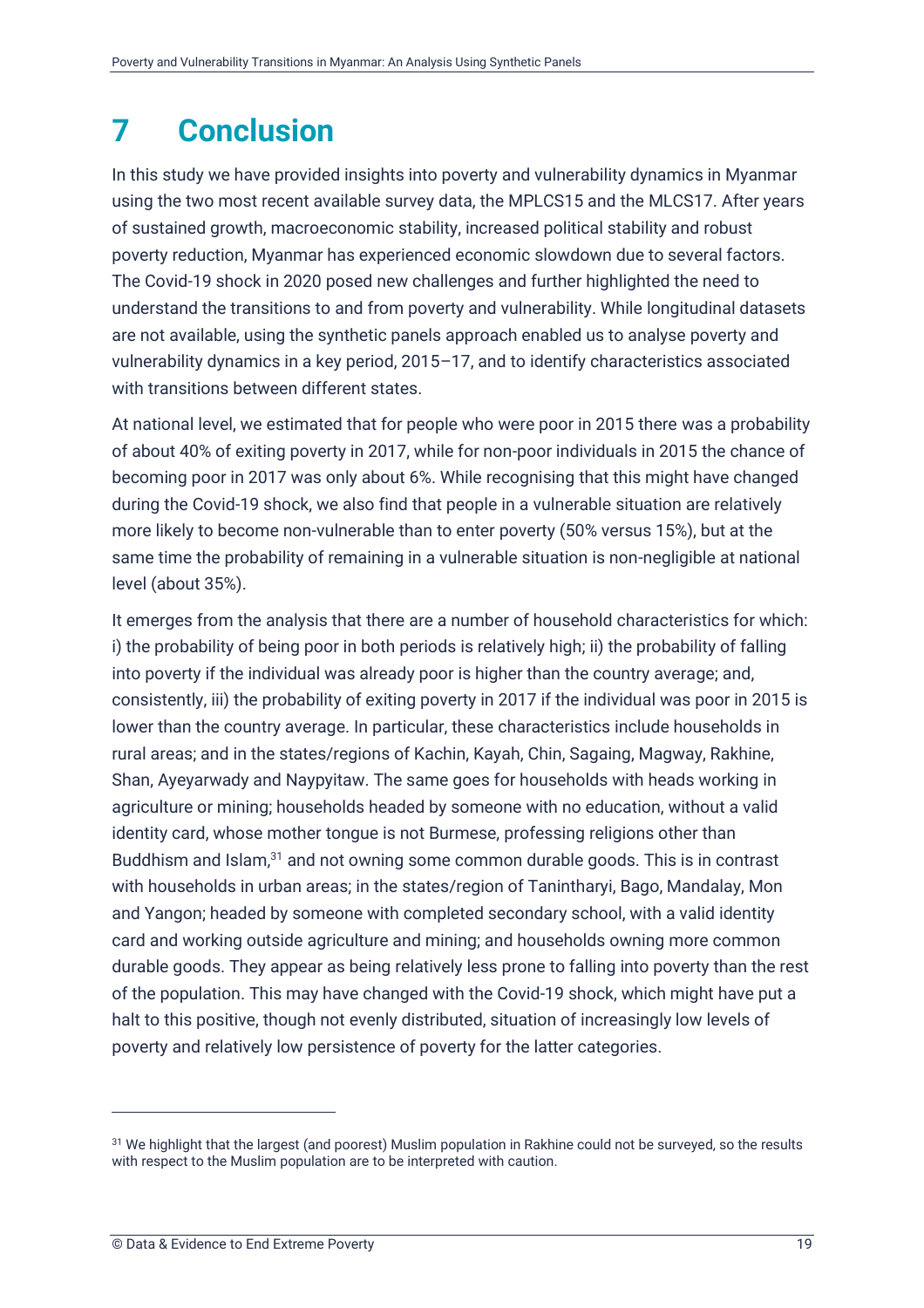As explained, an important limitation of this study is that we mostly describe a profile of poverty dynamics in 'normal' times of moderately high growth and poverty reduction, and do not directly take the Covid-19 shock into account. This shock struck at a time when growth rates were high but already experiencing a contraction, so it is reasonable to expect that the poverty/vulnerability patterns outlined using 2015–17 data worsened during 2020. Still, our conjecture is that the analysis of poverty dynamics during a period of general prosperity provides a useful window on those who may be particularly affected by the economic consequences of the Covid-19 pandemic.

The proportion of households in the vulnerable and poor group has certainly increased as a consequence of the shock, likely including household categories that were previously regarded as less vulnerable, as also indicated in previous work and recent reports (CSO, MOPFI and UNDP, 2020). Covid-19 related restrictions are increasing the risk of entering poverty for more households, especially for those described as being hit hardest by the shock (World Bank, 2020a) and many rural households may also have fallen into poverty from a situation of vulnerability and are unlikely to recover in the short run (Diao and Mahrt, 2020). For the most affected categories, the probabilities of falling into poverty given that the individual was non-poor might have easily increased towards the upper bound of the estimated intervals. At the same time, our results showing high levels of persistence of poverty and the low levels of upward mobility in some areas of the country and for some household categories make the consequences of a shock like the pandemic even more worrying, raising concerns that the probability of upward transition might have lowered even more. Furthermore, while 'new' vulnerable groups may have emerged, it seems unlikely that households and individuals who were already poor or vulnerable in high-growth times would be better off during the crisis, and the 'standard' or 'long-term' poverty and vulnerability drivers have not disappeared.

As discussed, a further limitation relates to the limits of the synthetic panel method. If only a limited number of time-invariant variables are available, the method provides less precise estimates for poverty and vulnerability transitions. We can in part overcome this limitation using a parametric approach, as outlined in the methodology section, yet this requires additional assumptions about the error distribution.

At any rate, we believe the results in this study to be relevant, especially as and when more 'normal' poverty and vulnerability dynamics are reinstated. This is so given that in a situation of diminishing poverty rates and localised vulnerability pockets these results highlight the need to focus on households with the specific characteristics outlined above, which make them more at risk of remaining poor or falling into poverty compared to the rest of the population. In sum, the dynamic perspective offered by these results highlights the need for a renewed commitment to rethinking existing social protection programmes and designing new ones. This is so especially for region- and sector-specific inclusive poverty/vulnerability programmes, and particular attention should be given to both poverty at a specific point in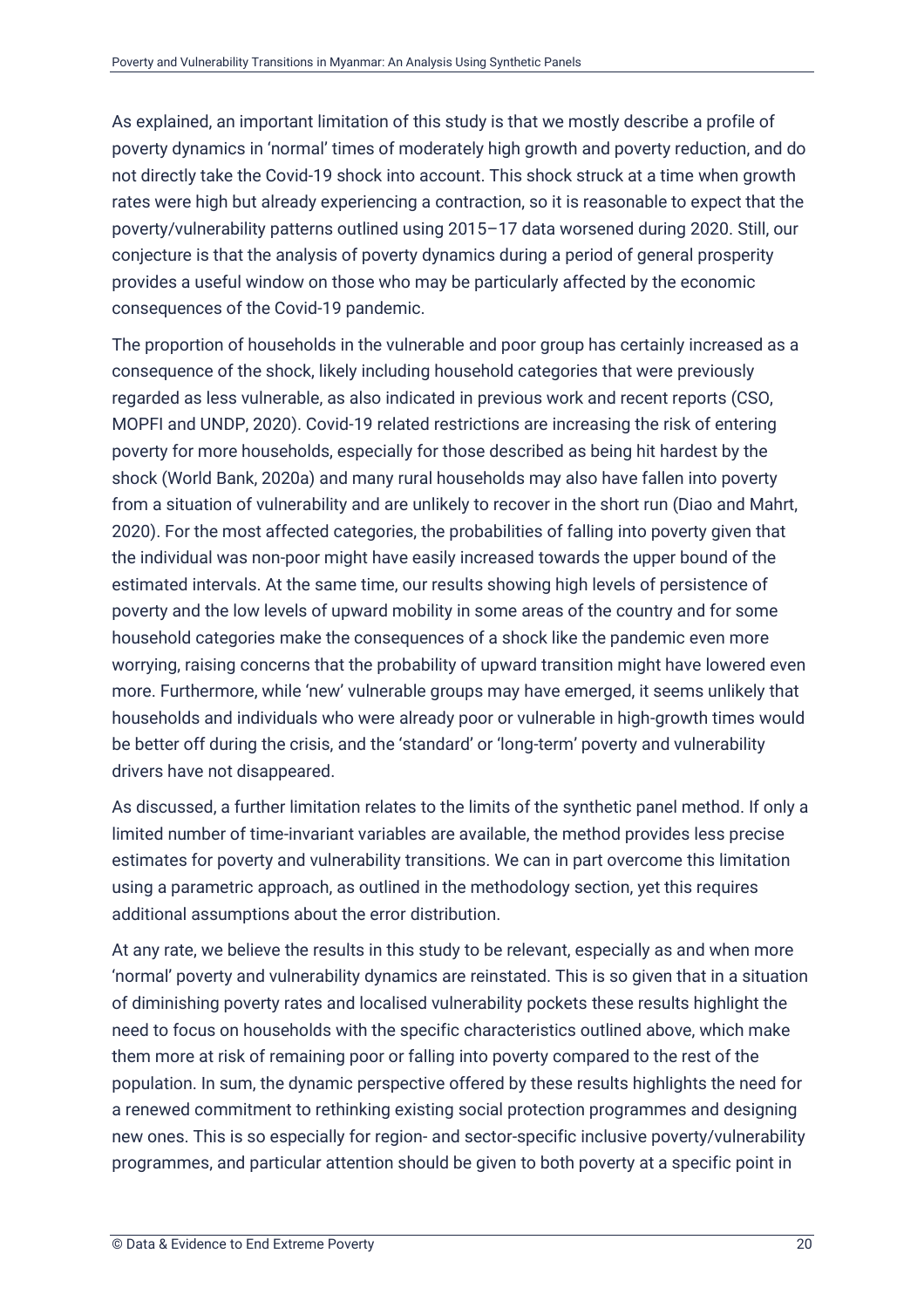time as well as its dynamics, and to the transition between different poverty/vulnerability states.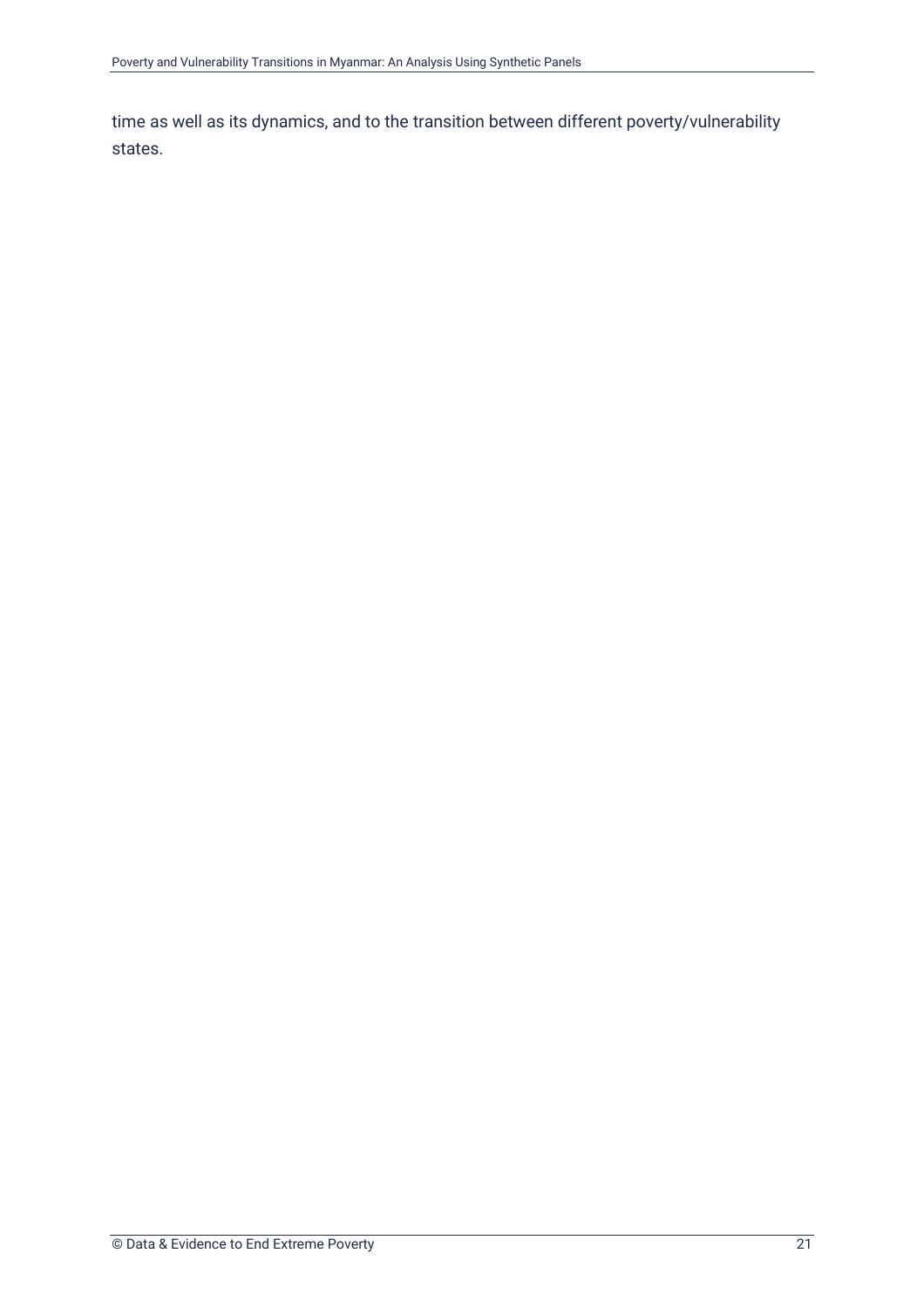### <span id="page-25-0"></span>**References**

- Barany, Z. (2017) 'Myanmar's Rocky Road to Democracy', Istituto Affari Internazionali, [http://www.jstor.org/stable/resrep09789.](http://www.jstor.org/stable/resrep09789)
- Barany, Z. (2019) 'The Rohingya Predicament. Why Myanmar's Army Gets Away with Ethnic Cleansing', Istituto Affari Internazionali, [https://www.jstor.org/stable/resrep19683?seq=1#metadata\\_info\\_tab\\_contents.](https://www.jstor.org/stable/resrep19683?seq=1#metadata_info_tab_contents)
- BBC (2019) 'Rohingya crisis: US imposes sanctions on top Myanmar generals', *BBC*, 17 July 2019, [https://www.bbc.com/news/world-asia-49014631.](https://www.bbc.com/news/world-asia-49014631)
- Bierbaum, M. and Gassmann, F. (2012) 'Chronic and Transitory Poverty in the Kyrgyz Republic: What Can Synthetic Panels Tell Us?', *MERIT Working Paper 064*, United Nations University–Maastricht Economic and Social Research Institute on Innovation and Technology, Maastricht.
- Bourguignon, F., Moreno, H. and Dang, H.-A. (2015) 'On the Construction of Synthetic Panels', presented at the North East Universities Development Consortium annual conference, Brown University, Providence RI.
- CNN (2015) 'Flooding in Asia displaces millions; death toll rising rapidly', *CNN*, 6 August 2015, [https://edition.cnn.com/2015/08/05/asia/flooding-asia-displaces-millions/.](https://edition.cnn.com/2015/08/05/asia/flooding-asia-displaces-millions/) [Accessed 16 July 2021].
- Cruces, G., Lanjouw, P., Lucchetti, L., Perova, E., Vakis, R. and Viollaz, M. (2015) 'Estimating Poverty Transitions Repeated Cross-Sections: A Three-Country Validation Exercise', *Journal of Economic Inequality* 13, pp. 161–179, [https://doi.org/10.1007/s10888-014-](https://doi.org/10.1007/s10888-014-9284-9) [9284-9](https://doi.org/10.1007/s10888-014-9284-9)
- CSO, MOPFI and UNDP (2020) 'Household Vulnerability Survey (HVS) Key Findings: Rapid assessment of the economic impact of COVID-19 restrictions on vulnerable households', CSO, MOPFI and UNDP, Nay Pyi Taw and Yangon, <https://www.csostat.gov.mm/AvailableBookshop/Availablenow>
- CSO, UNDP and World Bank (2018) 'Myanmar Living Conditions Survey 2017: Key Indicators Report', Ministry of Planning and Finance, UNDP and World Bank, Nay Pyi Taw and Yangon,

[http://documents1.worldbank.org/curated/en/739461530021973802/pdf/Myanmar-](http://documents1.worldbank.org/curated/en/739461530021973802/pdf/Myanmar-Living-Conditions-Survey-2017-Key-Indicators-Report.pdf)[Living-Conditions-Survey-2017-Key-Indicators-Report.pdf](http://documents1.worldbank.org/curated/en/739461530021973802/pdf/Myanmar-Living-Conditions-Survey-2017-Key-Indicators-Report.pdf)

CSO, UNDP and World Bank (2019a) 'Myanmar Living Conditions Survey 2017: Technical Report', Ministry of Planning and Finance, UNDP and World Bank, Nay Pyi Taw and Yangon,

[https://www.csostat.gov.mm/FileUpload/cso/LatestInformation/MLCS\\_Technical\\_Repo](https://www.csostat.gov.mm/FileUpload/cso/LatestInformation/MLCS_Technical_Report.pdf) [rt.pdf](https://www.csostat.gov.mm/FileUpload/cso/LatestInformation/MLCS_Technical_Report.pdf)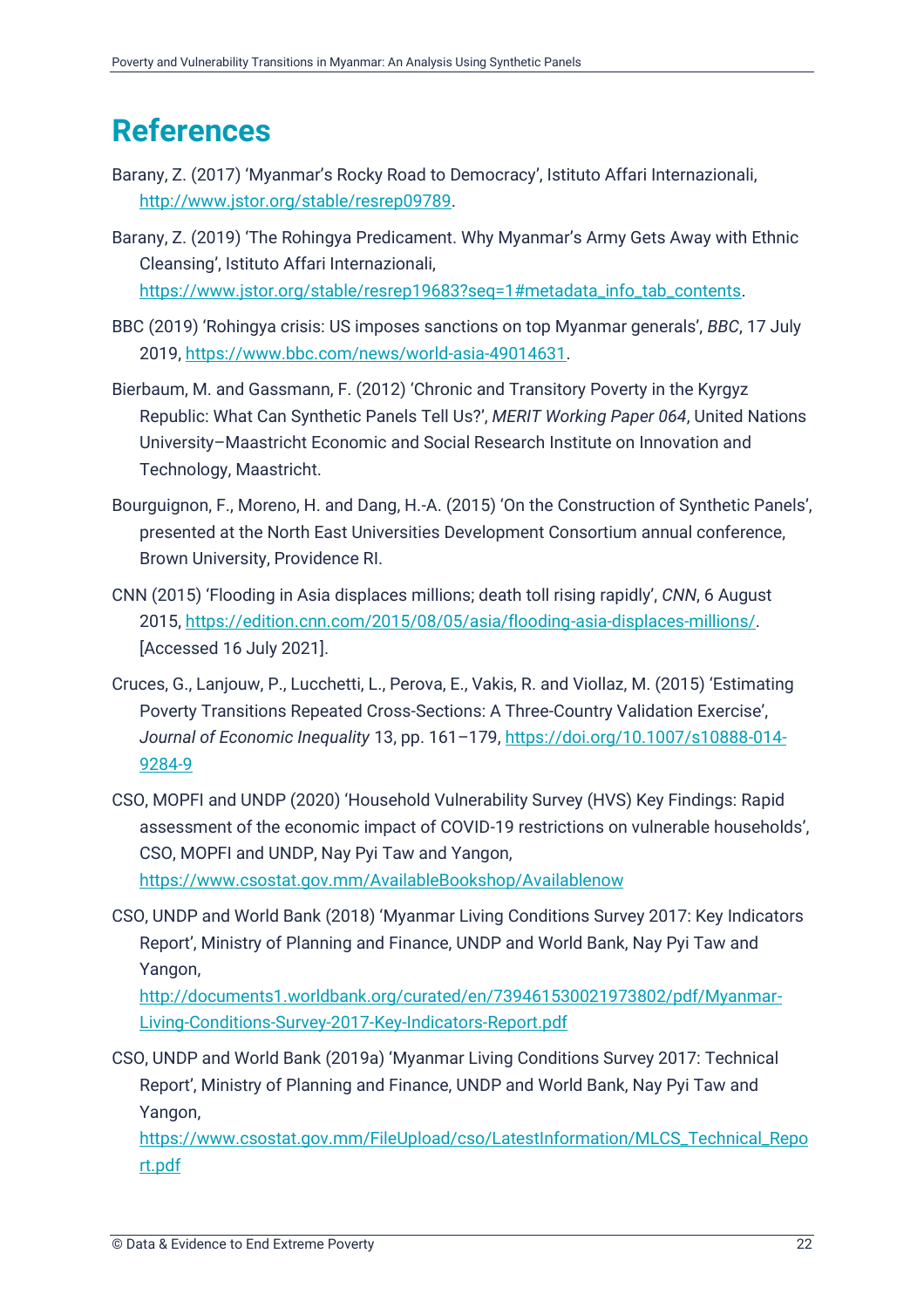CSO, UNDP and World Bank (2019b) 'Myanmar Living Conditions Survey 2017: Poverty Report', Ministry of Planning and Finance, UNDP and World Bank, Nay Pyi Taw and Yangon,

[http://documents1.worldbank.org/curated/en/921021561058201854/pdf/Myanmar-](http://documents1.worldbank.org/curated/en/921021561058201854/pdf/Myanmar-Living-Condition-Survey-2017-Report-3-Poverty-Report.pdf)[Living-Condition-Survey-2017-Report-3-Poverty-Report.pdf](http://documents1.worldbank.org/curated/en/921021561058201854/pdf/Myanmar-Living-Condition-Survey-2017-Report-3-Poverty-Report.pdf)

- Dang, H.-A. and Dabalen, A. L. (2017) 'Is Poverty in Africa Mostly Chronic or Transient? Evidence from Synthetic Panel Data', *Policy Research Working Paper 8033*, World Bank, Washington DC.
- Dang, H.-A. and Lanjouw, P. (2013) 'Measuring Poverty Dynamics with Synthetic Panels Based on Cross-Sections', *World Bank Policy Research Working Paper # 6504*, World Bank, Washington, DC.
- Dang, H.-A. and Lanjouw, P. (2014) 'Welfare Dynamics Measurement: Two Definitions of a Vulnerability Line and their Empirical Application', *Review of Income and Wealth* 63, pp. 633–660.
- Dang, H.-A. and Lanjouw, P. (2015) 'Poverty Dynamics in India between 2004 and 2012: Insights from Longitudinal Analysis Using Synthetic Panel Data', *Policy Research Working Paper No. 7270*, World Bank, Washington, DC.
- Dang, H.-A. and Lanjouw, P. (2018) 'Poverty Dynamics in India between 2004 and 2012: Insights from Longitudinal Analysis Using Synthetic Panel Data', *Economic Development and Cultural Change* 67, pp. 131–170,<https://doi.org/10.1086/697555>
- Dang, H.-A., Lanjouw, P., Luoto, J. and McKenzie, D. (2014a) 'Using Repeated Cross-Sections to Explore Movements in and out of Poverty', *Journal of Development Economics* 107, pp. 112–128,<https://doi.org/10.1016/j.jdeveco.2013.10.008>
- Dang, H.-A., Lanjouw, P. and Swinkels, R. (2014b) 'Who Remained in Poverty, Who Moved Up, and Who Fell Down? An Investigation of Poverty Dynamics in Senegal in the Late 2000s', *Policy Research Working Paper No. 7141*, World Bank, Washington DC.
- Diao, X., Aung, N., Lwin, W. Y., Zone, P. P., Nyunt, K. M. and Thurlow, J. (2020) 'Assessing the Impacts of COVID-19 on Myanmar's Economy: A Social Accounting Matrix (SAM) Multiplier Approach', *Myanmar Strategy Support Program Working Paper 01 and Policy Note 05*, International Food Policy Research Institute, Yangon.
- Diao, X. and Mahrt, K. (2020) 'Assessing the impacts of COVID-19 on household incomes and poverty in Myanmar: A microsimulation approach', *Myanmar SSP Working Paper 2*, International Food Policy Research Institute, Washington DC.
- Economist Intelligence Unit (2020) 'Country Report: Myanmar', The Economist Intelligence Unit, London, UK.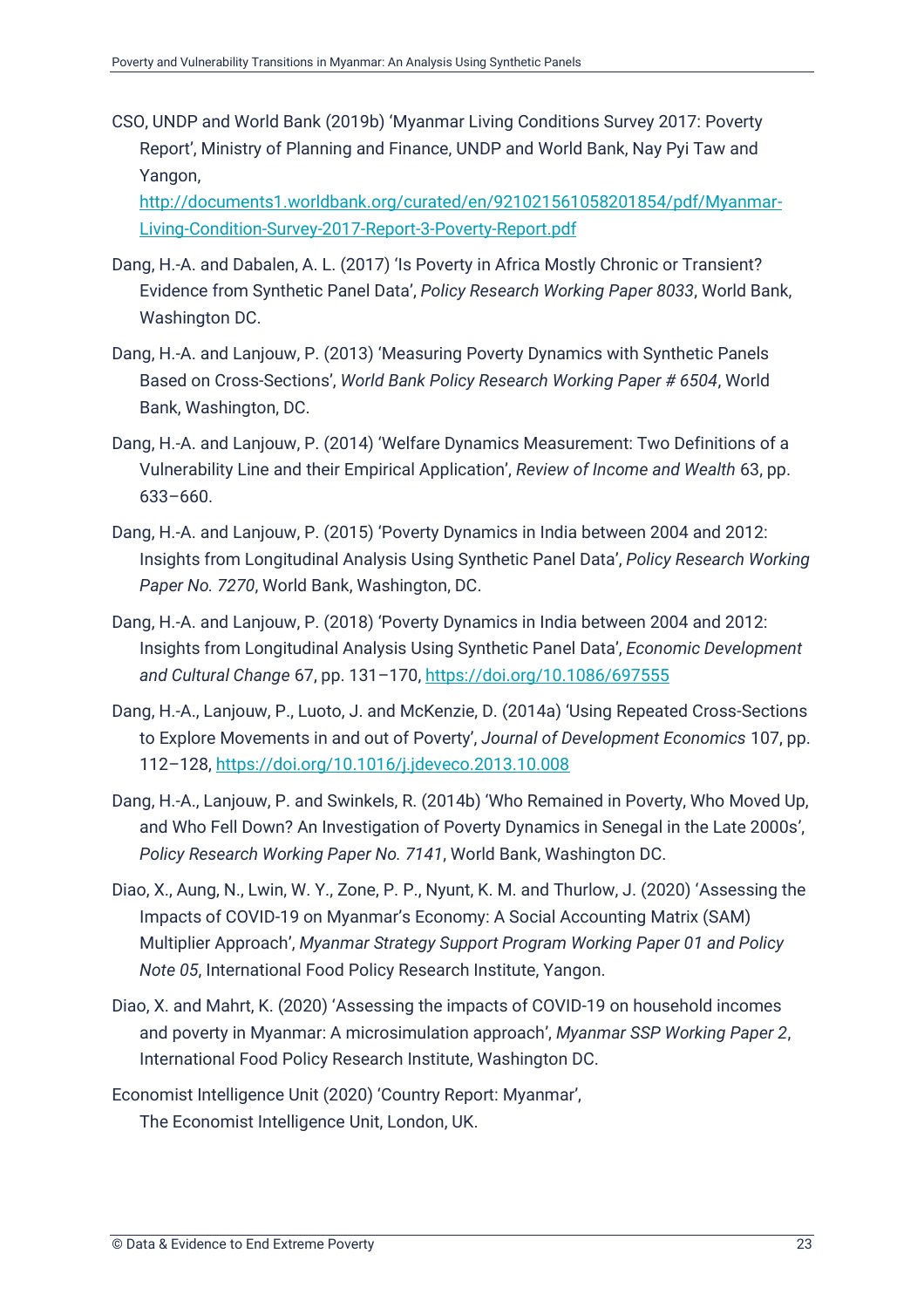- Garcés-Urzainqui, D., Lanjouw, P. and Rongen, G. (2022) 'Constructing Synthetic Panels for the Purpose of Studying Poverty Dynamics: A Primer', *Review of Development Economics* (forthcoming).
- International Labour Organization (2020) 'COVID-19: Impact on Migrant Workers and Country Response in Myanmar', ILO, Geneva, [https://www.ilo.org/yangon/publications/WCMS\\_749466/lang--en/index.htm.](https://www.ilo.org/yangon/publications/WCMS_749466/lang--en/index.htm)
- Marks, S. (2018) 'EU weighs new sanctions against Myanmar over Rohingya', *Politico*, 8 September 2018, [https://www.politico.eu/article/eu-weighs-new-sanctions-against](https://www.politico.eu/article/eu-weighs-new-sanctions-against-myanmar-over-rohingya/)[myanmar-over-rohingya/.](https://www.politico.eu/article/eu-weighs-new-sanctions-against-myanmar-over-rohingya/)
- Ministry of Health and Sports (2020) 'Situation report 262', Ministry of Health and Sports, Department of Public Health, Central Epidemiology Unit, Nay Pyi Taw, <http://mohs.gov.mm/su/orhx6034OR>
- MPF and World Bank (2017) 'An analysis of poverty in Myanmar. Poverty Profile', MPF and World Bank, Nay Pyi Taw and Yangon, [http://documents1.worldbank.org/curated/en/829581512375610375/pdf/121822-](http://documents1.worldbank.org/curated/en/829581512375610375/pdf/121822-REVISED-PovertyReportPartEng.pdf) [REVISED-PovertyReportPartEng.pdf](http://documents1.worldbank.org/curated/en/829581512375610375/pdf/121822-REVISED-PovertyReportPartEng.pdf)
- Schmitt-Degenhardt, S. (2013) 'A regional perspective on poverty in Myanmar', UNDP, [file:///H:/Poverty/Myanmar/A%20regional%20perspective%20on%20poverty%20in%20M](file:///H:/Poverty/Myanmar/A%20regional%20perspective%20on%20poverty%20in%20Myanmar.pdf) [yanmar.pdf](file:///H:/Poverty/Myanmar/A%20regional%20perspective%20on%20poverty%20in%20Myanmar.pdf)
- UNHCR (2015) 'South-East Asia mixed maritime movements April June 2015', UNHCR Regional Office for South-East Asia,<https://www.unhcr.org/53f1c5fc9.html>
- World Bank (2012) '2012 Vietnam Poverty Assessment Report: Well Begun, Not Yet Done Vietnam's Remarkable Progress on Poverty Reduction and the Emerging Challenges', World Bank, Hanoi, [https://documents.worldbank.org/pt/publication/documents](https://documents.worldbank.org/pt/publication/documents-reports/documentdetail/563561468329654096/2012-vietnam-poverty-assessment-well-begun-not-yet-done-vietnams-remarkable-progress-on-poverty-reduction-and-the-emerging-challenges)[reports/documentdetail/563561468329654096/2012-vietnam-poverty-assessment-well](https://documents.worldbank.org/pt/publication/documents-reports/documentdetail/563561468329654096/2012-vietnam-poverty-assessment-well-begun-not-yet-done-vietnams-remarkable-progress-on-poverty-reduction-and-the-emerging-challenges)[begun-not-yet-done-vietnams-remarkable-progress-on-poverty-reduction-and-the](https://documents.worldbank.org/pt/publication/documents-reports/documentdetail/563561468329654096/2012-vietnam-poverty-assessment-well-begun-not-yet-done-vietnams-remarkable-progress-on-poverty-reduction-and-the-emerging-challenges)[emerging-challenges](https://documents.worldbank.org/pt/publication/documents-reports/documentdetail/563561468329654096/2012-vietnam-poverty-assessment-well-begun-not-yet-done-vietnams-remarkable-progress-on-poverty-reduction-and-the-emerging-challenges)
- World Bank (2015) 'Myanmar Economic Monitor: Staying the Course on Economic Reforms', World Bank, Washington DC, [https://documents1.worldbank.org/curated/en/193541467998792817/pdf/99930-](https://documents1.worldbank.org/curated/en/193541467998792817/pdf/99930-REVISED-PUBLIC-MEM-October-2015.pdf) [REVISED-PUBLIC-MEM-October-2015.pdf](https://documents1.worldbank.org/curated/en/193541467998792817/pdf/99930-REVISED-PUBLIC-MEM-October-2015.pdf)
- World Bank (2020a) 'Myanmar Economic Monitor Dec 2020: Coping with COVID-19', World Bank, Washington DC, [http://documents1.worldbank.org/curated/en/906171608086222905/pdf/Myanmar-](http://documents1.worldbank.org/curated/en/906171608086222905/pdf/Myanmar-Economic-Monitor-Coping-with-COVID-19.pdf)[Economic-Monitor-Coping-with-COVID-19.pdf](http://documents1.worldbank.org/curated/en/906171608086222905/pdf/Myanmar-Economic-Monitor-Coping-with-COVID-19.pdf)
- World Bank (2020b) 'GDP growth (annual %) Myanmar. World Bank national accounts data, and OECD National Accounts data files', World Bank,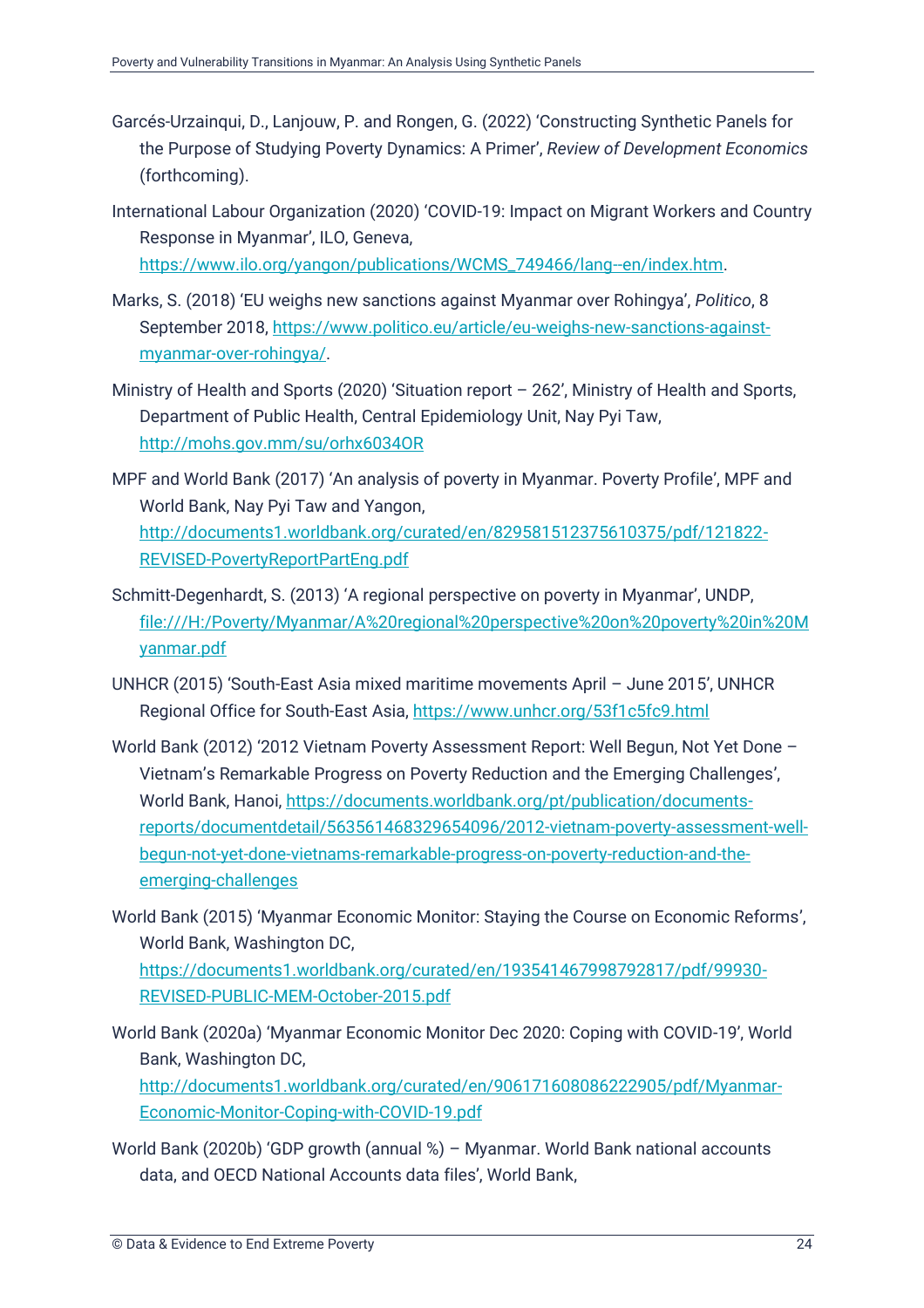[https://data.worldbank.org/indicator/NY.GDP.MKTP.KD.ZG?end=2019&locations=MM&s](https://data.worldbank.org/indicator/NY.GDP.MKTP.KD.ZG?end=2019&locations=MM&start=2005) [tart=2005.](https://data.worldbank.org/indicator/NY.GDP.MKTP.KD.ZG?end=2019&locations=MM&start=2005)

World Food Programme (2020) 'WFP Myanmar: COVID-19 Situation Report #12.', World Food Programme[, https://reliefweb.int/report/myanmar/wfp-myanmar-covid-19-situation](https://reliefweb.int/report/myanmar/wfp-myanmar-covid-19-situation-report-12-16-november-2020)[report-12-16-november-2020](https://reliefweb.int/report/myanmar/wfp-myanmar-covid-19-situation-report-12-16-november-2020)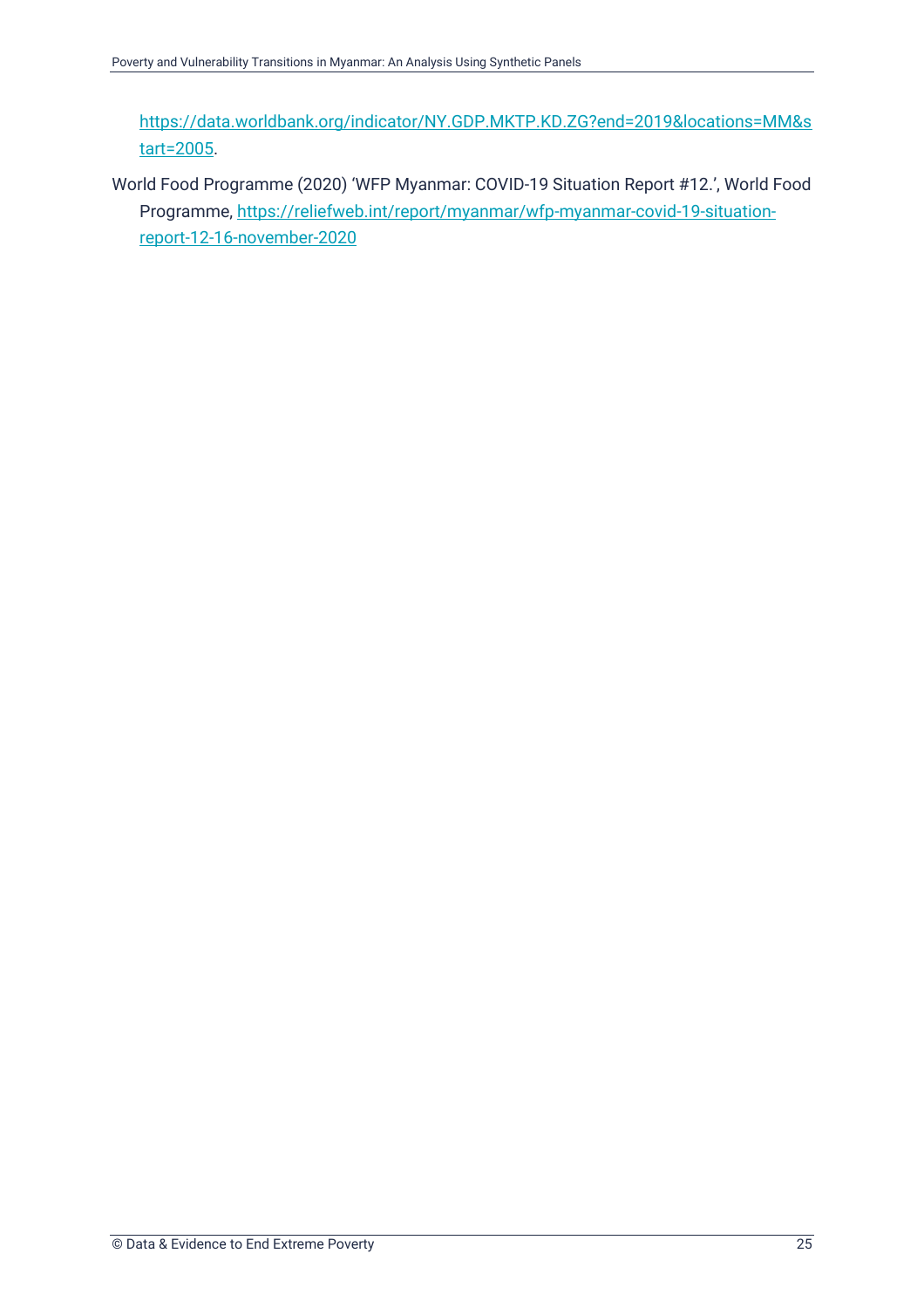### <span id="page-29-0"></span>**Tables**

#### **Table 1: Poverty dynamics 2015–17, non-parametric estimates and point estimates of unconditional and conditional transition probabilities**

| Panel a                  | <b>Bounds</b> |       | <b>Point</b><br><b>estimates</b> | Std. err. | [95% conf. interval] |       |
|--------------------------|---------------|-------|----------------------------------|-----------|----------------------|-------|
| Poor, poor               | 0.202         | 0.077 | 0.203                            | 0.003     | 0.198                | 0.208 |
| Poor, non-poor           | 0.108         | 0.163 | 0.137                            | 0.002     | 0.134                | 0.141 |
| Non-poor, poor           | 0.051         | 0.176 | 0.035                            | 0.001     | 0.034                | 0.036 |
| Non-poor, non-<br>poor   | 0.639         | 0.585 | 0.624                            | 0.004     | 0.617                | 0.632 |
| N                        | 8,810         | 8,810 | 8,810                            |           |                      |       |
|                          |               |       |                                  |           |                      |       |
| <b>Panel b</b>           | <b>Bounds</b> |       | <b>Point</b><br><b>estimates</b> | Std. err. | [95% conf. interval] |       |
| Poor to poor             | 0.650         | 0.322 | 0.567                            | 0.003     | 0.562                | 0.573 |
| Poor to non-poor         | 0.350         | 0.678 | 0.433                            | 0.003     | 0.427                | 0.438 |
| Non-poor to poor         | 0.074         | 0.231 | 0.056                            | 0.001     | 0.054                | 0.058 |
| Non-poor to non-<br>poor | 0.926         | 0.769 | 0.944                            | 0.001     | 0.942                | 0.946 |

Notes: Authors' calculations. Transition probabilities estimated using the national poverty lines in 2015 and 2017. Rows in Panel a give the fraction of population in the selected age range that is in each of the four categories. For example, 'Poor, poor' indicates the fraction that was poor in year 1 and poor in year 2. Bounds and point estimates are provided. Rows in Panel b give the probability of each of the four states. For example, 'Poor to poor' indicates the probability of being poor in year 2, given that the individual was also poor in year 1. Bounds and point estimates are provided in this case as well.

#### **Table 2: Unconditional and conditional point estimates of poverty and vulnerability transitions probabilities, 2015–17 (vulnerability index,** *P <sup>2</sup>* **= 15%; vulnerability line = poverty line scaled up by 28%).**

| <b>Unconditional probabilities</b> | <b>Point estimates</b> | Std. err. |       | [95% conf. interval] |
|------------------------------------|------------------------|-----------|-------|----------------------|
| Poor, poor                         | 0.203                  | 0.003     | 0.198 | 0.208                |
| Poor, vulnerable                   | 0.089                  | 0.001     | 0.086 | 0.091                |
| Poor, middle-class                 | 0.049                  | 0.001     | 0.047 | 0.051                |
| Vulnerable, poor                   | 0.027                  | 0.000     | 0.026 | 0.028                |
| Vulnerable, vulnerable             | 0.058                  | 0.000     | 0.057 | 0.058                |
| Vulnerable, middle-class           | 0.093                  | 0.001     | 0.091 | 0.094                |
| Middle-class, poor                 | 0.008                  | 0.000     | 0.007 | 0.008                |
| Middle-class, vulnerable           | 0.040                  | 0.001     | 0.038 | 0.041                |
| Middle-class, middle-class         | 0.435                  | 0.004     | 0.426 | 0.443                |
| N                                  | 8,810                  |           |       |                      |
| <b>Conditional probabilities</b>   | <b>Point estimates</b> | Std. err. |       | [95% conf. interval] |
| Poor to poor                       | 0.567                  | 0.003     | 0.562 | 0.573                |
| <b>Poor to vulnerable</b>          | 0.271                  | 0.001     | 0.269 | 0.273                |
| <b>Poor to middle-class</b>        | 0.162                  | 0.002     | 0.158 | 0.166                |
| <b>Vulnerable to poor</b>          | 0.150                  | 0.002     | 0.146 | 0.155                |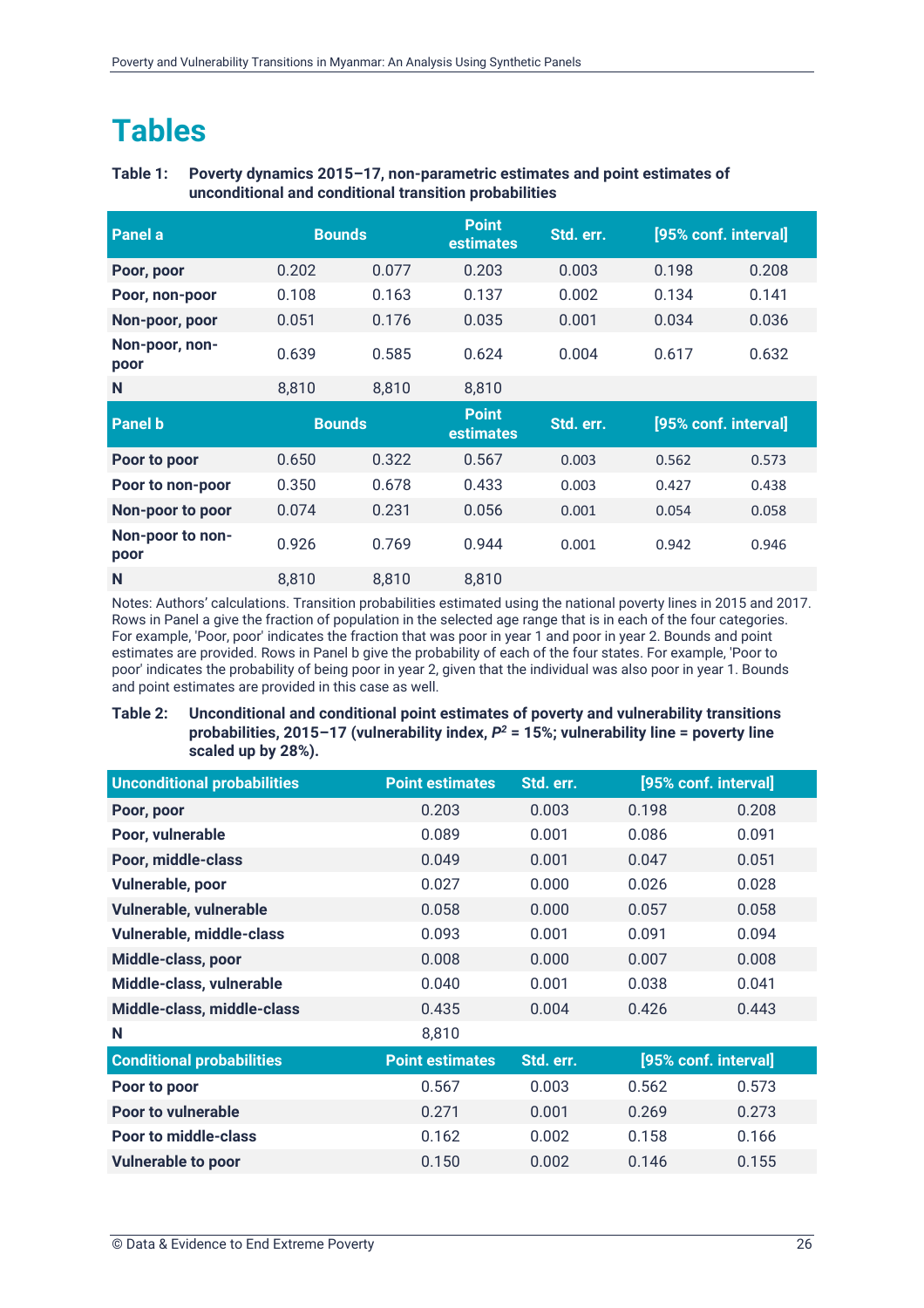| <b>Unconditional probabilities</b>  | <b>Point estimates</b> | Std. err. |       | [95% conf. interval] |
|-------------------------------------|------------------------|-----------|-------|----------------------|
| <b>Vulnerable to vulnerable</b>     | 0.318                  | 0.002     | 0.315 | 0.321                |
| <b>Vulnerable to middle-class</b>   | 0.532                  | 0.003     | 0.525 | 0.539                |
| Middle-class to poor                | 0.017                  | 0.000     | 0.016 | 0.018                |
| <b>Middle-class to vulnerable</b>   | 0.089                  | 0.001     | 0.087 | 0.091                |
| <b>Middle-class to middle-class</b> | 0.894                  | 0.002     | 0.891 | 0.897                |
| N                                   | 8,810                  |           |       |                      |
| <b>Unconditional probabilities</b>  | <b>Point estimates</b> | Std. err. |       | [95% conf. interval] |
| Poor, poor                          | 0.203                  | 0.003     | 0.198 | 0.208                |
| Poor, vulnerable                    | 0.089                  | 0.001     | 0.086 | 0.091                |
| Poor, middle-class                  | 0.049                  | 0.001     | 0.047 | 0.051                |
| Vulnerable, poor                    | 0.027                  | 0.000     | 0.026 | 0.028                |
| Vulnerable, vulnerable              | 0.058                  | 0.000     | 0.057 | 0.058                |
| Vulnerable, middle-class            | 0.093                  | 0.001     | 0.091 | 0.094                |
| Middle-class, poor                  | 0.008                  | 0.000     | 0.007 | 0.008                |
| Middle-class, vulnerable            | 0.040                  | 0.001     | 0.038 | 0.041                |
| Middle-class, middle-class          | 0.435                  | 0.004     | 0.426 | 0.443                |
| N                                   | 8,810                  |           |       |                      |
| <b>Conditional probabilities</b>    | <b>Point estimates</b> | Std. err. |       | [95% conf. interval] |
| Poor to poor                        | 0.567                  | 0.003     | 0.562 | 0.573                |
| <b>Poor to vulnerable</b>           | 0.271                  | 0.001     | 0.269 | 0.273                |
| <b>Poor to middle-class</b>         | 0.162                  | 0.002     | 0.158 | 0.166                |
| <b>Vulnerable to poor</b>           | 0.150                  | 0.002     | 0.146 | 0.155                |
| <b>Vulnerable to vulnerable</b>     | 0.318                  | 0.002     | 0.315 | 0.321                |
| <b>Vulnerable to middle-class</b>   | 0.532                  | 0.003     | 0.525 | 0.539                |
| Middle-class to poor                | 0.017                  | 0.000     | 0.016 | 0.018                |
| <b>Middle-class to vulnerable</b>   | 0.089                  | 0.001     | 0.087 | 0.091                |
| <b>Middle-class to middle-class</b> | 0.894                  | 0.002     | 0.891 | 0.897                |
| N                                   | 8,810                  |           |       |                      |

Notes: Authors' calculations. Probabilities estimated using the national poverty lines provided in the household surveys and a vulnerability line obtained by setting the vulnerability index, P2, at 15% (see methodology section). Only the point estimates for poverty transitions obtained using the parametric approach are presented. The 'unconditional probabilities' panel provides the fraction of population in the selected age range that is in each of the nine categories. For example, 'Poor, poor' indicates the fraction of population that was poor in year 1 and poor in year 2. The 'conditional probabilities' panel provides the probability of each of the nine states. For example, 'Poor to poor' indicates the probability of being poor in year 2, given that the individual was also poor in year 1.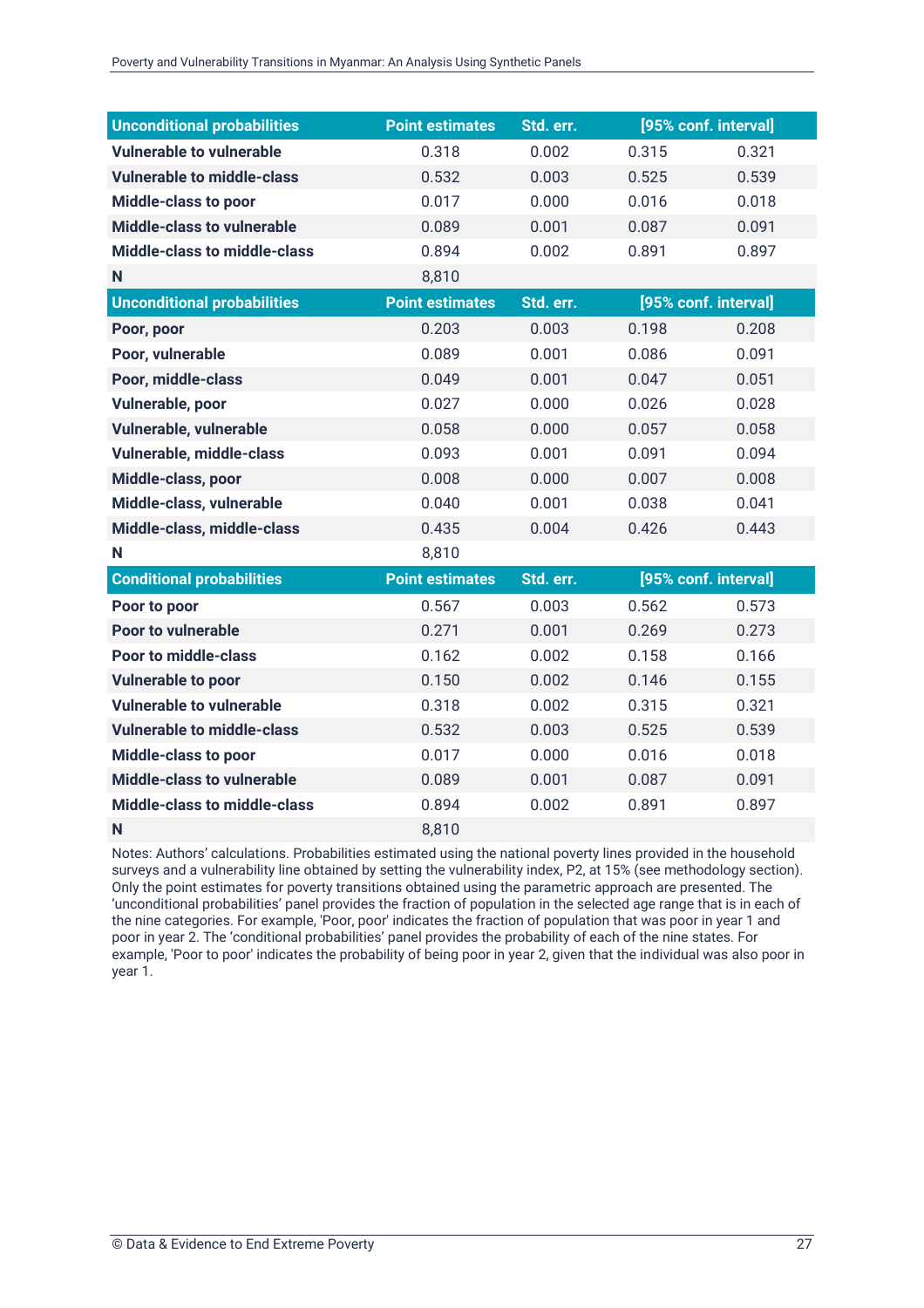### <span id="page-31-0"></span>**Figures**



#### **Figure 1: Poverty rates and GDP growth rates, 2005–19**

Data source: Authors' elaboration based on World Bank (2020b) and CSO, UNDP and World Bank (2018a; 2019).

Notes: The poverty rate in 2017 does not consider data from northern parts of Rakhine State (Maungdaw and Buthidaung townships) and the Wa Self-Administered Division, as it was not possible to survey households in these areas. See full documentation of limitations in coverage in the MLCS 2017 Technical Report (CSO, UNDP and World Bank, 2019a).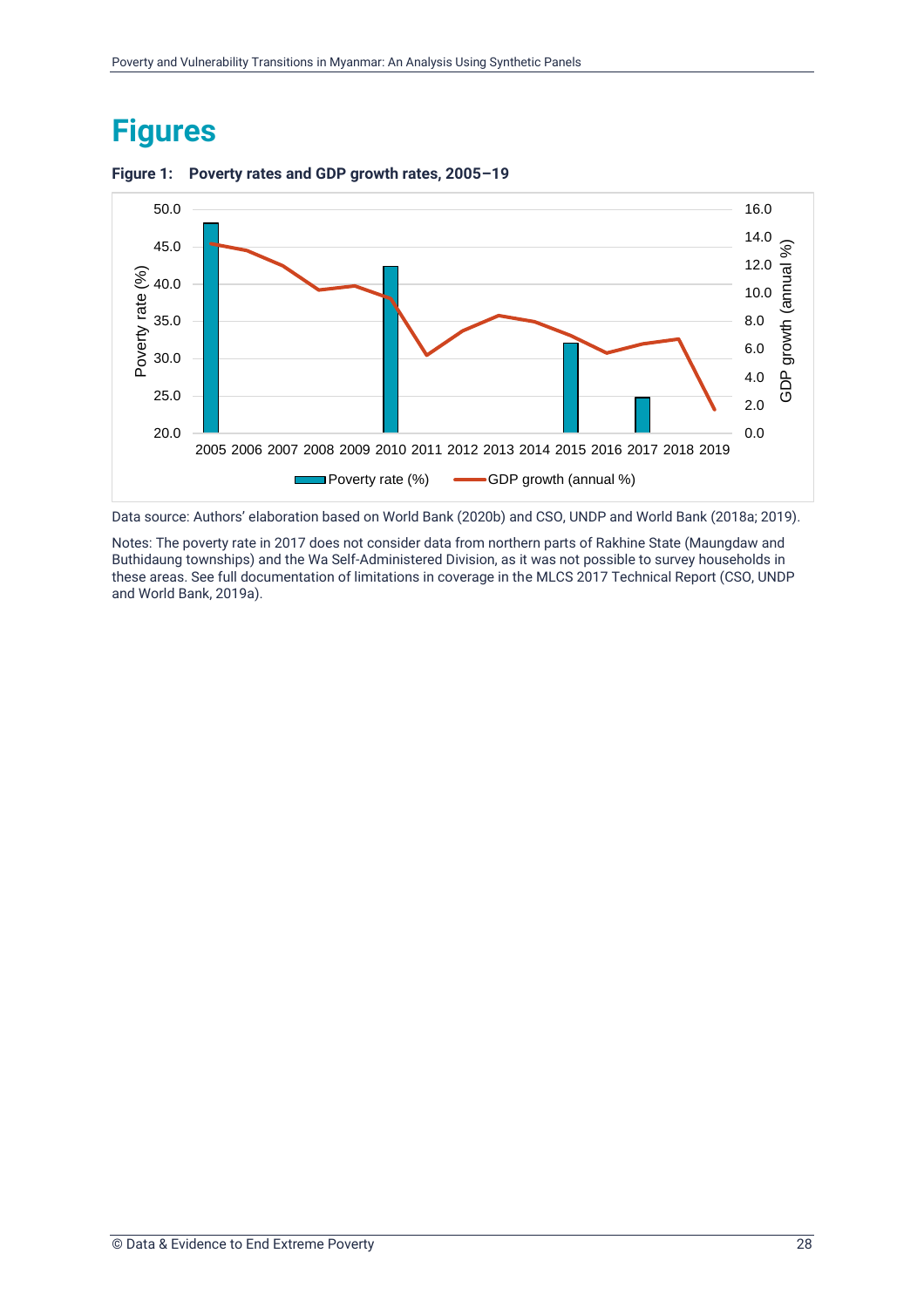

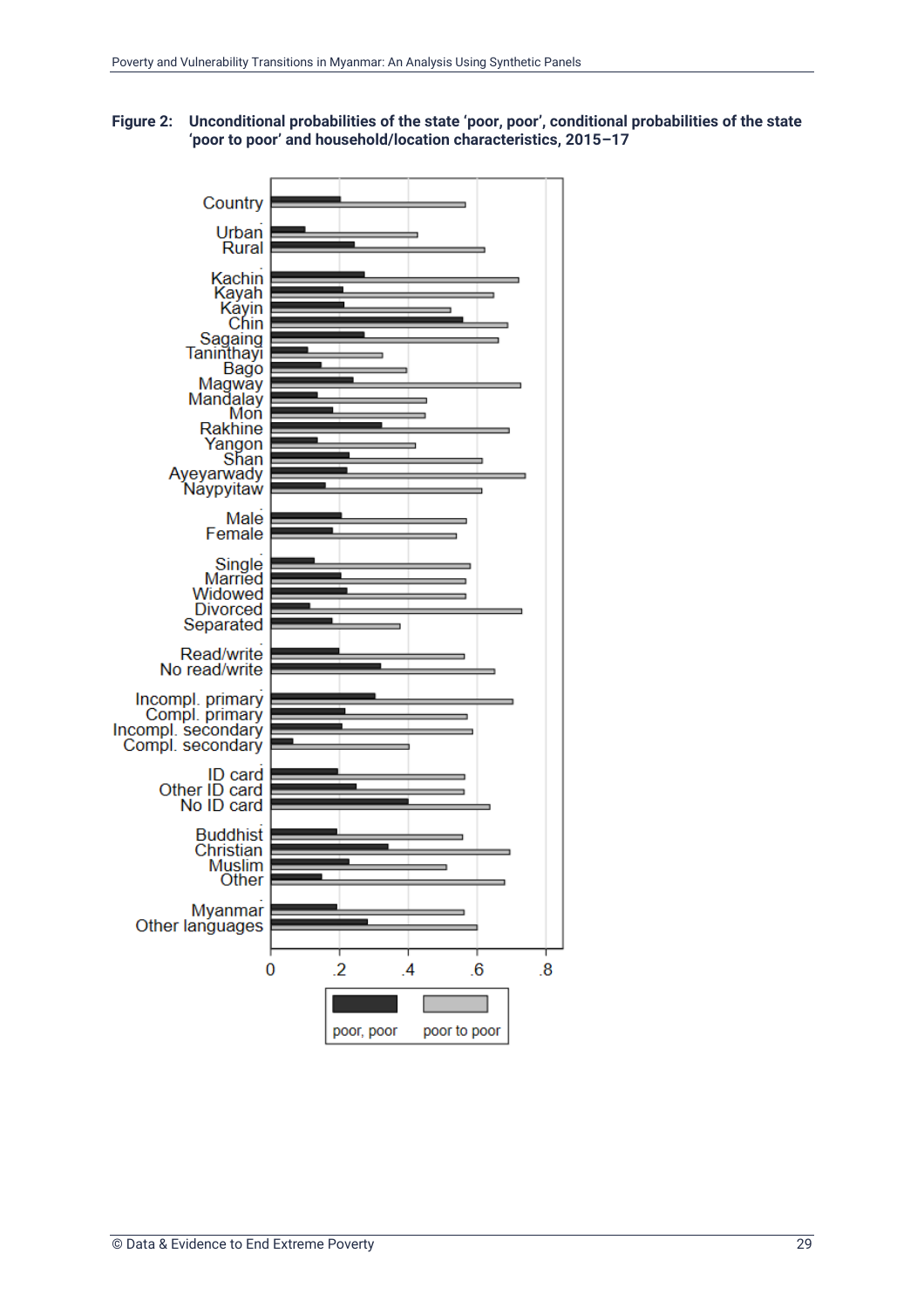

Notes: Authors' calculations. The probabilities presented are estimated using the national poverty lines provided in the household surveys. The figure provides the fraction of population in the selected age range that was poor in year 1 and poor in year 2 (state 'poor, poor'), and the probability of the state 'Poor to poor', which indicates the probability of being poor in year 2, given that the individual was also poor in year 1.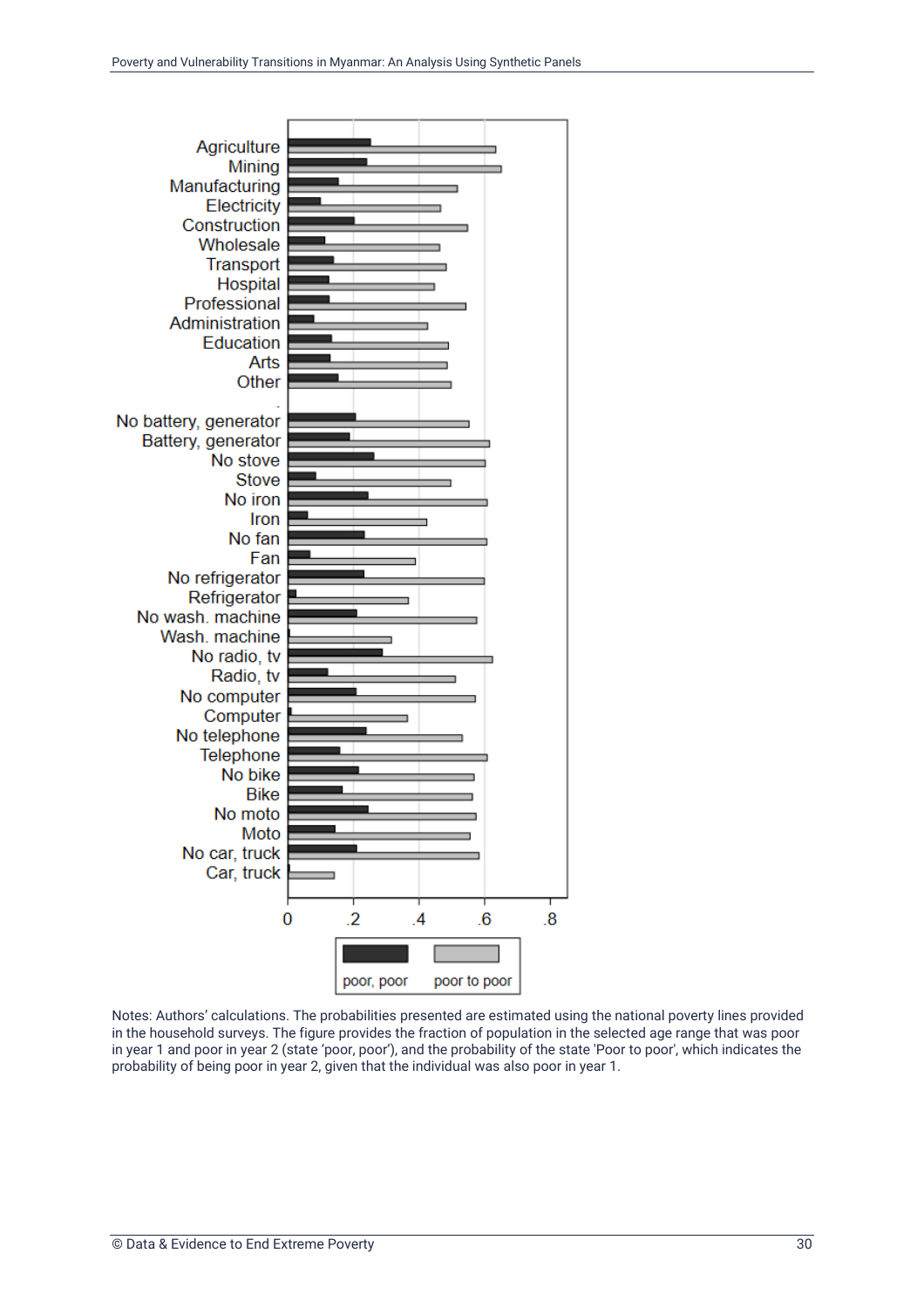

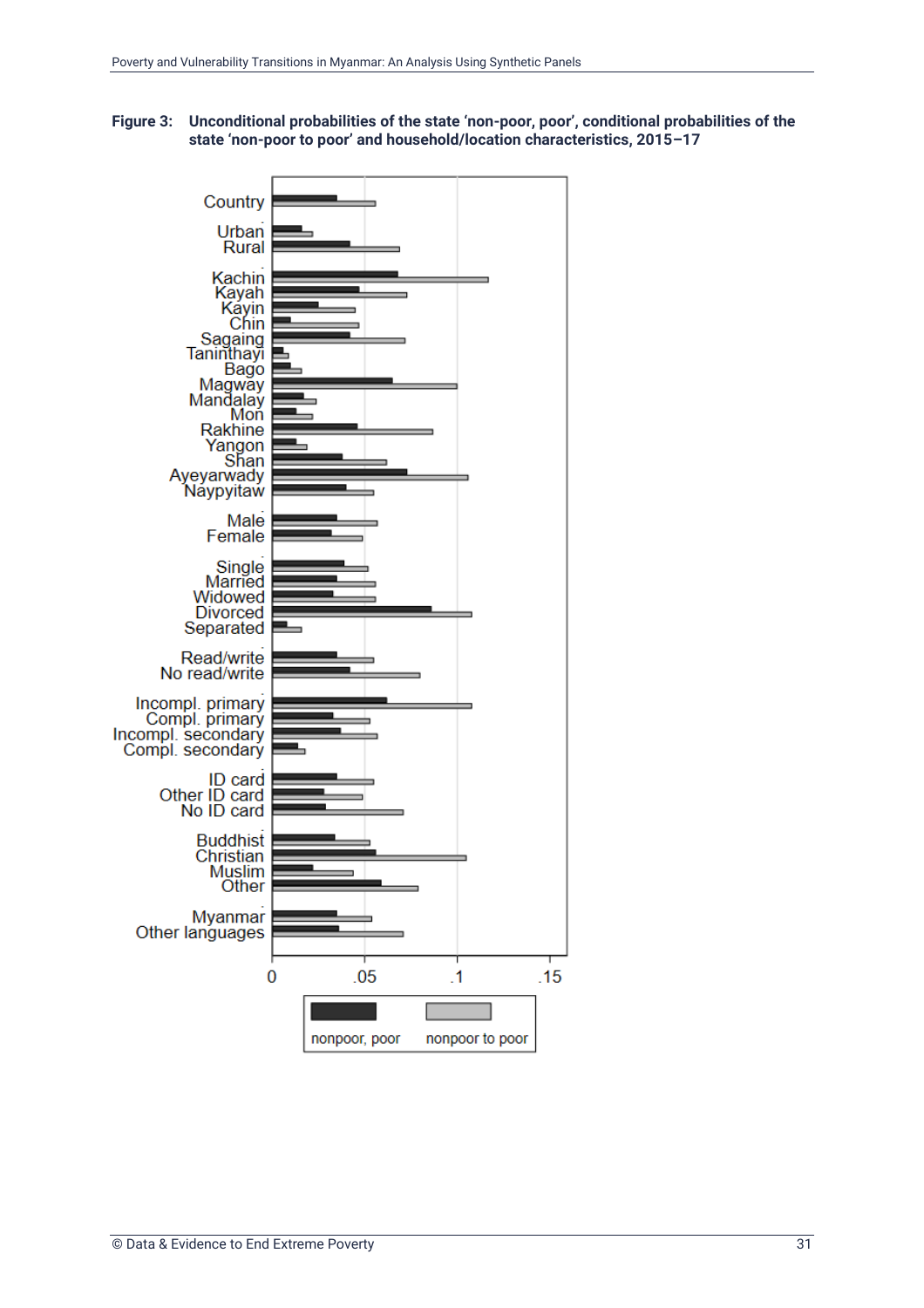

Notes: Authors' calculations. The probabilities presented are estimated using the national poverty lines provided in the household surveys. The figure provides the fraction of population in the selected age range that was nonpoor in year 1 and poor in year 2 (state 'non-poor, poor'), and the probability of the state 'non-poor to poor', which indicates the probability of being poor in year 2, given that the individual was non-poor in year 1.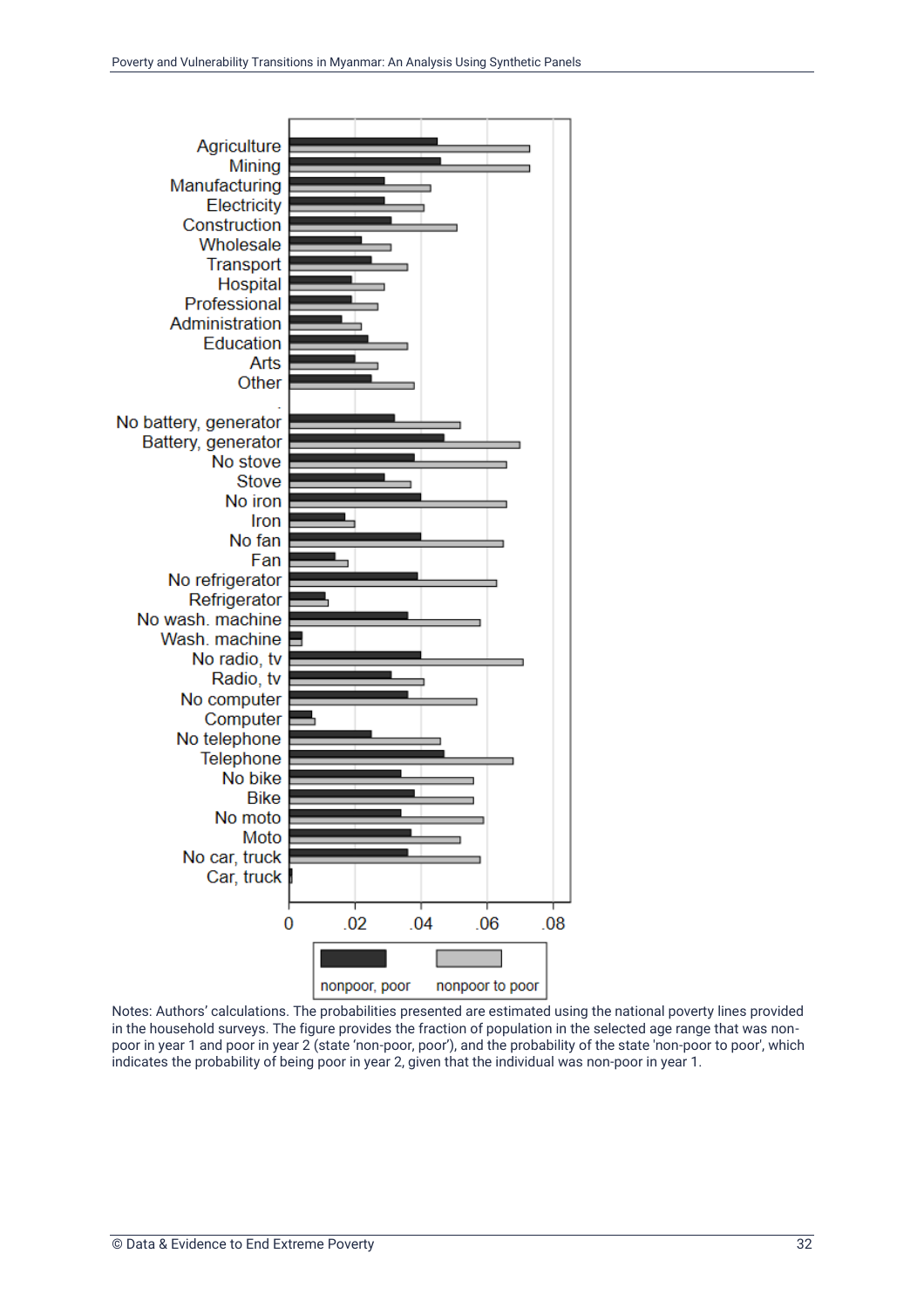

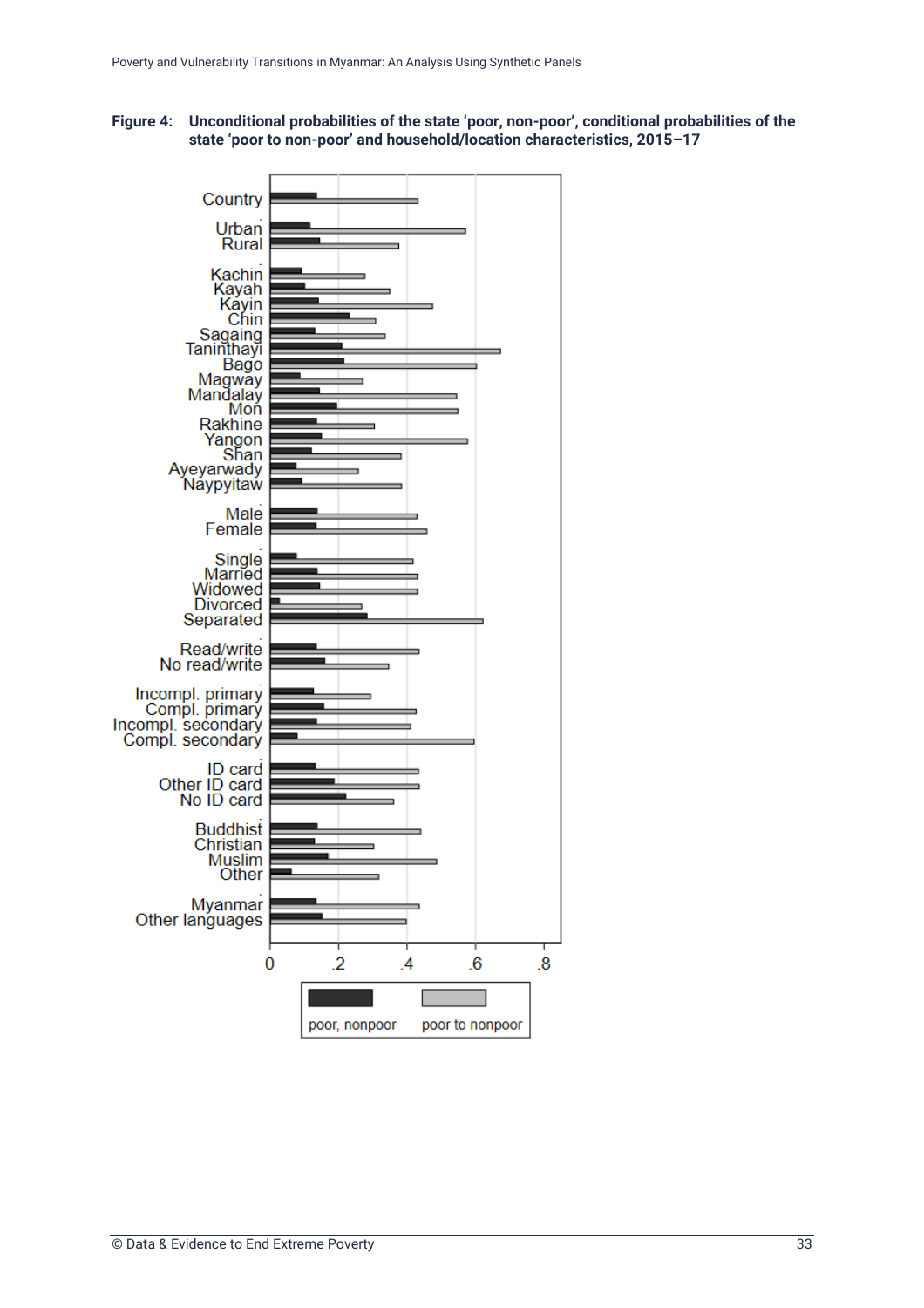

*Notes:* Authors' calculations. The probabilities presented are estimated using the national poverty lines provided in the household surveys. The figure provides the fraction of population in the selected age range that was poor in year 1 and non-poor in year 2 (state 'poor, non-poor'), and the probability of the state 'poor to non-poor', which indicates the probability of being non-poor in year 2, given that the individual was poor in year 1.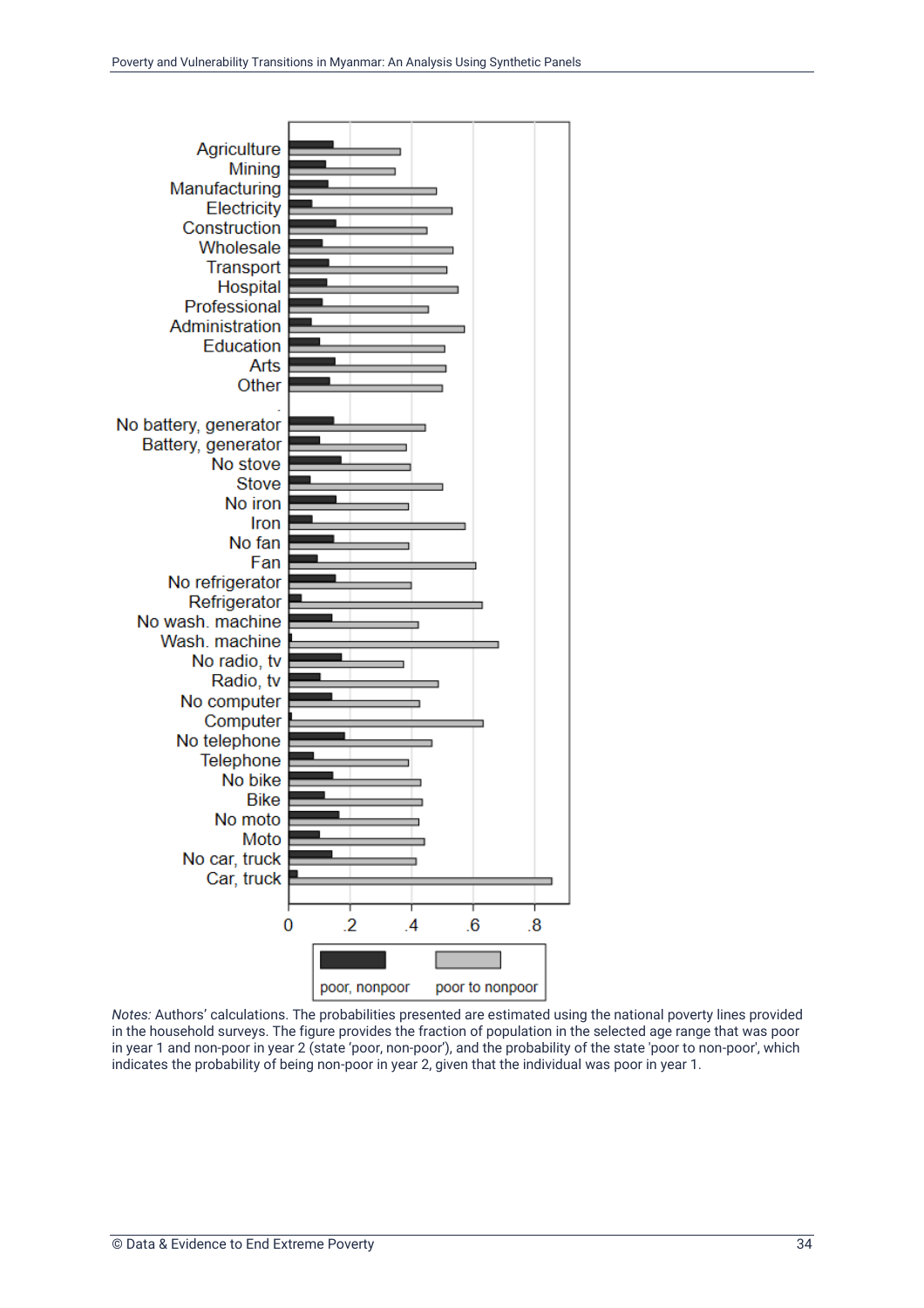**Figure 5: Unconditional probabilities of the states 'poor, poor', 'vulnerable, vulnerable' and 'middleclass, middle-class' (Panel a), conditional probabilities of the states 'poor to poor', 'vulnerable to vulnerable' and 'middle-class, middle-class' (Panel b), and household/location characteristics, 2015–17**

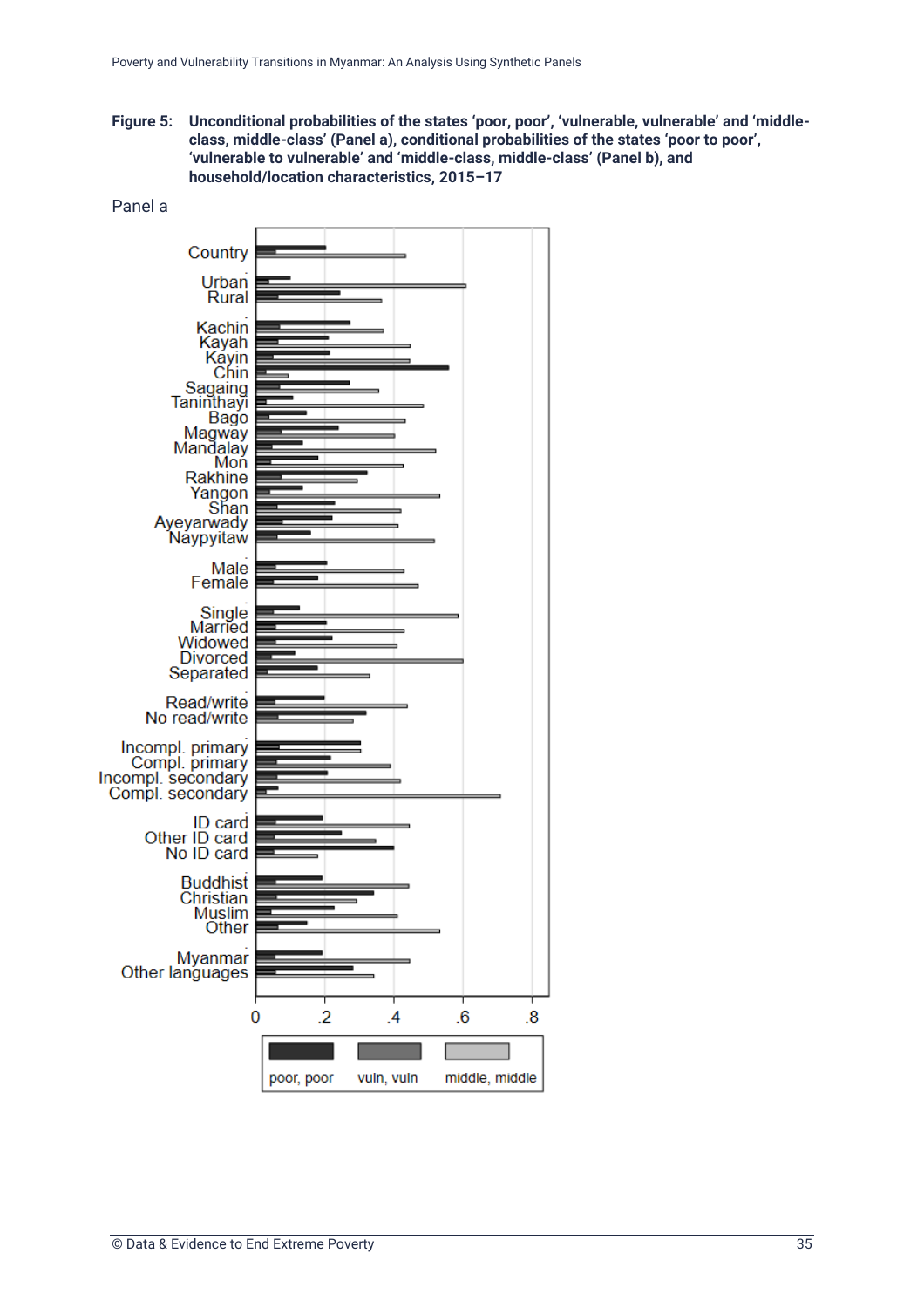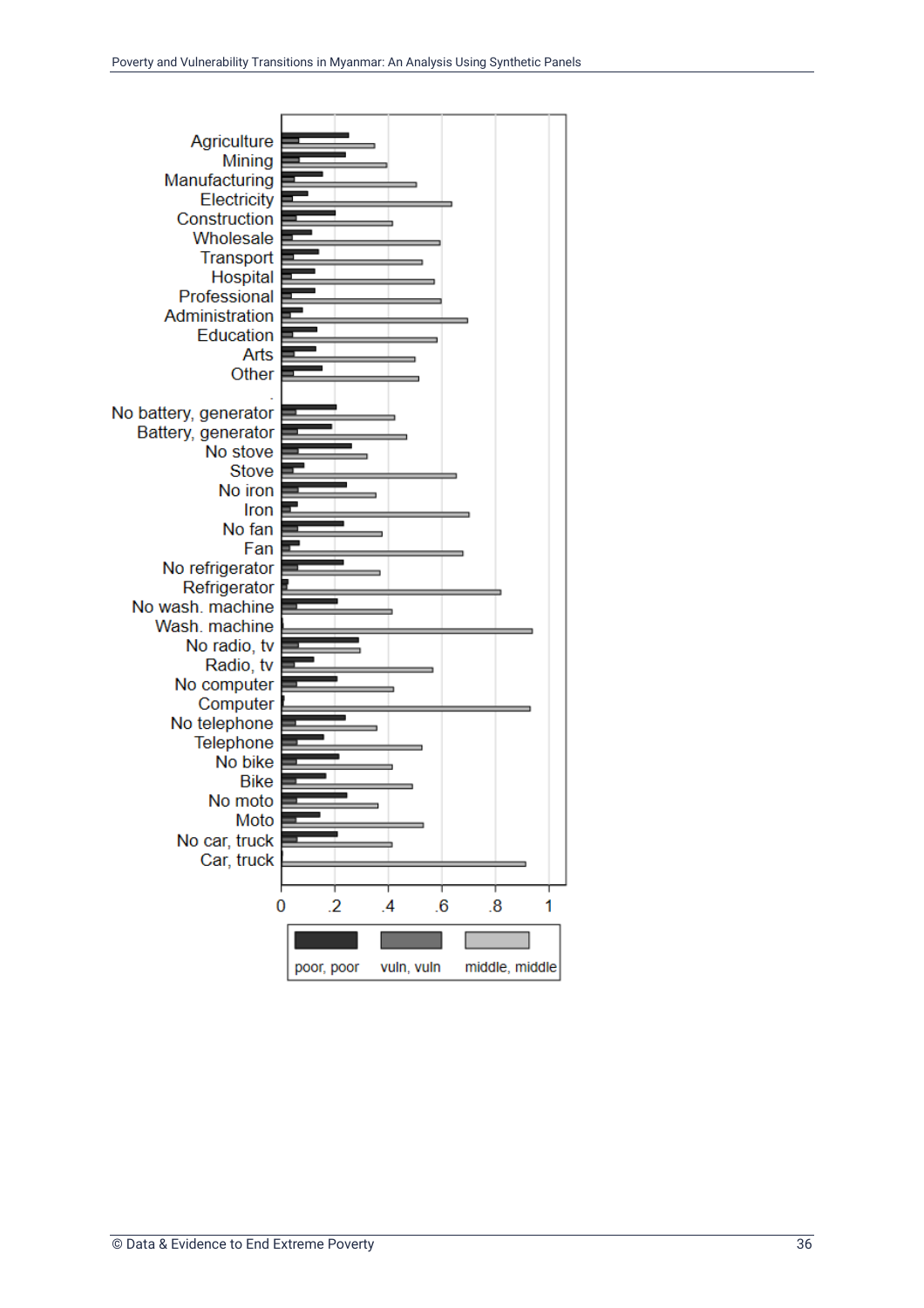

Panel b

Notes: Authors' calculations. The probabilities presented are estimated using the national poverty lines provided in the household surveys and the vulnerability line computed here. Only the point estimates for poverty transitions obtained using the parametric approach are presented. The figure provides the fraction of population in the selected age range that was poor in year 1 and poor in year 2, and vulnerable in year 1 and vulnerable in year 2; it also provides the probability of being poor in year 2, given that the individual was also poor in year 1, and of being vulnerable in year 2, given that the individual was also vulnerable in year 1.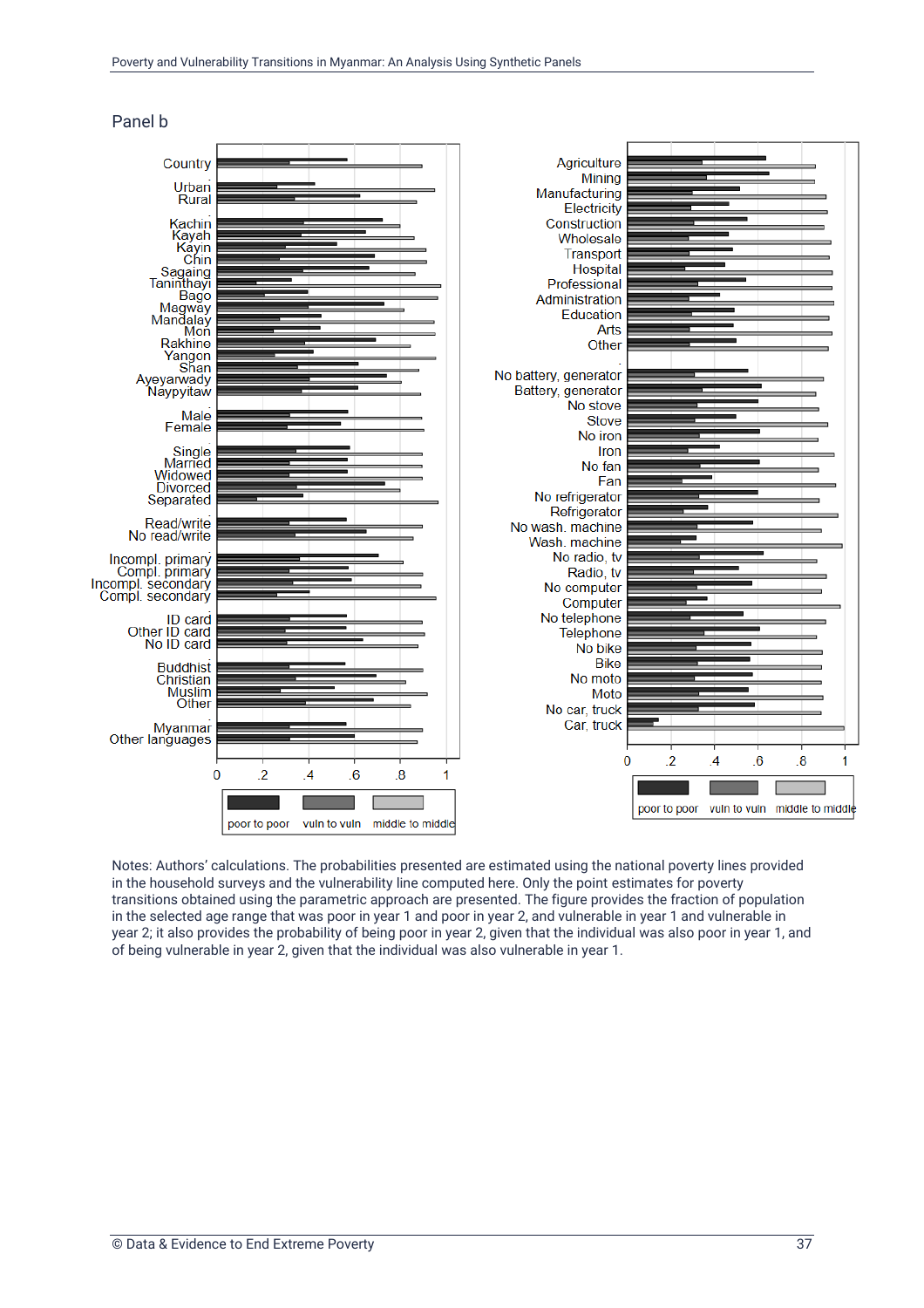**Figure 6: Unconditional probabilities of the states 'Vulnerable, poor', 'Middle-class, poor' and 'Middle-class, vulnerable' (Panel a), conditional probabilities of the states 'Vulnerable to poor', 'Middle-class to poor' and 'Middle-class to vulnerable' (Panel b), and household/location characteristics, 2015–17**



#### Panel a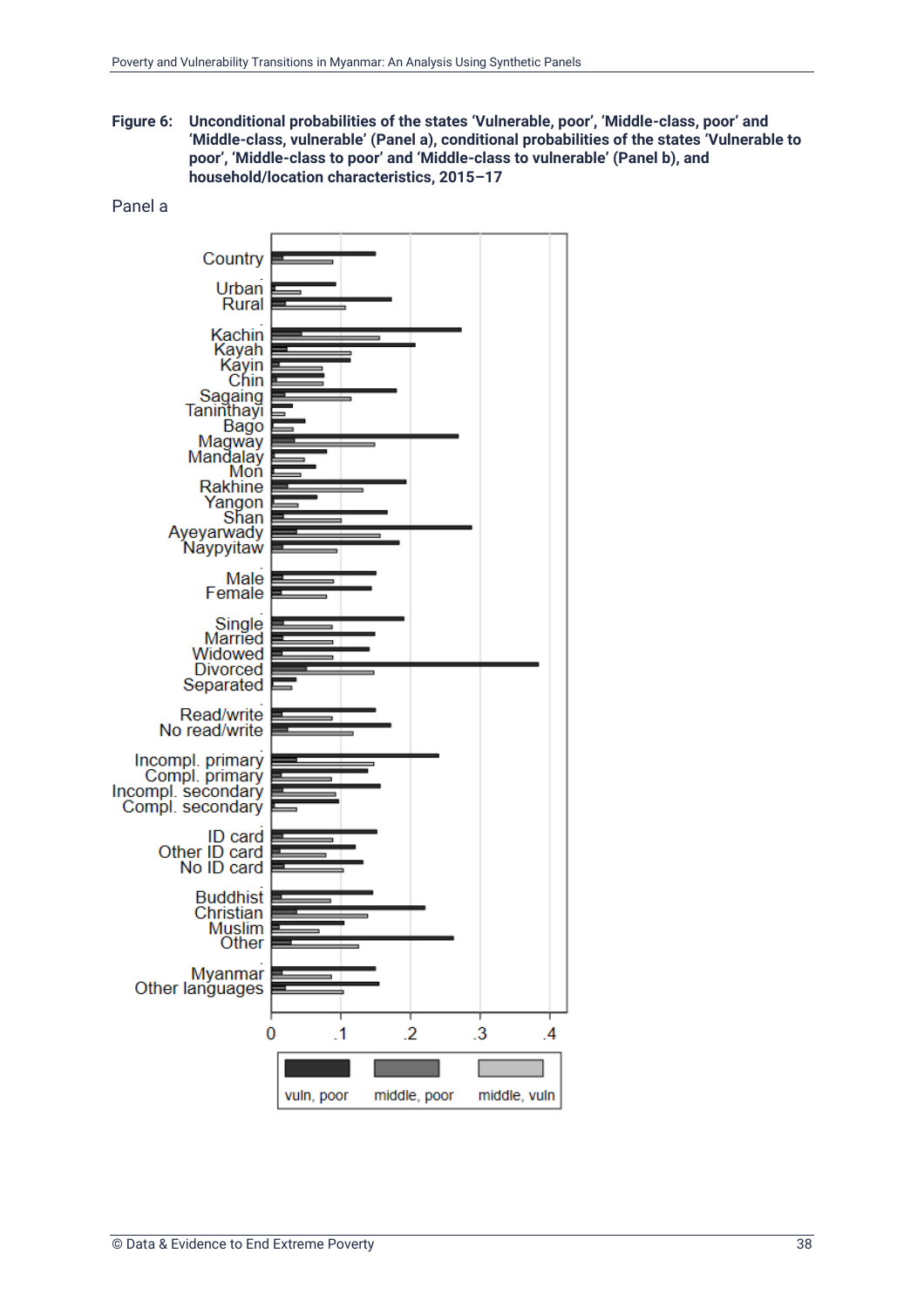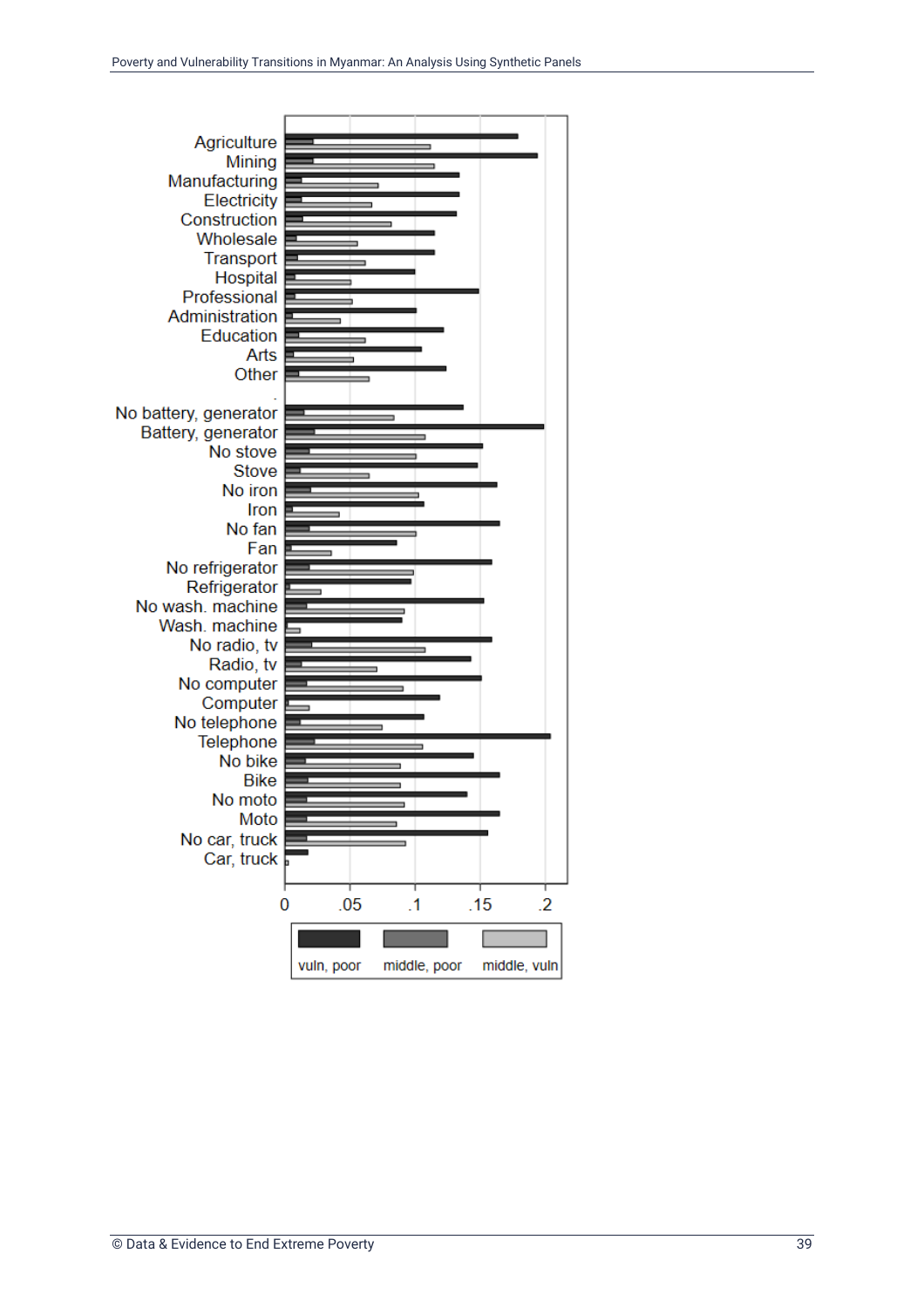![](_page_43_Figure_1.jpeg)

![](_page_43_Figure_2.jpeg)

Notes: Authors' calculations. The probabilities presented are estimated using the national poverty lines provided in the household surveys and the vulnerability line computed here. Only the point estimates for poverty transitions obtained using the parametric approach are presented. The figure provides the fraction of population in the selected age range that was vulnerable in year 1 and poor in year 2, middle-class in year 1 and poor in year 2, and middle-class in year 1 and vulnerable in year 2; it also provides the probability of being poor in year 2, given that the individual was vulnerable in year 1, of being poor in year 2, given that the individual was middle-class in year 1, and of being vulnerable in year 2, given that the individual was middle-class in year 1.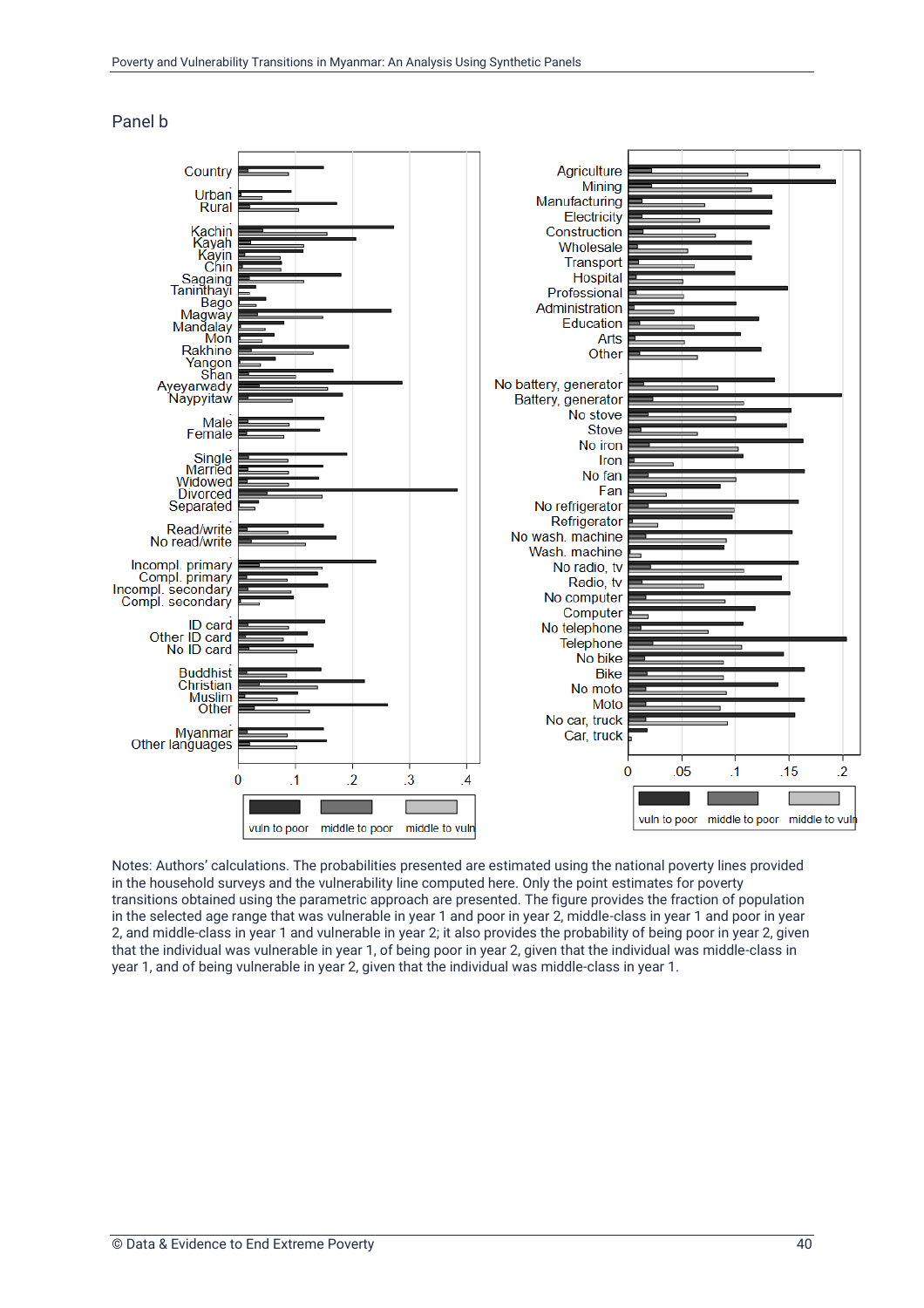**Figure 7: Unconditional probabilities of the states 'poor, vulnerable', 'poor, middle-class', and 'vulnerable, middle-class', (Panel a), conditional probabilities of the states 'poor to vulnerable', 'poor to middle-class', and 'vulnerable to middle-class' (Panel b), and household/location characteristics, 2015–17**

![](_page_44_Figure_2.jpeg)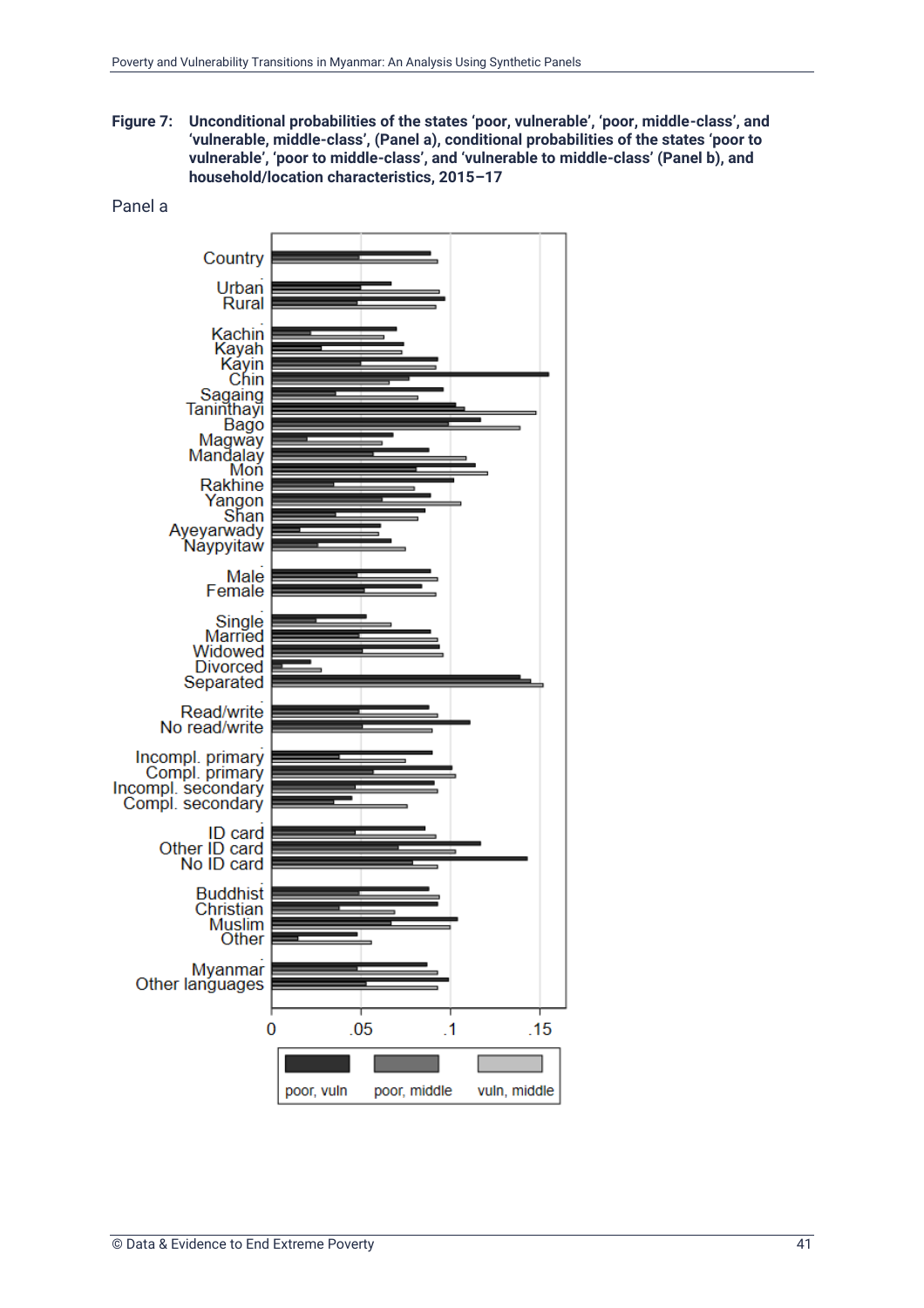![](_page_45_Figure_1.jpeg)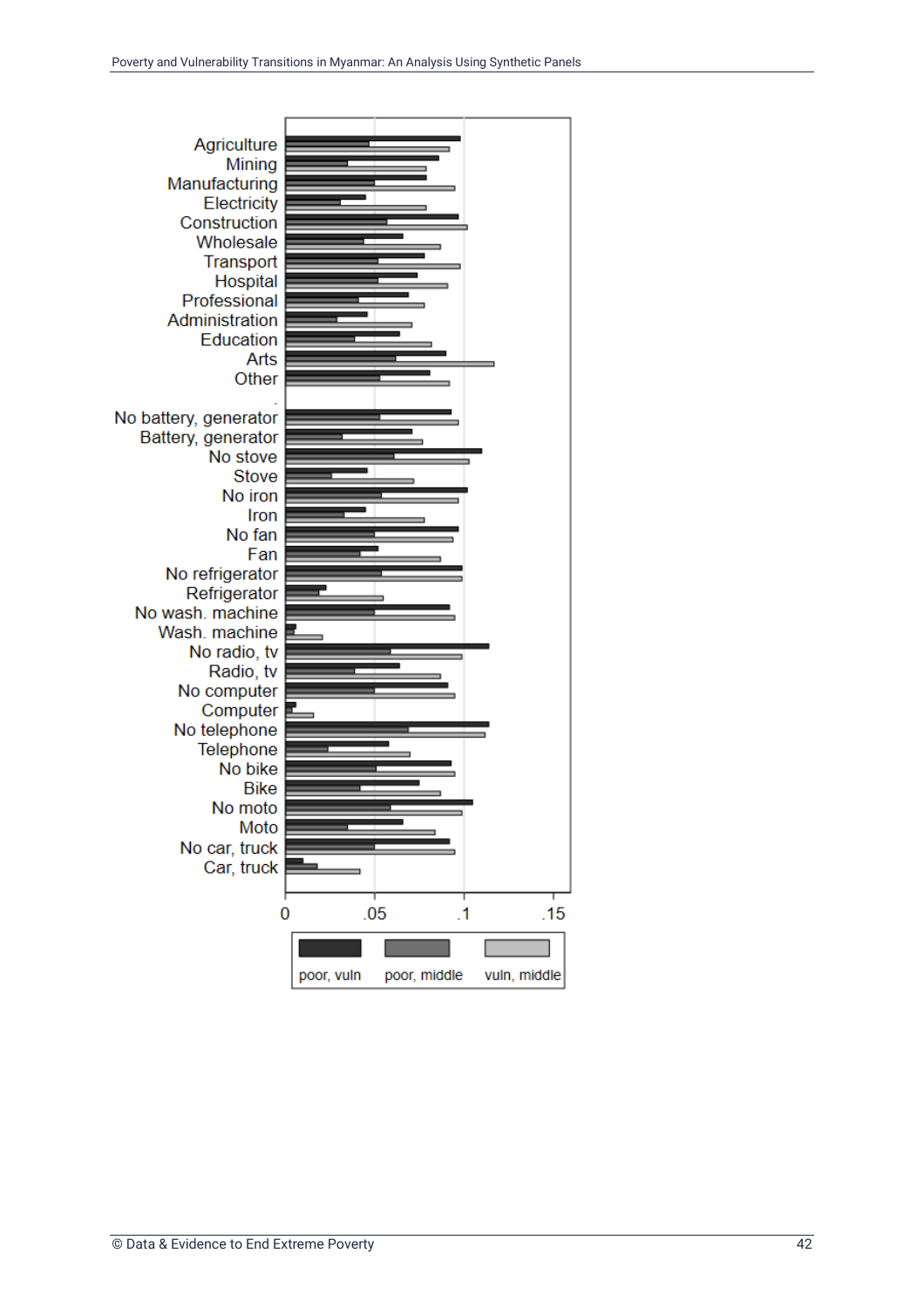![](_page_46_Figure_1.jpeg)

#### Panel b

Notes: Authors' calculations. The probabilities presented are estimated using the national poverty lines provided in the household surveys and the vulnerability line computed here. Only the point estimates for poverty transitions obtained using the parametric approach are presented. The figure provides the fraction of population in the selected age range that was poor in year 1 and vulnerable in year 2, poor in year 1 and middle-class in year 2, and vulnerable in year 1 and middle-class in year 2. Panel (b) provides the probability of being vulnerable in year 2, given that the individual was poor in year 1, of being middle-class in year 2, given that the individual was poor in year 1, and of being middle-class in year 2, given that the individual was vulnerable in year 1.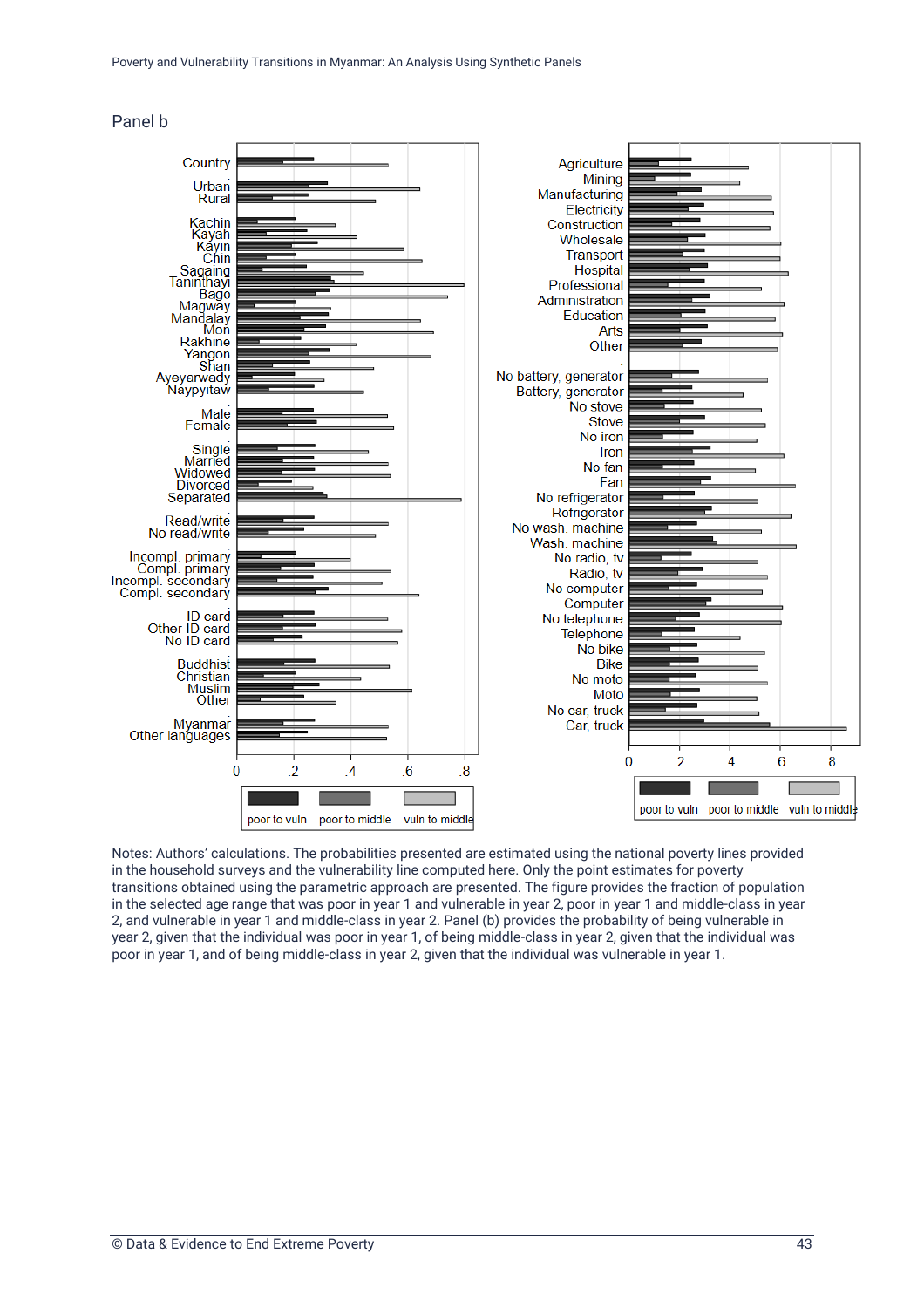### **Appendix**

#### **Summary statistics**

**Table A1: Summary statistics, 2015–17**

<span id="page-47-0"></span>

|                                                 |            |             | 2015      |              |                |            |             | 2017      |                  |              |
|-------------------------------------------------|------------|-------------|-----------|--------------|----------------|------------|-------------|-----------|------------------|--------------|
| <b>Variable</b>                                 | <b>Obs</b> | <b>Mean</b> | <b>SD</b> | <b>Min</b>   | <b>Max</b>     | <b>Obs</b> | <b>Mean</b> | <b>SD</b> | <b>Min</b>       | <b>Max</b>   |
| Real household consumption per adult equivalent | 2,244      | 2017.8      | 1702.1    | 248.3        | 69226          | 8,810      | 2586.3      | 2116.3    | 262.9            | 97547        |
| <b>Household head's gender: Female</b>          | 2,244      | 0.120       | 0.324     | $\mathbf{0}$ | $\mathbf{1}$   | 8,810      | 0.118       | 0.322     | $\mathbf{0}$     | 1            |
| Household head's age                            | 2,244      | 43.019      | 7.944     | 25           | 55             | 8,810      | 44.150      | 8.164     | 27               | 57           |
| <b>Marital status: Single</b>                   | 2,244      | 0.029       | 0.167     | $\mathbf 0$  | $\mathbf{1}$   | 8,810      | 0.030       | 0.171     | $\mathbf{0}$     | 1            |
| <b>Marital status: Married</b>                  | 2,244      | 0.876       | 0.330     | 0            | 1              | 8,810      | 0.870       | 0.336     | 0                | 1            |
| <b>Marital status: Widowed</b>                  | 2,244      | 0.078       | 0.268     | $\mathbf 0$  | $\mathbf{1}$   | 8,810      | 0.081       | 0.273     | $\mathbf 0$      | $\mathbf{1}$ |
| <b>Marital status: Divorced</b>                 | 2,244      | 0.009       | 0.093     | 0            |                | 8,810      | 0.009       | 0.093     | $\boldsymbol{0}$ |              |
| <b>Marital status: Separated</b>                | 2,244      | 0.009       | 0.095     | $\pmb{0}$    | 1              | 8,810      | 0.010       | 0.100     | $\pmb{0}$        | 1            |
| <b>Head cannot read and write</b>               | 2,244      | 0.098       | 0.298     | 0            |                | 8,809      | 0.108       | 0.310     | 0                | 1            |
| <b>Educ level: Incomplete primary</b>           | 2,050      | 0.156       | 0.363     | $\mathbf 0$  | $\mathbf{1}$   | 8,001      | 0.137       | 0.343     | $\mathbf 0$      | $\mathbf{1}$ |
| <b>Educ level: Complete primary</b>             | 2,050      | 0.510       | 0.500     | 0            |                | 8,001      | 0.494       | 0.500     | $\mathbf 0$      |              |
| <b>Educ level: Incomplete secondary</b>         | 2,050      | 0.200       | 0.400     | $\mathbf{0}$ | $\mathbf{1}$   | 8,001      | 0.215       | 0.411     | $\mathbf{0}$     | 1            |
| <b>Educ level: Complete secondary</b>           | 2,050      | 0.134       | 0.341     | 0            |                | 8,001      | 0.155       | 0.362     | 0                | 1            |
| <b>ID card: Citizenship scrutiny</b>            | 2,244      | 0.857       | 0.350     | $\mathbf 0$  | $\mathbf{1}$   | 8,810      | 0.926       | 0.262     | $\mathbf 0$      | 1            |
| <b>ID card: Other types</b>                     | 2,244      | 0.046       | 0.210     | 0            |                | 8,810      | 0.023       | 0.149     | $\mathbf 0$      |              |
| ID card: No ID card                             | 2,244      | 0.097       | 0.296     | $\mathbf 0$  | $\mathbf{1}$   | 8,810      | 0.051       | 0.220     | $\mathbf 0$      | 1            |
| <b>Religion: Buddhist</b>                       | 2,244      | 0.824       | 0.381     | 0            |                | 8,810      | 0.891       | 0.312     | 0                |              |
| <b>Religion: Christian</b>                      | 2,244      | 0.114       | 0.318     | $\mathbf{0}$ | $\overline{1}$ | 8,810      | 0.068       | 0.252     | $\mathbf 0$      | 1            |
| <b>Religion: Muslim</b>                         | 2,244      | 0.041       | 0.198     | 0            |                | 8,810      | 0.027       | 0.162     | $\mathbf 0$      |              |
| <b>Religion: Other</b>                          | 2,244      | 0.021       | 0.144     | 0            |                | 8,810      | 0.014       | 0.118     | $\mathbf 0$      | 1            |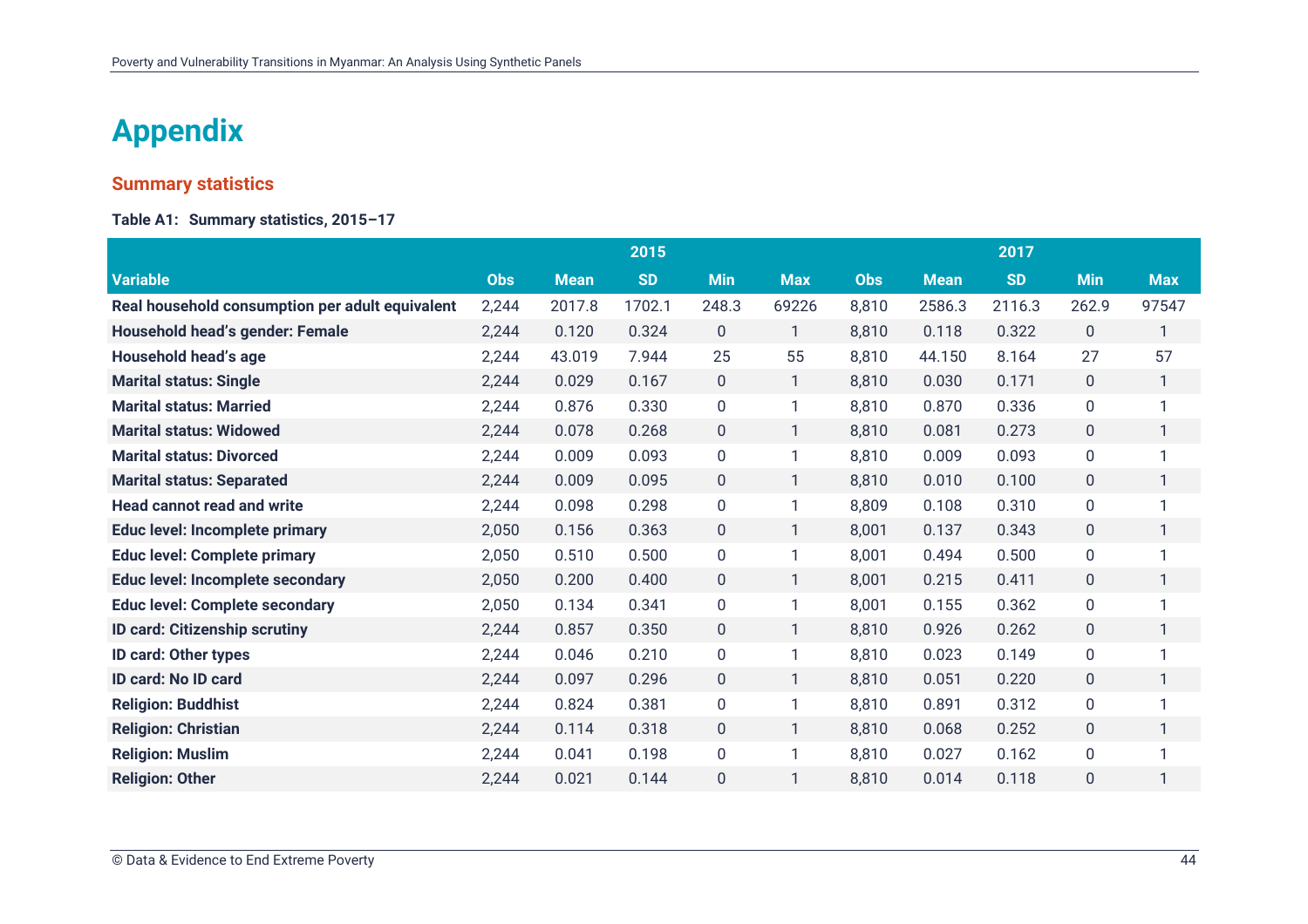|                                     |       |       | 2015  |                  |              |       |       | 2017  |                  |              |
|-------------------------------------|-------|-------|-------|------------------|--------------|-------|-------|-------|------------------|--------------|
| <b>Mother tongue: Myanmar</b>       | 2,244 | 0.640 | 0.480 | 0                | 1            | 8,810 | 0.855 | 0.352 | $\mathbf 0$      | 1            |
| <b>Mother tongue: Kachin</b>        | 2,244 | 0.017 | 0.129 | $\mathbf 0$      | $\mathbf{1}$ | 8,810 | 0.003 | 0.059 | $\mathbf 0$      | $\mathbf{1}$ |
| <b>Mother tongue: Kayin</b>         | 2,244 | 0.065 | 0.247 | 0                | 1            | 8,810 | 0.012 | 0.108 | $\boldsymbol{0}$ | $\mathbf{1}$ |
| <b>Mother tongue: Chin</b>          | 2,244 | 0.037 | 0.189 | $\mathbf{0}$     | $\mathbf{1}$ | 8,810 | 0.008 | 0.091 | $\mathbf 0$      | $\mathbf{1}$ |
| <b>Mother tongue: Mon</b>           | 2,244 | 0.016 | 0.124 | 0                | 1            | 8,810 | 0.003 | 0.056 | $\mathbf 0$      | 1            |
| <b>Mother tongue: Rakine</b>        | 2,244 | 0.046 | 0.209 | $\boldsymbol{0}$ | $\mathbf{1}$ | 8,810 | 0.045 | 0.208 | $\mathbf 0$      | $\mathbf{1}$ |
| <b>Mother tongue: Shan</b>          | 2,244 | 0.050 | 0.218 | $\pmb{0}$        | 1            | 8,810 | 0.027 | 0.161 | $\boldsymbol{0}$ | 1            |
| <b>Mother tongue: Other</b>         | 2,244 | 0.130 | 0.336 | $\overline{0}$   | $\mathbf{1}$ | 8,810 | 0.046 | 0.210 | $\mathbf 0$      | $\mathbf{1}$ |
| <b>State/region: Kachin</b>         | 2,244 | 0.027 | 0.163 | $\mathbf 0$      | 1            | 8,810 | 0.037 | 0.189 | $\pmb{0}$        | 1            |
| <b>State/region: Kayah</b>          | 2,244 | 0.009 | 0.092 | $\overline{0}$   | $\mathbf{1}$ | 8,810 | 0.007 | 0.082 | $\boldsymbol{0}$ | $\mathbf{1}$ |
| <b>State/region: Kayin</b>          | 2,244 | 0.024 | 0.153 | 0                | 1            | 8,810 | 0.029 | 0.167 | $\mathbf 0$      | 1            |
| <b>State/region: Chin</b>           | 2,244 | 0.015 | 0.121 | $\mathbf 0$      | $\mathbf{1}$ | 8,810 | 0.012 | 0.107 | $\mathbf 0$      | $\mathbf{1}$ |
| <b>State/region: Sagaing</b>        | 2,244 | 0.087 | 0.281 | $\mathbf 0$      | 1            | 8,810 | 0.101 | 0.301 | $\mathbf 0$      | $\mathbf{1}$ |
| <b>State/region: Tanintharyi</b>    | 2,244 | 0.030 | 0.169 | 0                | $\mathbf{1}$ | 8,810 | 0.029 | 0.167 | 0                | $\mathbf{1}$ |
| <b>State/region: Bago</b>           | 2,244 | 0.108 | 0.311 | $\mathbf 0$      | 1            | 8,810 | 0.103 | 0.304 | $\pmb{0}$        | $\mathbf{1}$ |
| <b>State/region: Magway</b>         | 2,244 | 0.073 | 0.260 | $\mathbf 0$      | $\mathbf{1}$ | 8,810 | 0.070 | 0.255 | $\mathbf 0$      | $\mathbf{1}$ |
| <b>State/region: Mandalay</b>       | 2,244 | 0.119 | 0.324 | $\pmb{0}$        | 1            | 8,810 | 0.109 | 0.311 | $\pmb{0}$        | $\mathbf{1}$ |
| <b>State/region: Mon</b>            | 2,244 | 0.032 | 0.176 | $\overline{0}$   | $\mathbf{1}$ | 8,810 | 0.033 | 0.178 | $\mathbf 0$      | $\mathbf{1}$ |
| <b>State/region: Rakhine</b>        | 2,244 | 0.066 | 0.248 | $\mathbf 0$      | 1            | 8,810 | 0.061 | 0.240 | $\mathbf 0$      | 1            |
| <b>State/region: Yangon</b>         | 2,244 | 0.144 | 0.351 | $\overline{0}$   | $\mathbf{1}$ | 8,810 | 0.144 | 0.351 | $\mathbf 0$      | $\mathbf{1}$ |
| <b>State/region: Shan</b>           | 2,244 | 0.101 | 0.301 | $\mathbf 0$      | 1            | 8,810 | 0.115 | 0.319 | $\boldsymbol{0}$ | $\mathbf{1}$ |
| <b>State/region: Ayeyarwady</b>     | 2,244 | 0.151 | 0.359 | $\mathbf 0$      | $\mathbf{1}$ | 8,810 | 0.128 | 0.334 | $\pmb{0}$        | $\mathbf{1}$ |
| <b>State/region: Naypyitaw</b>      | 2,244 | 0.016 | 0.125 | $\mathbf 0$      | 1            | 8,810 | 0.024 | 0.153 | $\pmb{0}$        | 1            |
| <b>Rural</b>                        | 2,244 | 0.740 | 0.439 | $\overline{0}$   | $\mathbf{1}$ | 8,810 | 0.731 | 0.444 | $\mathbf 0$      | $\mathbf{1}$ |
| <b>Battery, inverter, generator</b> | 2,244 | 0.449 | 0.497 | 0                | 1            | 8,810 | 0.209 | 0.407 | 0                | 1            |
| Stove, hotplate, cooker             | 2,244 | 0.343 | 0.475 | $\overline{0}$   | $\mathbf{1}$ | 8,810 | 0.321 | 0.467 | $\pmb{0}$        | $\mathbf{1}$ |
| <b>Iron</b>                         | 2,244 | 0.205 | 0.404 | 0                | $\mathbf{1}$ | 8,810 | 0.211 | 0.408 | $\overline{0}$   | 1            |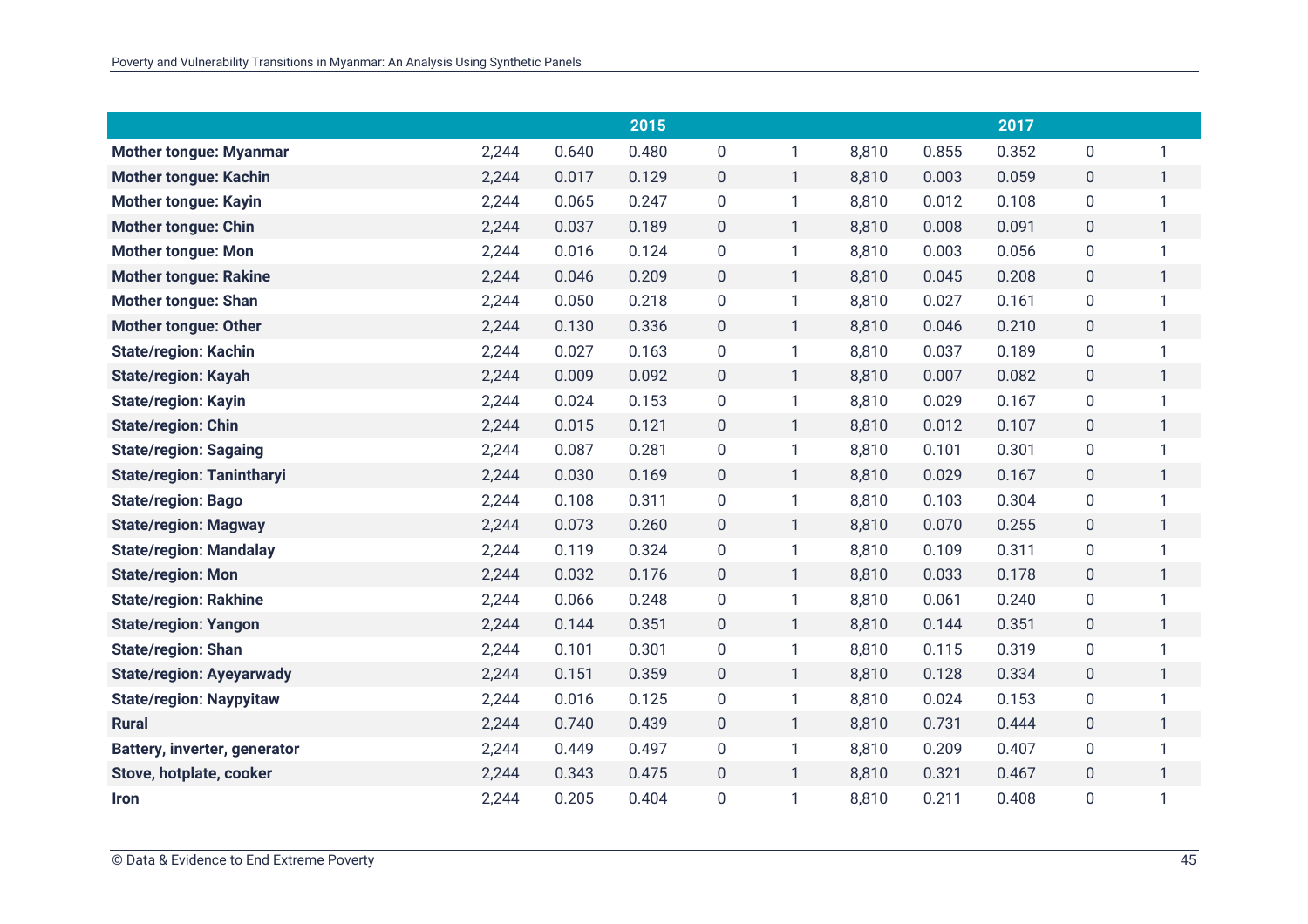|                        |       |       | 2015  |   |       |       | 2017  |   |  |
|------------------------|-------|-------|-------|---|-------|-------|-------|---|--|
| Fan                    | 2,244 | 0.164 | 0.371 | 0 | 8,810 | 0.174 | 0.379 | 0 |  |
| Refrigerator           | 2,244 | 0.124 | 0.330 | 0 | 8,810 | 0.134 | 0.340 | 0 |  |
| <b>Washing machine</b> | 2,244 | 0.026 | 0.160 | 0 | 8,810 | 0.035 | 0.185 | 0 |  |
| Radio, stereo, TV      | 2,244 | 0.613 | 0.487 | 0 | 8,810 | 0.494 | 0.500 | 0 |  |
| <b>Computer</b>        | 2,244 | 0.025 | 0.156 | 0 | 8,810 | 0.025 | 0.156 | 0 |  |
| <b>Telephone</b>       | 2,244 | 0.514 | 0.500 | 0 | 8,810 | 0.443 | 0.497 | 0 |  |
| <b>Bike</b>            | 2,244 | 0.355 | 0.479 | 0 | 8,810 | 0.238 | 0.426 | 0 |  |
| <b>Moto</b>            | 2,244 | 0.429 | 0.495 | 0 | 8,810 | 0.419 | 0.493 | 0 |  |
| <b>Motor vehicle</b>   | 2,244 | 0.030 | 0.169 | 0 | 8,810 | 0.038 | 0.192 | 0 |  |

Notes: Authors' calculations. Summary statistics obtained with the restrictions imposed on the age of the household head (see methodology).

#### **Consumption model**

#### **Table A2: Consumption model synthetic panel – Myanmar, 2015–17**

| Dependent variable: Log of household<br>consumption per adult equivalent | 2015         | 2017          |                           | 2015       | 2017          |
|--------------------------------------------------------------------------|--------------|---------------|---------------------------|------------|---------------|
| <b>Gender: Female</b>                                                    | 0.050        | 0.083         | State/region: Sagaing     | $-0.005$   | 0.044         |
|                                                                          | (0.051)      | $(0.030)$ *** |                           | (0.092)    | (0.059)       |
| Household head's age                                                     | $-0.003$     | $-0.002$      | State/region: Tanintharyi | 0.193      | 0.492         |
|                                                                          | $(0.002)*$   | $(0.001)$ *** |                           | $(0.099)*$ | $(0.114)$ *** |
| <b>Marital status: Married</b>                                           | $-0.164$     | $-0.079$      | State/region: Bago        | 0.088      | 0.309         |
|                                                                          | $(0.065)$ ** | $(0.042)$ *   |                           | (0.094)    | $(0.059)$ *** |
| <b>Marital status: Widowed</b>                                           | $-0.180$     | $-0.123$      | State/region: Magway      | 0.093      | 0.058         |
|                                                                          | $(0.070)$ ** | $(0.044)$ *** |                           | (0.086)    | (0.062)       |
| <b>Marital status: Divorced</b>                                          | 0.142        | $-0.073$      | State/region: Mandalay    | 0.055      | 0.203         |
|                                                                          | (0.107)      | (0.093)       |                           | (0.088)    | $(0.058)$ *** |
| <b>Marital status: Separated</b>                                         | $-0.283$     | 0.003         | State/region: Mon         | $-0.049$   | 0.165         |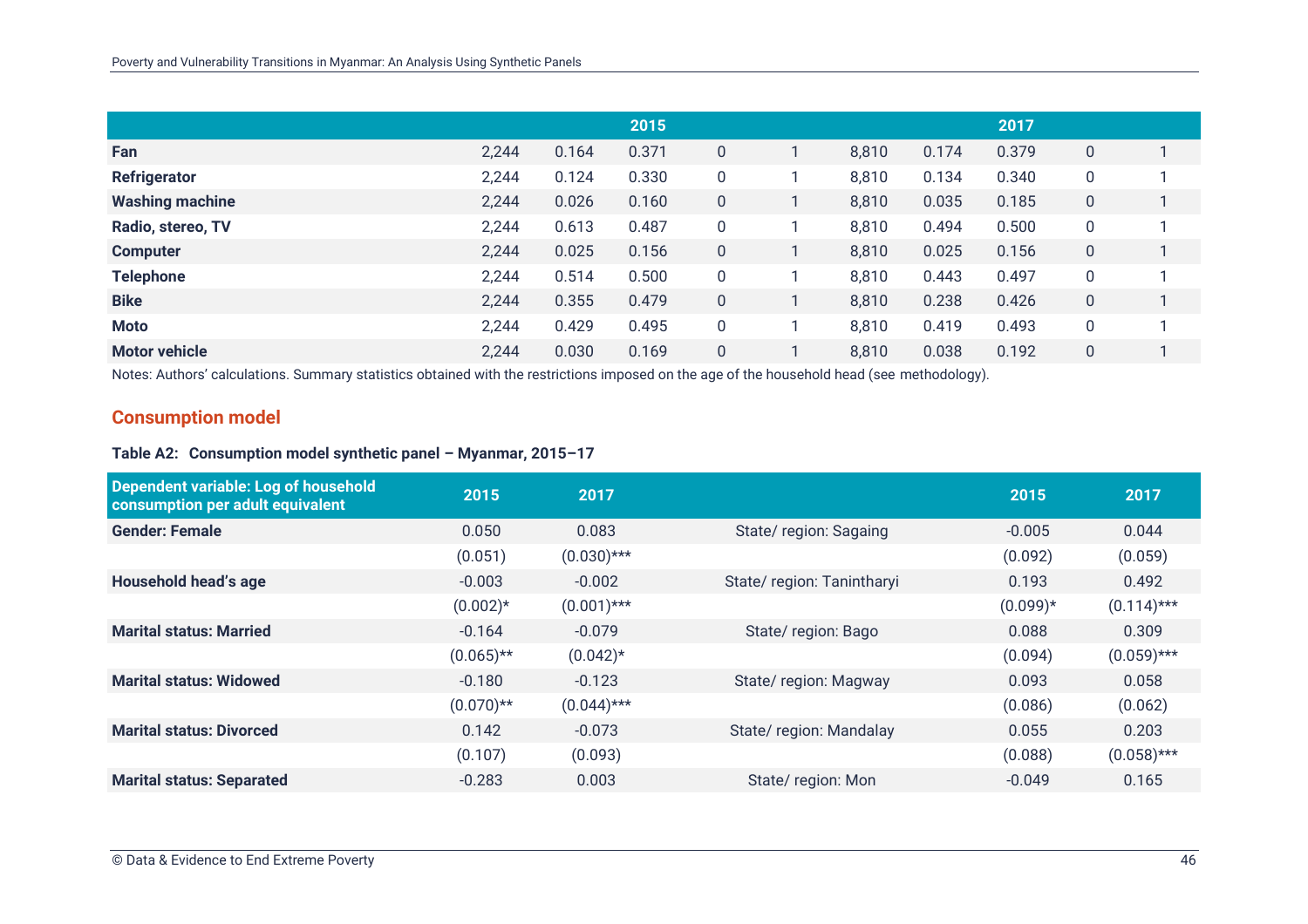| Dependent variable: Log of household<br>consumption per adult equivalent | 2015          | 2017          |                              | 2015          | 2017          |
|--------------------------------------------------------------------------|---------------|---------------|------------------------------|---------------|---------------|
|                                                                          | $(0.122)$ **  | (0.069)       |                              | (0.110)       | $(0.060)$ *** |
| <b>Head cannot read and write</b>                                        | $-0.048$      | $-0.034$      | State/region: Rakhine        | 0.062         | 0.101         |
|                                                                          | (0.130)       | (0.030)       |                              | (0.123)       | (0.062)       |
| <b>Education level: Complete primary</b>                                 | 0.000         | 0.101         | State/region: Yangon         | $-0.016$      | 0.166         |
|                                                                          | (0.046)       | $(0.020)$ *** |                              | (0.083)       | $(0.056)$ *** |
| <b>Education level: Incomplete secondary</b>                             | 0.008         | 0.086         | State/region: Shan           | $-0.063$      | 0.061         |
|                                                                          | (0.046)       | $(0.023)$ *** |                              | (0.103)       | (0.060)       |
| <b>Education level: Complete secondary</b>                               | 0.130         | 0.250         | State/region: Ayeyarwady     | 0.256         | 0.147         |
|                                                                          | $(0.057)$ **  | $(0.027)$ *** |                              | $(0.095)$ *** | $(0.056)$ *** |
| ID card: other types of                                                  | $-0.105$      | $-0.080$      | State/region: Naypyitaw      | 0.207         | 0.184         |
|                                                                          | (0.096)       | (0.066)       |                              | $(0.120)*$    | $(0.057)$ *** |
| ID card: no                                                              | $-0.200$      | $-0.128$      | Rural                        | $-0.036$      | $-0.096$      |
|                                                                          | $(0.052)$ *** | $(0.035)$ *** |                              | (0.042)       | $(0.018)$ *** |
| <b>Religion: Christian</b>                                               | $-0.108$      | $-0.112$      | Battery, inverter, generator | 0.080         | 0.024         |
|                                                                          | (0.083)       | $(0.037)$ *** |                              | $(0.028)$ *** | (0.016)       |
| <b>Religion: Muslim</b>                                                  | $-0.068$      | $-0.011$      | Stove, hotplate, cooker      | 0.231         | 0.063         |
|                                                                          | (0.074)       | (0.051)       |                              | $(0.040)$ *** | $(0.017)$ *** |
| <b>Religion: Other</b>                                                   | 0.172         | $-0.055$      | Iron                         | 0.054         | 0.022         |
|                                                                          | (0.117)       | (0.080)       |                              | (0.039)       | (0.021)       |
| <b>Mother tongue: Kachin</b>                                             | 0.083         | $-0.190$      | Fan                          | $-0.042$      | 0.024         |
|                                                                          | (0.105)       | $(0.076)$ **  |                              | (0.043)       | (0.020)       |
| <b>Mother tongue: Kayin</b>                                              | $-0.101$      | $-0.109$      | Refrigerator                 | 0.200         | 0.175         |
|                                                                          | (0.094)       | $(0.039)$ *** |                              | $(0.042)$ *** | $(0.023)$ *** |
| <b>Mother tongue: Chin</b>                                               | $-0.156$      | $-0.152$      | Washing machine              | 0.323         | 0.208         |
|                                                                          | $(0.061)$ **  | $(0.057)$ *** |                              | $(0.085)$ *** | $(0.036)$ *** |
| <b>Mother tongue: Mon</b>                                                | 0.168         | 0.114         | Radio, stereo, TV            | 0.117         | 0.104         |